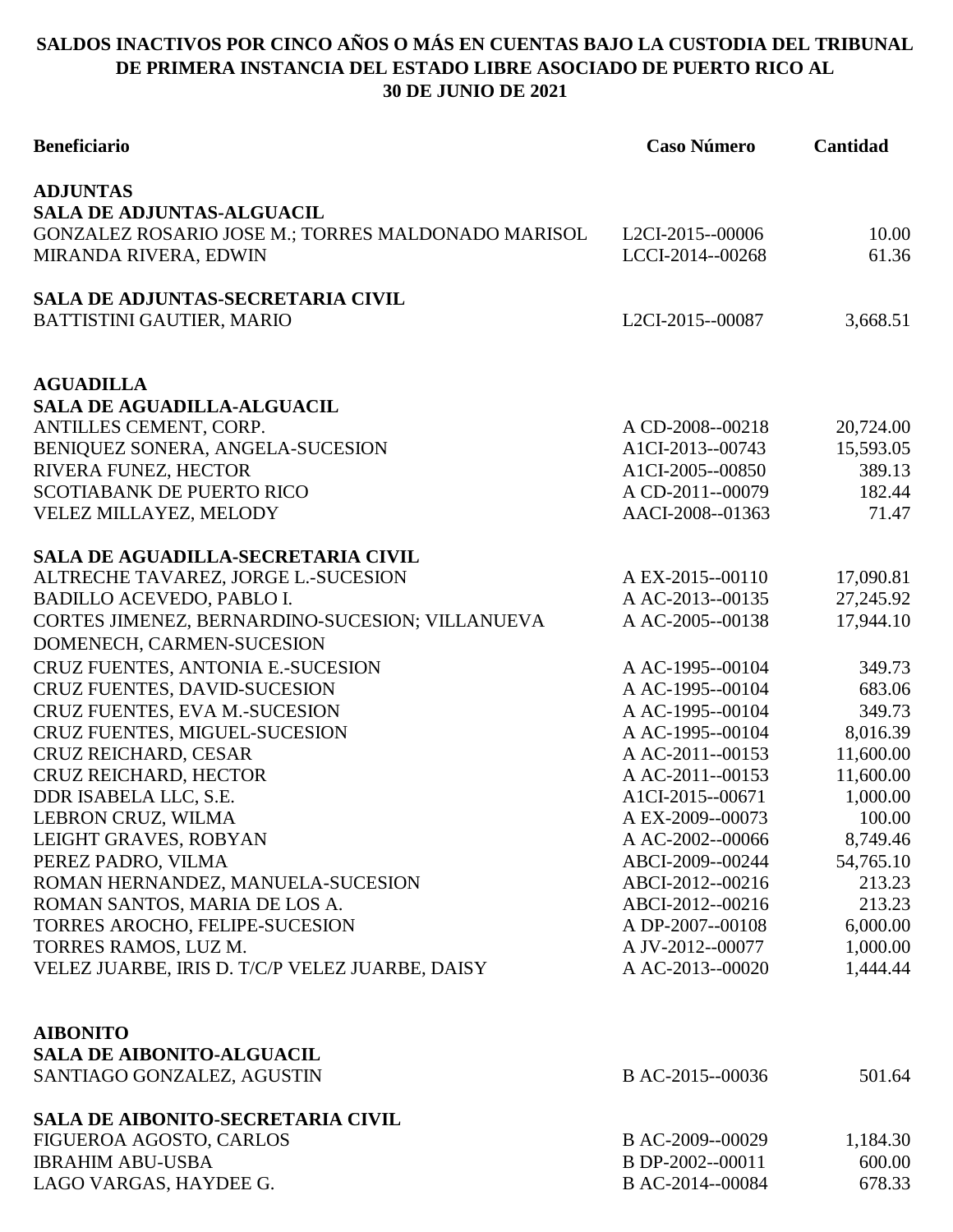| <b>Beneficiario</b>                                | <b>Caso Número</b>                   | Cantidad  |
|----------------------------------------------------|--------------------------------------|-----------|
|                                                    |                                      |           |
| LOPEZ ORTIZ, CARMEN GLORIA-SUCESION                | B EX-2008--00013                     | 100.00    |
| NEGRON CARDONA, STEPHANIE G.                       | B AC-1996--00005                     | 807.00    |
| PEREZ MERCADO, PRIMITIVO                           | B JV-2004--00073                     | 1,000.00  |
| RODRIGUEZ ORTIZ, NELSON                            | B DP-1998--00003                     | 9,463.99  |
| RODRIGUEZ VAZQUEZ, BRENDA L.                       | B AL-1998--00203                     | 600.00    |
|                                                    |                                      |           |
|                                                    |                                      |           |
| <b>AÑASCO</b>                                      |                                      |           |
| <b>SALA DE AÑASCO-ALGUACIL</b>                     |                                      |           |
| FEDERAL NATIONAL MORTGAGE ASSOCIATION T/C/C FANNIE | I2CI-2015--00020                     | 5,071.45  |
| MAS VS. SUCESION HECTOR MANUEL AQUINO              |                                      |           |
|                                                    |                                      |           |
|                                                    |                                      |           |
| <b>ARECIBO</b><br><b>SALA DE ARECIBO-ALGUACIL</b>  |                                      |           |
|                                                    |                                      |           |
| COLON SANTIAGO, CARMEN N.                          | C CD-1992--02200                     | 1,875.00  |
| OPERATING PARTNERS, CO.                            | C CM-2015--00186                     | 196.46    |
| REYES VEGA, TERESA-SUCESION                        | C CD-2014--00225                     | 676.83    |
| SALA DE ARECIBO-SECRETARIA CIVIL                   |                                      |           |
| AFANADOR PEREZ, HECTOR                             | C DP-1999--00170                     | 406.19    |
| ALONSO CANDELARIA, ETANISLAO-SUCESION              | C AC-2011--04030                     | 6,418.53  |
| AMADOR CAMACHO, ANGELICA                           | C AC-2014--03126                     | 9,897.55  |
| ANEZ, RICHARD                                      | C MI-2016--00023                     | 50.00     |
| <b>BANCO BILBAO VIZCAYA</b>                        | C AC-2010--00800                     | 14,403.94 |
| CABRERA HERMANOS, INC.; UNIVERSAL INSURANCE, CO.   | C DP-2010--00147                     | 10,000.00 |
| CANDELARIA TORRES, EVARISTO Y AFANADOR, ARMINDA    | C DP-1999--00170                     | 2,369.43  |
| <b>COLOM APONTE, JUAN</b>                          | C AC-2013--01263                     | 1,017.43  |
| COLOM VARGAS, JOSE R.-SUCESION                     | C AC-2013--01263                     | 1,017.43  |
| COLON, FRANCISCO                                   | C AC-2012--03746                     | 6,948.64  |
| <b>COLON, LIZZY</b>                                | C AC-2012--03746                     | 6,948.64  |
| <b>COLON CONTRERAS, EFRAIN</b>                     | C JV-2007--00797                     | 244.09    |
| FARIA ZENO, RAFAEL-SUCESION                        | C AC-2010--04318                     | 18,680.75 |
| FELICIANO MARTINEZ, NICOLE                         | C DP-1996--00130                     | 5,892.09  |
|                                                    | C DP-1999--00170                     | 1,540.13  |
| FERNANDEZ ACEVEDO, NORMA                           |                                      | 20.00     |
| <b>GONZALEZ AVILA, JANET</b>                       | C MM-1995--00056                     |           |
| GONZALEZ HERNANDEZ, LAURA-SUCESION                 | C AC-2013--00272<br>C AC-2010--04150 | 3,400.00  |
| MALDONADO MALDONADO, FELIX-SUCESION                |                                      | 64.84     |
| MARTINEZ, ESPERANZA                                | C RF-1987--00915                     | 2,651.70  |
| <b>NAVAS MARTINEZ, DOREEN</b>                      | C AC-1993--00630                     | 2,883.13  |
| NAVAS MARTINEZ, JOHN                               | C AC-1993--00630                     | 2,883.13  |
| NAZARIO DE JESUS, INDIALIZ M.                      | C DI-2015--00583                     | 84.00     |
| ORTIZ OLIVERA, JOSEFINA-SOR                        | C EX-2011--00140                     | 500.00    |
| PR BARCELONETA OUTLETS, LLC.                       | C PE-2010--00229                     | 1,000.00  |
| RIVERA HERNANDEZ, NILDA E.                         | C MM-1995--00056                     | 20.00     |
| RIVERA RAMOS, GLORIMAR                             | C JV-2007--00640                     | 2,739.93  |
| <b>ROA RIVERA, FELIPE</b>                          | C DP-1999--00170                     | 2,403.28  |
| ROA ROBLES, ALTAGRACIA                             | C AC-2015--00718                     | 2,701.36  |
| ROA ROBLES, ANGEL M.                               | C AC-2015--00718                     | 2,701.36  |
| ROA ROBLES, ANTONIA                                | C AC-2015--00718                     | 2,701.36  |
| RODRIGUEZ CUEVAS, MARTIRIS                         | C AC-1993--00630                     | 1,679.95  |
| RODRIGUEZ MARRERO, ELIMARIE                        | C JV-2005--00537                     | 1,149.74  |
| RODRIGUEZ MARRERO, JENNIFER                        | C JV-2005--00537                     | 1,176.56  |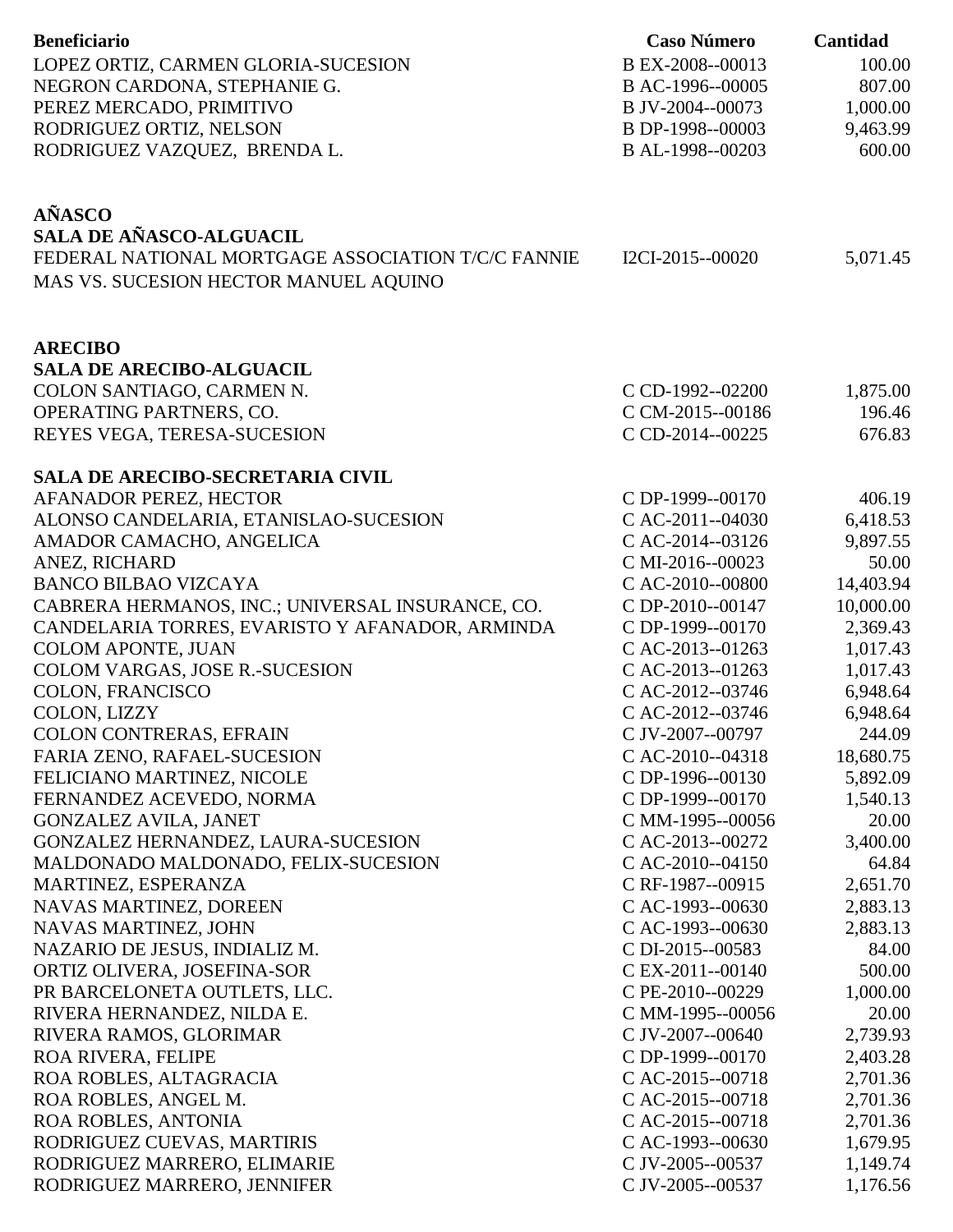| <b>Beneficiario</b>                                                                                   | <b>Caso Número</b>                   | Cantidad         |
|-------------------------------------------------------------------------------------------------------|--------------------------------------|------------------|
| RODRIGUEZ NAVAS, MARTIRIS                                                                             | C AC-1993--00630                     | 2,883.13         |
| ROLDAN ALMODOVAR, MILDRED                                                                             | C AC-2013--03063                     | 312.97           |
| ROMAN ROMAN, JUAN MIGUEL                                                                              | C JV-1997--00443                     | 895.65           |
| SERRANO VELEZ, LUIS A.                                                                                | C JV-2013--00308                     | 356.72           |
| SOTO ROSAS, FIDENCIO                                                                                  | C RF-1987--00915                     | 2,651.67         |
| TEEN CHALLENGE DE PUERTO RICO                                                                         | C DP-2012--00032                     | 10.00            |
| TEXIDOR, JULIA                                                                                        | C AC-2012--01973                     | 2,152.81         |
| URBAN FINANCIAL OF AMERICA, LLC                                                                       | C CD-2014--00291                     | 1,000.00         |
| URBAN FINANCIAL OF AMERICA, LLC                                                                       | C CD-2015--00434                     | 1,000.00         |
| VALENTIN SERRANO, IRMA A.                                                                             | C MI-2014--00015                     | 300.00           |
| VAZQUEZ CINTRON, FRANCISCO-SUCESION                                                                   | C AC-2005--07468                     | 3,797.93         |
| SALA DE ARECIBO-SECRETARIA CRIMINAL                                                                   |                                      |                  |
| ILLA MEDINA, MARIA A.                                                                                 | AR2015CR00758                        | 100.00           |
| MERCADO MORALES, AIDA M.                                                                              | AR2015CR01210                        | 200.00           |
| NEGRON COLON, SERAFIN                                                                                 | AR2015CR01190                        | 400.00           |
| ROBLES SAIZ, BETSY                                                                                    | C SC-2012-G-00313                    | 500.00           |
| ROMAN HERNANDEZ, NORMA                                                                                | C SC-2014-G-00419                    | 500.00           |
|                                                                                                       |                                      |                  |
| <b>BAYAMÓN</b>                                                                                        |                                      |                  |
| <b>SALA DE BAYAMÓN-ALGUACIL</b>                                                                       |                                      |                  |
| ABRAHAM PETROLEUM, CORP.                                                                              | D AC-2008--04241<br>DKCD-2006--00519 | 2,330.15         |
| ARCE DE JESUS, ANDRES-SUCESION                                                                        | D CD-2013--02634                     | 7,115.55<br>1.00 |
| ASENCIO VEGA, JOSUE B.; VEGA CARRION, LINDA L.<br>BORRERO PAGAN, FLORENTINO; RODRIGUEZ HORNEDO, NILDA | D CD-2011--01554                     | 1.40             |
|                                                                                                       |                                      |                  |
| <b>BURGOS, VICTOR</b>                                                                                 | D CD-1992--05691                     | 225.00           |
| CASTILLO SANTIAGO, FELIPE                                                                             | D CD-2014--03073                     | 1,236.46         |
| CASTILLO SANTIAGO, FELIX M.-SUCESION; MONTES RODRIGUEZ, D CD-2014--01095                              |                                      | 37,225.91        |
| <b>RAMONITA</b>                                                                                       |                                      |                  |
| CASTRO SEPULVEDA, LUIS                                                                                | D CD-1986--02182                     | 93.19            |
| COOPERATIVA DE AHORRO Y CREDITO VEGA ALTA                                                             | D CD-2005--00876                     | 420.00           |
| CORAL CORP.; RIVERA MALDONADO, EDGARDO F.                                                             | D PE-2011--00693                     | 169.11           |
| DE JESUS RIVERA, PABLO                                                                                | D DP-2010--00744                     | 76.97            |
| DORAL RECOVERY, INC.                                                                                  | D CD-2007--00046                     | 9,837.08         |
| GARCIA RIVERA, HECTOR-SUCESION; GARRIDO MARIN,                                                        | D CD-2011--02574                     | 58,100.00        |
| ELIZABETH-SUCESION; DORAL BANK                                                                        |                                      |                  |
| GONZALEZ LOPEZ, ANGELICA-SUCESION                                                                     | D CD-2012--02497                     | 18,053.69        |
| GONZALEZ VIRELLA, LUIS A. Y/O SECRETARIO DE HACIENDA                                                  | D CD-2001--02605                     | 2,900.72         |
| ISLAND FINANCE PR, INC.                                                                               | D CM-2003--00270                     | 417.81           |
| LOPEZ ARROYO, FRANK-SUCESION; SALERNO ZOTTOLI,                                                        | D CD-2011--02259                     | 35,081.53        |
|                                                                                                       |                                      |                  |
| LEONARD-SUCESION; ARROYO SALERNO, DONNA                                                               |                                      |                  |
| LOPEZ DELGADO, ILEANA M.                                                                              | D PE-2007--01605                     | 804.18           |
| MARTINEZ ARIAS COMPANY, INC.                                                                          | D PE-2001--00866                     | 16,301.32        |
| MEDELUX INTERNATIONAL, INC.                                                                           | D CD-2012--02716                     | 125.00           |
| MOJICA DIAZ, JOSE; LODEIRO DIAZ, TERESA M.                                                            | D CD-2013--02780                     | 8,221.06         |
| OPERATING PARTNERS CO. LLC                                                                            | D CM-2009--00605                     | 151.70           |
| ORTIZ ROSARIO, WILLIAM; AVILES RIVERA, MARIA                                                          | D CM-2010--01346                     | 125.00           |
| PHARMACYMART, INC.<br>QUINTERO DAVILA, DIEGO; PEREZ GARCIA, FRANCES                                   | D CS-1991--03987<br>D CD-2000--00980 | 121.01<br>778.63 |
| RODRIGUEZ ANDINO, CARMEN L.                                                                           | D CD-2014--00723                     | 1.00             |
|                                                                                                       |                                      |                  |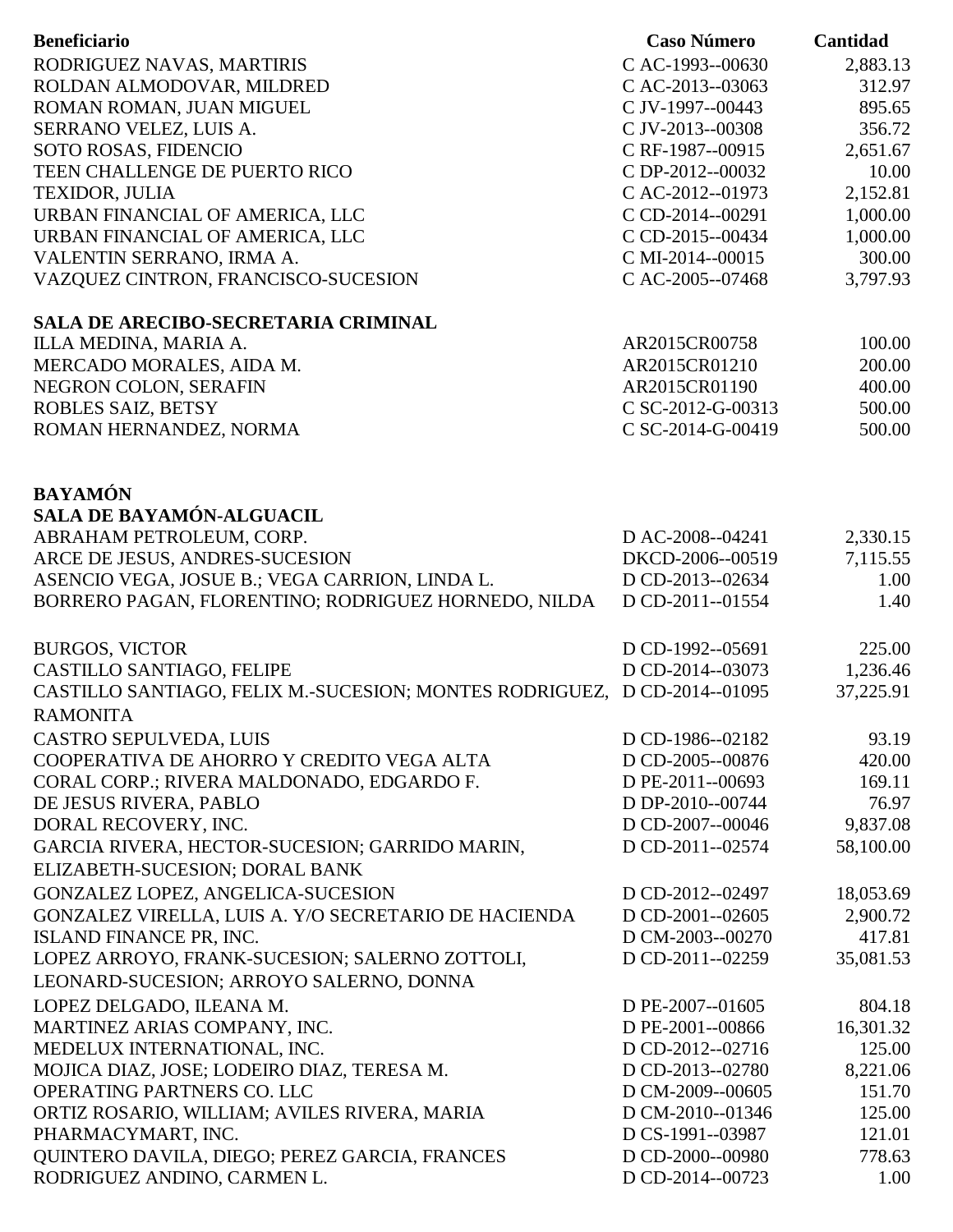| D CD-2014--00969<br>SANTIAGO BURGOS, CARLOS; RODRIGUEZ GALINDO, GLORIA M.<br>1.42<br>SALA DE BAYAMÓN-SECRETARIA CIVIL<br>ACOSTA PACHECO, MARIA ISABEL<br>D AC-2012--01311<br>10,000.00<br>ACOSTA RODRIGUEZ, WANDA<br>D EX-2012--00354<br>100.00<br>ALAMO SANTIAGO, GIOVANNA M.<br>D JV-1989--04932<br>1,000.00<br>ALFONZO ALFONZO, RAMON<br>D EX-2013--00156<br>10.00<br>ALVARADO DE GRACIA, YANIUS<br>D EX-2011--00054<br>25.00<br>ARCE BUCETTA, JOSEFA Y MOTOROLA ELECTRONICA DE PR<br>D PE-1998--00117<br>1.50<br>ARMAIZ PEREZ, HECTOR M.<br>DKCD-2004--00512<br>100.00<br><b>BANK OF NEW YORK</b><br>DKCD-2005--00930<br>1,000.00<br>BOCANEGRA LOPEZ, JORGE I.<br>D EX-2010--00069<br>100.00<br>BORRERO QUILES, ANA D.<br>DEX-2012--00240<br>25.00<br>CABALLERO FUSTER, PEDRO L.<br>D INC-2006--00020<br>50.00<br>CASANOVA MORALES, FRANCISCO-SUCESION<br>D AC-1994--00177<br>38,755.47<br>D AL-2011--00691<br>74.00<br>CASIANO DIAZ, SYLVIA<br>CENTENO CARTAGENA, TEOFILO-SUCESION<br>D AC-1990--00958<br>5,530.97<br>COLON CUEBAS, MARCOS-LICENCIADO<br>D AC-2009--01473<br>275.00<br>COSME MATIAS, YOLANDA<br>D EX-2013--00150<br>50.00<br>COTTO MATOS, ANACLETO<br>D JV-2015--02078<br>12,226.37<br>COUNTRYWIDE HOME LOANS MORTGAGE<br>DKCD-2003--01286<br>1,000.00<br>13,725.64<br>CRUZ AYALA, ALBERTO SECORA<br>D JV-1993--00243<br>CRUZ SANTOS, CARLOS ENRIQUE<br>D AC-2014--01671<br>6,610.00<br>1,000.00<br>DDR DEL SOL, LLC, S.E.<br>D PE-2014--00383<br>DDR DEL SOL, LLC, S.E.<br>D PE-2008--01506<br>1,000.00<br>DDR REXVILLE, LLC, S.E.<br>D CD-2013--02474<br>1,000.00<br>DIAZ VAZQUEZ, CLARIBEL<br>D JV-1994--00103<br>118.52<br>DIAZ VAZQUEZ, TINO<br>D JV-1994--00103<br>118.52<br>ED&F MAN SUGAR, INC.<br>D CD-2003--00124<br>2,000.00<br>ERI FINANCIAL SERVICES<br>D AC-2007--02719<br>499.87<br>1,000.00<br><b>EVERBANK</b><br>D CD-2013--00280<br><b>FANNIE MAE</b><br>D CD-2012--02899<br>1,000.00<br>FERNANDEZ, MARY<br>D PE-1972--04285<br>190.87<br>FERNANDEZ HERNANDEZ, RAFAEL A.<br>D AC-2004--00193<br>719.49<br>50.00<br>FIGUEROA VEGA, JANETTE<br>D EX-2014--00029<br>FIRST BANK E INTEGRAND ASSURANCE, CO.<br>D AC-2002--00500<br>5,022.78<br>FLORES, GABRIELA-SUCESION Y FLORES, AUREA-SUCESION<br>22,096.00<br>D AC-2003--02957<br><b>GARCIA, FLORA</b><br>D PE-1972--04285<br>190.87<br><b>GARCIA GARCIA, JUAN</b><br>D EX-2011--00205<br>1,973.59<br>D EX-2014--00083<br>GERENA MENDEZ, JORGE L.<br>10.00<br>D EX-2013--00218<br>25.00<br><b>GONZALEZ CORDERO, ABEL</b><br>D AC-2001--00125<br>403.58<br>GUADARRAMA REYES, PEDRO-SUCESION Y MELENDEZ RIVERA,<br>AFORTUNADA-SUCESION<br>GUZMAN JIMENEZ, LUIS R.<br>D EX-1986--05547<br>835.47<br>GUZMAN JIMENEZ, ROBERTO NOE<br>D EX-1986--05547<br>835.47<br>GUZMAN NAVARRO, ANGEL A.<br>D AC-2000--00299<br>1,564.92<br>HALVORSEN, ROBERT Y HALVORSEN, ANNE<br>DKCD-2004--00130<br>1,000.00<br>D JV-2004--00054<br>HERNANDEZ MOLINA, HECTOR D.<br>4.02<br>HERNANDEZ NIEVES, SHAKIRA M.<br>D CU-1995--00060<br>5.44<br>D AC-2009--02428<br>1,615.06<br>HERNANDEZ VALDES, CINDY<br>D EX-2011--00212<br>250.00<br><b>IRIZARRY CUEBAS, LUIS R.</b> | <b>Beneficiario</b>    | <b>Caso Número</b> | Cantidad |
|----------------------------------------------------------------------------------------------------------------------------------------------------------------------------------------------------------------------------------------------------------------------------------------------------------------------------------------------------------------------------------------------------------------------------------------------------------------------------------------------------------------------------------------------------------------------------------------------------------------------------------------------------------------------------------------------------------------------------------------------------------------------------------------------------------------------------------------------------------------------------------------------------------------------------------------------------------------------------------------------------------------------------------------------------------------------------------------------------------------------------------------------------------------------------------------------------------------------------------------------------------------------------------------------------------------------------------------------------------------------------------------------------------------------------------------------------------------------------------------------------------------------------------------------------------------------------------------------------------------------------------------------------------------------------------------------------------------------------------------------------------------------------------------------------------------------------------------------------------------------------------------------------------------------------------------------------------------------------------------------------------------------------------------------------------------------------------------------------------------------------------------------------------------------------------------------------------------------------------------------------------------------------------------------------------------------------------------------------------------------------------------------------------------------------------------------------------------------------------------------------------------------------------------------------------------------------------------------------------------------------------------------------------------------------------------------------------------------------------------------------------------------------------------------------------------------------------------------------------------------------------------------------------------------------------------------------------------------------------------------------------------------------------------------------------------------------------------------------------------------------------------|------------------------|--------------------|----------|
|                                                                                                                                                                                                                                                                                                                                                                                                                                                                                                                                                                                                                                                                                                                                                                                                                                                                                                                                                                                                                                                                                                                                                                                                                                                                                                                                                                                                                                                                                                                                                                                                                                                                                                                                                                                                                                                                                                                                                                                                                                                                                                                                                                                                                                                                                                                                                                                                                                                                                                                                                                                                                                                                                                                                                                                                                                                                                                                                                                                                                                                                                                                                        |                        |                    |          |
|                                                                                                                                                                                                                                                                                                                                                                                                                                                                                                                                                                                                                                                                                                                                                                                                                                                                                                                                                                                                                                                                                                                                                                                                                                                                                                                                                                                                                                                                                                                                                                                                                                                                                                                                                                                                                                                                                                                                                                                                                                                                                                                                                                                                                                                                                                                                                                                                                                                                                                                                                                                                                                                                                                                                                                                                                                                                                                                                                                                                                                                                                                                                        |                        |                    |          |
|                                                                                                                                                                                                                                                                                                                                                                                                                                                                                                                                                                                                                                                                                                                                                                                                                                                                                                                                                                                                                                                                                                                                                                                                                                                                                                                                                                                                                                                                                                                                                                                                                                                                                                                                                                                                                                                                                                                                                                                                                                                                                                                                                                                                                                                                                                                                                                                                                                                                                                                                                                                                                                                                                                                                                                                                                                                                                                                                                                                                                                                                                                                                        |                        |                    |          |
|                                                                                                                                                                                                                                                                                                                                                                                                                                                                                                                                                                                                                                                                                                                                                                                                                                                                                                                                                                                                                                                                                                                                                                                                                                                                                                                                                                                                                                                                                                                                                                                                                                                                                                                                                                                                                                                                                                                                                                                                                                                                                                                                                                                                                                                                                                                                                                                                                                                                                                                                                                                                                                                                                                                                                                                                                                                                                                                                                                                                                                                                                                                                        |                        |                    |          |
|                                                                                                                                                                                                                                                                                                                                                                                                                                                                                                                                                                                                                                                                                                                                                                                                                                                                                                                                                                                                                                                                                                                                                                                                                                                                                                                                                                                                                                                                                                                                                                                                                                                                                                                                                                                                                                                                                                                                                                                                                                                                                                                                                                                                                                                                                                                                                                                                                                                                                                                                                                                                                                                                                                                                                                                                                                                                                                                                                                                                                                                                                                                                        |                        |                    |          |
|                                                                                                                                                                                                                                                                                                                                                                                                                                                                                                                                                                                                                                                                                                                                                                                                                                                                                                                                                                                                                                                                                                                                                                                                                                                                                                                                                                                                                                                                                                                                                                                                                                                                                                                                                                                                                                                                                                                                                                                                                                                                                                                                                                                                                                                                                                                                                                                                                                                                                                                                                                                                                                                                                                                                                                                                                                                                                                                                                                                                                                                                                                                                        |                        |                    |          |
|                                                                                                                                                                                                                                                                                                                                                                                                                                                                                                                                                                                                                                                                                                                                                                                                                                                                                                                                                                                                                                                                                                                                                                                                                                                                                                                                                                                                                                                                                                                                                                                                                                                                                                                                                                                                                                                                                                                                                                                                                                                                                                                                                                                                                                                                                                                                                                                                                                                                                                                                                                                                                                                                                                                                                                                                                                                                                                                                                                                                                                                                                                                                        |                        |                    |          |
|                                                                                                                                                                                                                                                                                                                                                                                                                                                                                                                                                                                                                                                                                                                                                                                                                                                                                                                                                                                                                                                                                                                                                                                                                                                                                                                                                                                                                                                                                                                                                                                                                                                                                                                                                                                                                                                                                                                                                                                                                                                                                                                                                                                                                                                                                                                                                                                                                                                                                                                                                                                                                                                                                                                                                                                                                                                                                                                                                                                                                                                                                                                                        |                        |                    |          |
|                                                                                                                                                                                                                                                                                                                                                                                                                                                                                                                                                                                                                                                                                                                                                                                                                                                                                                                                                                                                                                                                                                                                                                                                                                                                                                                                                                                                                                                                                                                                                                                                                                                                                                                                                                                                                                                                                                                                                                                                                                                                                                                                                                                                                                                                                                                                                                                                                                                                                                                                                                                                                                                                                                                                                                                                                                                                                                                                                                                                                                                                                                                                        |                        |                    |          |
|                                                                                                                                                                                                                                                                                                                                                                                                                                                                                                                                                                                                                                                                                                                                                                                                                                                                                                                                                                                                                                                                                                                                                                                                                                                                                                                                                                                                                                                                                                                                                                                                                                                                                                                                                                                                                                                                                                                                                                                                                                                                                                                                                                                                                                                                                                                                                                                                                                                                                                                                                                                                                                                                                                                                                                                                                                                                                                                                                                                                                                                                                                                                        |                        |                    |          |
|                                                                                                                                                                                                                                                                                                                                                                                                                                                                                                                                                                                                                                                                                                                                                                                                                                                                                                                                                                                                                                                                                                                                                                                                                                                                                                                                                                                                                                                                                                                                                                                                                                                                                                                                                                                                                                                                                                                                                                                                                                                                                                                                                                                                                                                                                                                                                                                                                                                                                                                                                                                                                                                                                                                                                                                                                                                                                                                                                                                                                                                                                                                                        |                        |                    |          |
|                                                                                                                                                                                                                                                                                                                                                                                                                                                                                                                                                                                                                                                                                                                                                                                                                                                                                                                                                                                                                                                                                                                                                                                                                                                                                                                                                                                                                                                                                                                                                                                                                                                                                                                                                                                                                                                                                                                                                                                                                                                                                                                                                                                                                                                                                                                                                                                                                                                                                                                                                                                                                                                                                                                                                                                                                                                                                                                                                                                                                                                                                                                                        |                        |                    |          |
|                                                                                                                                                                                                                                                                                                                                                                                                                                                                                                                                                                                                                                                                                                                                                                                                                                                                                                                                                                                                                                                                                                                                                                                                                                                                                                                                                                                                                                                                                                                                                                                                                                                                                                                                                                                                                                                                                                                                                                                                                                                                                                                                                                                                                                                                                                                                                                                                                                                                                                                                                                                                                                                                                                                                                                                                                                                                                                                                                                                                                                                                                                                                        |                        |                    |          |
|                                                                                                                                                                                                                                                                                                                                                                                                                                                                                                                                                                                                                                                                                                                                                                                                                                                                                                                                                                                                                                                                                                                                                                                                                                                                                                                                                                                                                                                                                                                                                                                                                                                                                                                                                                                                                                                                                                                                                                                                                                                                                                                                                                                                                                                                                                                                                                                                                                                                                                                                                                                                                                                                                                                                                                                                                                                                                                                                                                                                                                                                                                                                        |                        |                    |          |
|                                                                                                                                                                                                                                                                                                                                                                                                                                                                                                                                                                                                                                                                                                                                                                                                                                                                                                                                                                                                                                                                                                                                                                                                                                                                                                                                                                                                                                                                                                                                                                                                                                                                                                                                                                                                                                                                                                                                                                                                                                                                                                                                                                                                                                                                                                                                                                                                                                                                                                                                                                                                                                                                                                                                                                                                                                                                                                                                                                                                                                                                                                                                        |                        |                    |          |
|                                                                                                                                                                                                                                                                                                                                                                                                                                                                                                                                                                                                                                                                                                                                                                                                                                                                                                                                                                                                                                                                                                                                                                                                                                                                                                                                                                                                                                                                                                                                                                                                                                                                                                                                                                                                                                                                                                                                                                                                                                                                                                                                                                                                                                                                                                                                                                                                                                                                                                                                                                                                                                                                                                                                                                                                                                                                                                                                                                                                                                                                                                                                        |                        |                    |          |
|                                                                                                                                                                                                                                                                                                                                                                                                                                                                                                                                                                                                                                                                                                                                                                                                                                                                                                                                                                                                                                                                                                                                                                                                                                                                                                                                                                                                                                                                                                                                                                                                                                                                                                                                                                                                                                                                                                                                                                                                                                                                                                                                                                                                                                                                                                                                                                                                                                                                                                                                                                                                                                                                                                                                                                                                                                                                                                                                                                                                                                                                                                                                        |                        |                    |          |
|                                                                                                                                                                                                                                                                                                                                                                                                                                                                                                                                                                                                                                                                                                                                                                                                                                                                                                                                                                                                                                                                                                                                                                                                                                                                                                                                                                                                                                                                                                                                                                                                                                                                                                                                                                                                                                                                                                                                                                                                                                                                                                                                                                                                                                                                                                                                                                                                                                                                                                                                                                                                                                                                                                                                                                                                                                                                                                                                                                                                                                                                                                                                        |                        |                    |          |
|                                                                                                                                                                                                                                                                                                                                                                                                                                                                                                                                                                                                                                                                                                                                                                                                                                                                                                                                                                                                                                                                                                                                                                                                                                                                                                                                                                                                                                                                                                                                                                                                                                                                                                                                                                                                                                                                                                                                                                                                                                                                                                                                                                                                                                                                                                                                                                                                                                                                                                                                                                                                                                                                                                                                                                                                                                                                                                                                                                                                                                                                                                                                        |                        |                    |          |
|                                                                                                                                                                                                                                                                                                                                                                                                                                                                                                                                                                                                                                                                                                                                                                                                                                                                                                                                                                                                                                                                                                                                                                                                                                                                                                                                                                                                                                                                                                                                                                                                                                                                                                                                                                                                                                                                                                                                                                                                                                                                                                                                                                                                                                                                                                                                                                                                                                                                                                                                                                                                                                                                                                                                                                                                                                                                                                                                                                                                                                                                                                                                        |                        |                    |          |
|                                                                                                                                                                                                                                                                                                                                                                                                                                                                                                                                                                                                                                                                                                                                                                                                                                                                                                                                                                                                                                                                                                                                                                                                                                                                                                                                                                                                                                                                                                                                                                                                                                                                                                                                                                                                                                                                                                                                                                                                                                                                                                                                                                                                                                                                                                                                                                                                                                                                                                                                                                                                                                                                                                                                                                                                                                                                                                                                                                                                                                                                                                                                        |                        |                    |          |
|                                                                                                                                                                                                                                                                                                                                                                                                                                                                                                                                                                                                                                                                                                                                                                                                                                                                                                                                                                                                                                                                                                                                                                                                                                                                                                                                                                                                                                                                                                                                                                                                                                                                                                                                                                                                                                                                                                                                                                                                                                                                                                                                                                                                                                                                                                                                                                                                                                                                                                                                                                                                                                                                                                                                                                                                                                                                                                                                                                                                                                                                                                                                        |                        |                    |          |
|                                                                                                                                                                                                                                                                                                                                                                                                                                                                                                                                                                                                                                                                                                                                                                                                                                                                                                                                                                                                                                                                                                                                                                                                                                                                                                                                                                                                                                                                                                                                                                                                                                                                                                                                                                                                                                                                                                                                                                                                                                                                                                                                                                                                                                                                                                                                                                                                                                                                                                                                                                                                                                                                                                                                                                                                                                                                                                                                                                                                                                                                                                                                        |                        |                    |          |
|                                                                                                                                                                                                                                                                                                                                                                                                                                                                                                                                                                                                                                                                                                                                                                                                                                                                                                                                                                                                                                                                                                                                                                                                                                                                                                                                                                                                                                                                                                                                                                                                                                                                                                                                                                                                                                                                                                                                                                                                                                                                                                                                                                                                                                                                                                                                                                                                                                                                                                                                                                                                                                                                                                                                                                                                                                                                                                                                                                                                                                                                                                                                        |                        |                    |          |
|                                                                                                                                                                                                                                                                                                                                                                                                                                                                                                                                                                                                                                                                                                                                                                                                                                                                                                                                                                                                                                                                                                                                                                                                                                                                                                                                                                                                                                                                                                                                                                                                                                                                                                                                                                                                                                                                                                                                                                                                                                                                                                                                                                                                                                                                                                                                                                                                                                                                                                                                                                                                                                                                                                                                                                                                                                                                                                                                                                                                                                                                                                                                        |                        |                    |          |
|                                                                                                                                                                                                                                                                                                                                                                                                                                                                                                                                                                                                                                                                                                                                                                                                                                                                                                                                                                                                                                                                                                                                                                                                                                                                                                                                                                                                                                                                                                                                                                                                                                                                                                                                                                                                                                                                                                                                                                                                                                                                                                                                                                                                                                                                                                                                                                                                                                                                                                                                                                                                                                                                                                                                                                                                                                                                                                                                                                                                                                                                                                                                        |                        |                    |          |
|                                                                                                                                                                                                                                                                                                                                                                                                                                                                                                                                                                                                                                                                                                                                                                                                                                                                                                                                                                                                                                                                                                                                                                                                                                                                                                                                                                                                                                                                                                                                                                                                                                                                                                                                                                                                                                                                                                                                                                                                                                                                                                                                                                                                                                                                                                                                                                                                                                                                                                                                                                                                                                                                                                                                                                                                                                                                                                                                                                                                                                                                                                                                        |                        |                    |          |
|                                                                                                                                                                                                                                                                                                                                                                                                                                                                                                                                                                                                                                                                                                                                                                                                                                                                                                                                                                                                                                                                                                                                                                                                                                                                                                                                                                                                                                                                                                                                                                                                                                                                                                                                                                                                                                                                                                                                                                                                                                                                                                                                                                                                                                                                                                                                                                                                                                                                                                                                                                                                                                                                                                                                                                                                                                                                                                                                                                                                                                                                                                                                        |                        |                    |          |
|                                                                                                                                                                                                                                                                                                                                                                                                                                                                                                                                                                                                                                                                                                                                                                                                                                                                                                                                                                                                                                                                                                                                                                                                                                                                                                                                                                                                                                                                                                                                                                                                                                                                                                                                                                                                                                                                                                                                                                                                                                                                                                                                                                                                                                                                                                                                                                                                                                                                                                                                                                                                                                                                                                                                                                                                                                                                                                                                                                                                                                                                                                                                        |                        |                    |          |
|                                                                                                                                                                                                                                                                                                                                                                                                                                                                                                                                                                                                                                                                                                                                                                                                                                                                                                                                                                                                                                                                                                                                                                                                                                                                                                                                                                                                                                                                                                                                                                                                                                                                                                                                                                                                                                                                                                                                                                                                                                                                                                                                                                                                                                                                                                                                                                                                                                                                                                                                                                                                                                                                                                                                                                                                                                                                                                                                                                                                                                                                                                                                        |                        |                    |          |
|                                                                                                                                                                                                                                                                                                                                                                                                                                                                                                                                                                                                                                                                                                                                                                                                                                                                                                                                                                                                                                                                                                                                                                                                                                                                                                                                                                                                                                                                                                                                                                                                                                                                                                                                                                                                                                                                                                                                                                                                                                                                                                                                                                                                                                                                                                                                                                                                                                                                                                                                                                                                                                                                                                                                                                                                                                                                                                                                                                                                                                                                                                                                        |                        |                    |          |
|                                                                                                                                                                                                                                                                                                                                                                                                                                                                                                                                                                                                                                                                                                                                                                                                                                                                                                                                                                                                                                                                                                                                                                                                                                                                                                                                                                                                                                                                                                                                                                                                                                                                                                                                                                                                                                                                                                                                                                                                                                                                                                                                                                                                                                                                                                                                                                                                                                                                                                                                                                                                                                                                                                                                                                                                                                                                                                                                                                                                                                                                                                                                        |                        |                    |          |
|                                                                                                                                                                                                                                                                                                                                                                                                                                                                                                                                                                                                                                                                                                                                                                                                                                                                                                                                                                                                                                                                                                                                                                                                                                                                                                                                                                                                                                                                                                                                                                                                                                                                                                                                                                                                                                                                                                                                                                                                                                                                                                                                                                                                                                                                                                                                                                                                                                                                                                                                                                                                                                                                                                                                                                                                                                                                                                                                                                                                                                                                                                                                        |                        |                    |          |
|                                                                                                                                                                                                                                                                                                                                                                                                                                                                                                                                                                                                                                                                                                                                                                                                                                                                                                                                                                                                                                                                                                                                                                                                                                                                                                                                                                                                                                                                                                                                                                                                                                                                                                                                                                                                                                                                                                                                                                                                                                                                                                                                                                                                                                                                                                                                                                                                                                                                                                                                                                                                                                                                                                                                                                                                                                                                                                                                                                                                                                                                                                                                        |                        |                    |          |
|                                                                                                                                                                                                                                                                                                                                                                                                                                                                                                                                                                                                                                                                                                                                                                                                                                                                                                                                                                                                                                                                                                                                                                                                                                                                                                                                                                                                                                                                                                                                                                                                                                                                                                                                                                                                                                                                                                                                                                                                                                                                                                                                                                                                                                                                                                                                                                                                                                                                                                                                                                                                                                                                                                                                                                                                                                                                                                                                                                                                                                                                                                                                        |                        |                    |          |
|                                                                                                                                                                                                                                                                                                                                                                                                                                                                                                                                                                                                                                                                                                                                                                                                                                                                                                                                                                                                                                                                                                                                                                                                                                                                                                                                                                                                                                                                                                                                                                                                                                                                                                                                                                                                                                                                                                                                                                                                                                                                                                                                                                                                                                                                                                                                                                                                                                                                                                                                                                                                                                                                                                                                                                                                                                                                                                                                                                                                                                                                                                                                        |                        |                    |          |
|                                                                                                                                                                                                                                                                                                                                                                                                                                                                                                                                                                                                                                                                                                                                                                                                                                                                                                                                                                                                                                                                                                                                                                                                                                                                                                                                                                                                                                                                                                                                                                                                                                                                                                                                                                                                                                                                                                                                                                                                                                                                                                                                                                                                                                                                                                                                                                                                                                                                                                                                                                                                                                                                                                                                                                                                                                                                                                                                                                                                                                                                                                                                        |                        |                    |          |
|                                                                                                                                                                                                                                                                                                                                                                                                                                                                                                                                                                                                                                                                                                                                                                                                                                                                                                                                                                                                                                                                                                                                                                                                                                                                                                                                                                                                                                                                                                                                                                                                                                                                                                                                                                                                                                                                                                                                                                                                                                                                                                                                                                                                                                                                                                                                                                                                                                                                                                                                                                                                                                                                                                                                                                                                                                                                                                                                                                                                                                                                                                                                        |                        |                    |          |
|                                                                                                                                                                                                                                                                                                                                                                                                                                                                                                                                                                                                                                                                                                                                                                                                                                                                                                                                                                                                                                                                                                                                                                                                                                                                                                                                                                                                                                                                                                                                                                                                                                                                                                                                                                                                                                                                                                                                                                                                                                                                                                                                                                                                                                                                                                                                                                                                                                                                                                                                                                                                                                                                                                                                                                                                                                                                                                                                                                                                                                                                                                                                        |                        |                    |          |
|                                                                                                                                                                                                                                                                                                                                                                                                                                                                                                                                                                                                                                                                                                                                                                                                                                                                                                                                                                                                                                                                                                                                                                                                                                                                                                                                                                                                                                                                                                                                                                                                                                                                                                                                                                                                                                                                                                                                                                                                                                                                                                                                                                                                                                                                                                                                                                                                                                                                                                                                                                                                                                                                                                                                                                                                                                                                                                                                                                                                                                                                                                                                        |                        |                    |          |
|                                                                                                                                                                                                                                                                                                                                                                                                                                                                                                                                                                                                                                                                                                                                                                                                                                                                                                                                                                                                                                                                                                                                                                                                                                                                                                                                                                                                                                                                                                                                                                                                                                                                                                                                                                                                                                                                                                                                                                                                                                                                                                                                                                                                                                                                                                                                                                                                                                                                                                                                                                                                                                                                                                                                                                                                                                                                                                                                                                                                                                                                                                                                        |                        |                    |          |
|                                                                                                                                                                                                                                                                                                                                                                                                                                                                                                                                                                                                                                                                                                                                                                                                                                                                                                                                                                                                                                                                                                                                                                                                                                                                                                                                                                                                                                                                                                                                                                                                                                                                                                                                                                                                                                                                                                                                                                                                                                                                                                                                                                                                                                                                                                                                                                                                                                                                                                                                                                                                                                                                                                                                                                                                                                                                                                                                                                                                                                                                                                                                        |                        |                    |          |
|                                                                                                                                                                                                                                                                                                                                                                                                                                                                                                                                                                                                                                                                                                                                                                                                                                                                                                                                                                                                                                                                                                                                                                                                                                                                                                                                                                                                                                                                                                                                                                                                                                                                                                                                                                                                                                                                                                                                                                                                                                                                                                                                                                                                                                                                                                                                                                                                                                                                                                                                                                                                                                                                                                                                                                                                                                                                                                                                                                                                                                                                                                                                        |                        |                    |          |
|                                                                                                                                                                                                                                                                                                                                                                                                                                                                                                                                                                                                                                                                                                                                                                                                                                                                                                                                                                                                                                                                                                                                                                                                                                                                                                                                                                                                                                                                                                                                                                                                                                                                                                                                                                                                                                                                                                                                                                                                                                                                                                                                                                                                                                                                                                                                                                                                                                                                                                                                                                                                                                                                                                                                                                                                                                                                                                                                                                                                                                                                                                                                        |                        |                    |          |
|                                                                                                                                                                                                                                                                                                                                                                                                                                                                                                                                                                                                                                                                                                                                                                                                                                                                                                                                                                                                                                                                                                                                                                                                                                                                                                                                                                                                                                                                                                                                                                                                                                                                                                                                                                                                                                                                                                                                                                                                                                                                                                                                                                                                                                                                                                                                                                                                                                                                                                                                                                                                                                                                                                                                                                                                                                                                                                                                                                                                                                                                                                                                        |                        |                    |          |
|                                                                                                                                                                                                                                                                                                                                                                                                                                                                                                                                                                                                                                                                                                                                                                                                                                                                                                                                                                                                                                                                                                                                                                                                                                                                                                                                                                                                                                                                                                                                                                                                                                                                                                                                                                                                                                                                                                                                                                                                                                                                                                                                                                                                                                                                                                                                                                                                                                                                                                                                                                                                                                                                                                                                                                                                                                                                                                                                                                                                                                                                                                                                        |                        |                    |          |
|                                                                                                                                                                                                                                                                                                                                                                                                                                                                                                                                                                                                                                                                                                                                                                                                                                                                                                                                                                                                                                                                                                                                                                                                                                                                                                                                                                                                                                                                                                                                                                                                                                                                                                                                                                                                                                                                                                                                                                                                                                                                                                                                                                                                                                                                                                                                                                                                                                                                                                                                                                                                                                                                                                                                                                                                                                                                                                                                                                                                                                                                                                                                        |                        |                    |          |
|                                                                                                                                                                                                                                                                                                                                                                                                                                                                                                                                                                                                                                                                                                                                                                                                                                                                                                                                                                                                                                                                                                                                                                                                                                                                                                                                                                                                                                                                                                                                                                                                                                                                                                                                                                                                                                                                                                                                                                                                                                                                                                                                                                                                                                                                                                                                                                                                                                                                                                                                                                                                                                                                                                                                                                                                                                                                                                                                                                                                                                                                                                                                        |                        |                    |          |
|                                                                                                                                                                                                                                                                                                                                                                                                                                                                                                                                                                                                                                                                                                                                                                                                                                                                                                                                                                                                                                                                                                                                                                                                                                                                                                                                                                                                                                                                                                                                                                                                                                                                                                                                                                                                                                                                                                                                                                                                                                                                                                                                                                                                                                                                                                                                                                                                                                                                                                                                                                                                                                                                                                                                                                                                                                                                                                                                                                                                                                                                                                                                        |                        |                    |          |
|                                                                                                                                                                                                                                                                                                                                                                                                                                                                                                                                                                                                                                                                                                                                                                                                                                                                                                                                                                                                                                                                                                                                                                                                                                                                                                                                                                                                                                                                                                                                                                                                                                                                                                                                                                                                                                                                                                                                                                                                                                                                                                                                                                                                                                                                                                                                                                                                                                                                                                                                                                                                                                                                                                                                                                                                                                                                                                                                                                                                                                                                                                                                        |                        |                    |          |
|                                                                                                                                                                                                                                                                                                                                                                                                                                                                                                                                                                                                                                                                                                                                                                                                                                                                                                                                                                                                                                                                                                                                                                                                                                                                                                                                                                                                                                                                                                                                                                                                                                                                                                                                                                                                                                                                                                                                                                                                                                                                                                                                                                                                                                                                                                                                                                                                                                                                                                                                                                                                                                                                                                                                                                                                                                                                                                                                                                                                                                                                                                                                        |                        |                    |          |
|                                                                                                                                                                                                                                                                                                                                                                                                                                                                                                                                                                                                                                                                                                                                                                                                                                                                                                                                                                                                                                                                                                                                                                                                                                                                                                                                                                                                                                                                                                                                                                                                                                                                                                                                                                                                                                                                                                                                                                                                                                                                                                                                                                                                                                                                                                                                                                                                                                                                                                                                                                                                                                                                                                                                                                                                                                                                                                                                                                                                                                                                                                                                        |                        |                    |          |
|                                                                                                                                                                                                                                                                                                                                                                                                                                                                                                                                                                                                                                                                                                                                                                                                                                                                                                                                                                                                                                                                                                                                                                                                                                                                                                                                                                                                                                                                                                                                                                                                                                                                                                                                                                                                                                                                                                                                                                                                                                                                                                                                                                                                                                                                                                                                                                                                                                                                                                                                                                                                                                                                                                                                                                                                                                                                                                                                                                                                                                                                                                                                        | LARA BONILLA, ELIOT A. | D EX-2009--00177   | 100.00   |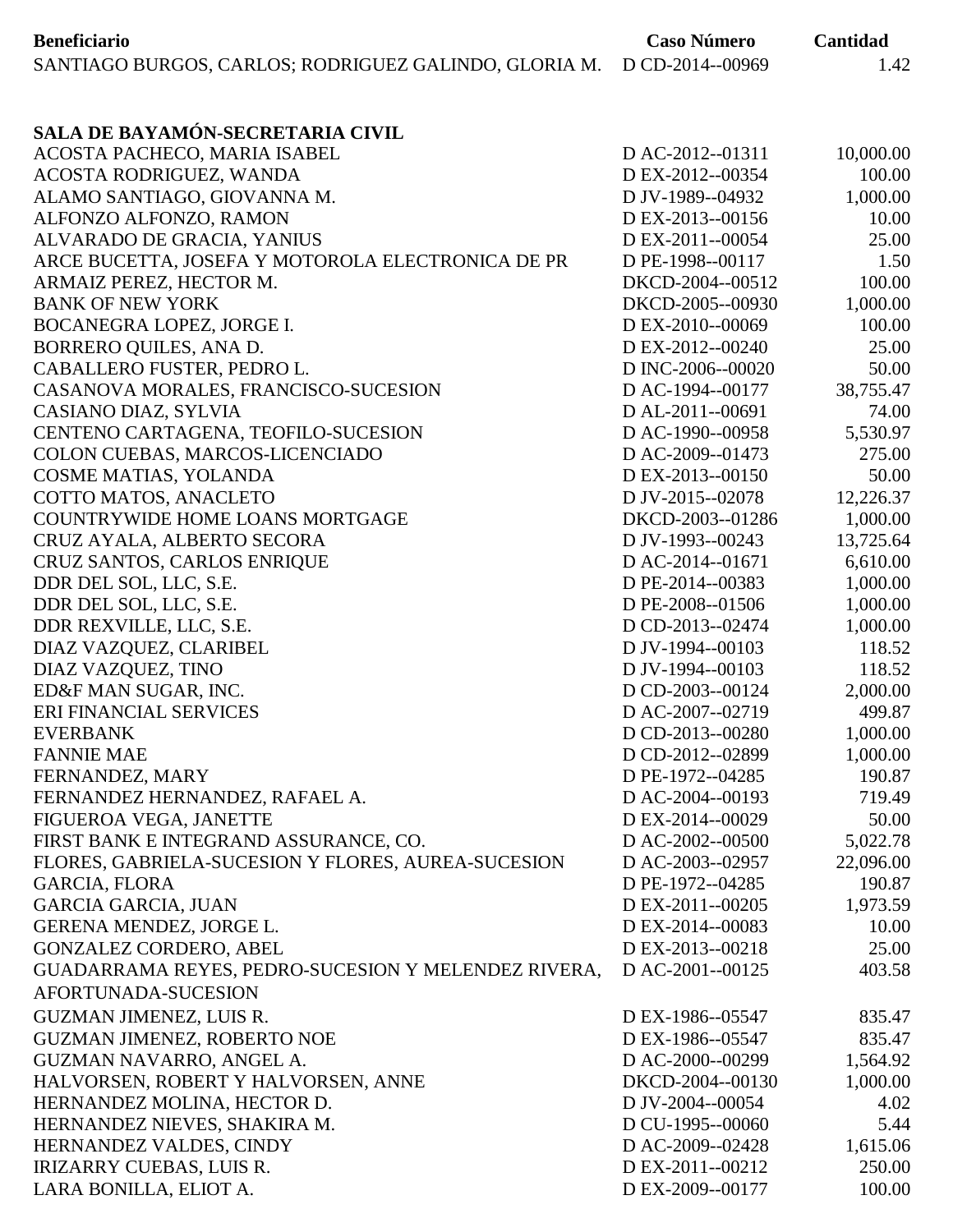| <b>Beneficiario</b>                           | <b>Caso Número</b> | Cantidad  |
|-----------------------------------------------|--------------------|-----------|
| LITTON LOAN SERVICING                         | D CD-2000--00450   | 1,000.00  |
| LOPEZ CLAUDIO, JAIME                          | D JV-2006--00502   | 2,476.92  |
| LOPEZ, MARIANO-SUCESION                       | D EX-1987--01540   | 1,204.00  |
| <b>LRA ARCHITECS PSC</b>                      | D CD-2008--01574   | 1,090.00  |
| MALDONADO ROSARIO, FELIX J.                   | D AC-1995--00919   | 2.30      |
| MARIN MALDONADO, ANA I.                       | D EX-2003--00275   | 400.00    |
| MARTINEZ ARCELAY, HUMBERTO                    | D INC-2007--00062  | 50.00     |
| MARTINEZ SANTOS, RICARDO                      | D DP-2012--00144   | 1,000.00  |
| MERCADO MALDONADO, MARIA                      | D CM-2011--00035   | 100.00    |
| MERCADO REYES, EDUARDO                        | D EX-2009--00404   | 50.00     |
| MIDLAND CREDIT MANAGEMENT PR, LLC             | D CM-2012--00354   | 30.00     |
| MONROIG MALATRASI, ELDA                       | D EX-2008--00040   | 100.00    |
| MONTAÑEZ ANDINO, HILDA                        | D CM-2013--00545   | 150.00    |
| MORALES SANTIAGO, JOSE N.                     | D DP-2001--00003   | 6,051.31  |
| NARVAEZ, JULIO                                | D PE-1972--04285   | 190.89    |
| NARVAEZ, MARGARITA                            | D PE-1972--04285   | 190.86    |
| NATIONSTAR MORTGAGE, LLC                      | D CD-2013--03167   | 1,000.00  |
| NEGRON, NORMA                                 | D PE-1972--04285   | 190.89    |
| NIEVES NIEVES, CARMEN                         | D CU-1995--00060   | 25.00     |
| NIEVES RODRIGUEZ, AGUSTIN                     | D DI-2009--01773   | 50.00     |
| NIEVES SOTO, ELIAS-SUCESION Y COLON, LYDIA E. | DKCD-2006--00075   | 2,450.80  |
| NUNCI ROURA, HELEN A.                         | D EX-2007--00348   | 20.00     |
| OCWEN LOAN SERVICING, LLC                     | D CD-2006--00572   | 1,000.00  |
| OLIVER RIVERA, JOAQUIN                        | D PE-2008--01556   | 1,000.00  |
| OPERATING PARTNERS, CO. INC.                  | D CM-2013--00007   | 200.00    |
| OPERATING PARTNERS, CO. INC.                  | D CM-2011--01112   | 280.00    |
| OPERATING PARTNERS, CO. INC.                  | DFCM-2014--00544   | 50.00     |
| ORION POINTS CORPORATION                      | D PE-2012--00011   | 250.00    |
| ORTIZ QUIÑONEZ, JAVIER                        | D CD-2010--01525   | 1,000.00  |
| OSTOLAZA FELIX, MANUEL                        | D AC-1998--00544   | 9,420.00  |
| OTTE JESON, EDWARD ROBERT-SUCESION            | D JV-2004--01036   | 15,358.73 |
| OYOLA NIEVES, ROGELIA                         | D AC-2002--01903   | 1,000.00  |
| PADILLA, JOAQUIN                              | D PE-1972--04285   | 190.87    |
| PAGAN GASCOT, ISRAEL                          | D JV-2013--01062   | 43.72     |
| PEDRO NIEVES, NATALIA I.                      | D AC-2013--01238   | 2,000.00  |
| PEÑA RAMOS, EDGAR                             | D NT-1983--02625   | 50.00     |
| PEREZ ALVAREZ, FERMIN-SUCESION                | D JV-1984--01075   | 74.03     |
| PRAMCO II, LLC                                | DFCM-2006--00130   | 1,000.00  |
| PRAMCO II, LLC                                | D CM-2006--00131   | 1,000.00  |
| PRAMCO II, LLC                                | D CM-2006--00134   | 1,000.00  |
| PRAMCO II, LLC                                | D CM-2006--00135   | 1,000.00  |
| PRAMCO II, LLC                                | D CM-2006--00137   | 1,000.00  |
| PRAMCO II, LLC                                | D CM-2006--00138   | 1,000.00  |
| QUIÑONES MARQUEZ, REINALDO-LICENCIADO         | D AC-2004--00915   | 4,300.00  |
| RAMIREZ PEREZ, MARIA M.                       | D EX-2012--00297   | 300.00    |
| REALITY REALTY, CORP.                         | D CM-2010--01414   | 3,000.00  |
| REILLO FIGUEROA, GLORIA I.                    | D EX-2014--00183   | 10.00     |
| REYES ALMELO, JOSE M.                         | D EX-2009--00253   | 50.00     |
| RIVERA, DORIS                                 | D PE-1972--04285   | 190.87    |
| RIVERA DAVILA, FLOR Y PATHEON MAVA, INC.      | D DP-2009--00701   | 50.00     |
| RIVERA DIADONE, ZULEIKA                       | D JV-2013--01228   | 0.10      |
| RIVERA ESQUERDO, JO-ANN                       | D JV-2013--01228   | 170.53    |
| RIVERA LOZADA, EUGENIO                        | D CD-2007--02336   | 100.00    |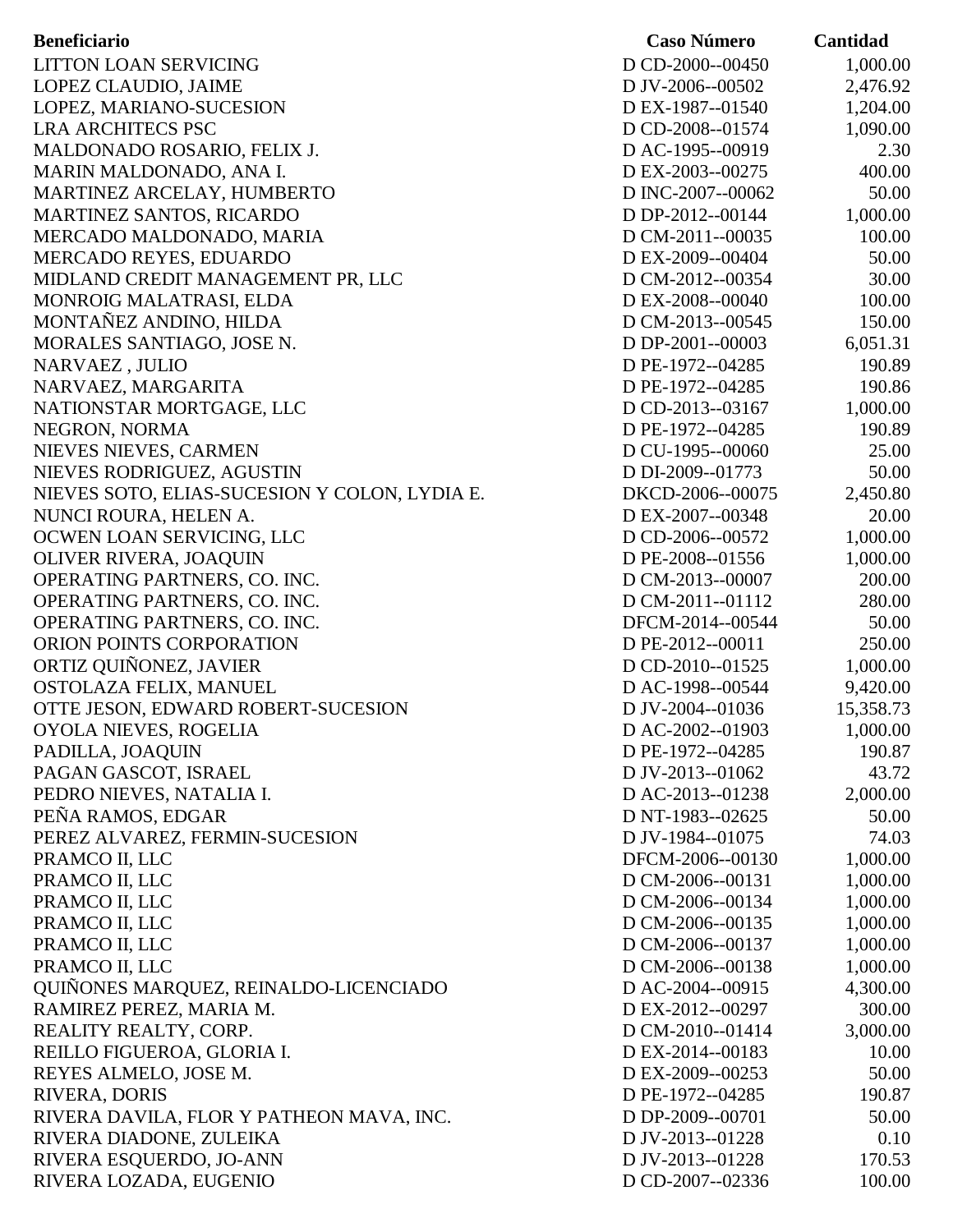| <b>Beneficiario</b>                                    | <b>Caso Número</b> | Cantidad  |
|--------------------------------------------------------|--------------------|-----------|
| RIVERA MARTINEZ, MANUEL-SUCESION Y RIVERA DE RIVERA,   | D AC-1981--04761   | 4,634.75  |
| <b>ROSA-SUCESION</b>                                   |                    |           |
| RIVERA PAGAN, FELIPE                                   | D EX-2010--00187   | 50.00     |
| RIVERA RIVERA, AUREA                                   | D EX-2002--00185   | 25.00     |
| RIVERA RIVERA, CARMEN                                  | D EX-2002--00185   | 25.00     |
| RIVERA RIVERA, OSCAR I.                                | D AC-2011--01952   | 1.00      |
| RIVERA RODRIGUEZ, NELSON-SUCESION                      | D AC-2005--02885   | 231.41    |
| RIVERA SERRANO, FLORENTINO-SUCESION                    | D AC-2006--02586   | 3,577.56  |
| RIVERA SIACA, LUIS Y ORTIZ, ENERY                      | DKCD-2002--00750   | 359.38    |
| RODRIGUEZ, RUBEN                                       | D PE-1972--04285   | 190.87    |
| RODRIGUEZ ARBOLEDA, WILFREDO                           | D DP-2009--00258   | 601.96    |
| RODRIGUEZ GONZALEZ, RUTH A.                            | D JV-1991--02200   | 10,928.74 |
| RODRIGUEZ JANER, CARMEN DOLORES                        | D AC-2009--02873   | 9,487.37  |
| RODRIGUEZ LUGO, CONSTANCIA                             | D EX-2011--00404   | 100.00    |
| RODRIGUEZ NIEVES, CHARLOTTE F.                         | D EX-1992--01313   | 2,928.79  |
| RODRIGUEZ NIEVES, MIGUEL A.                            | D EX-1992--01313   | 2,928.79  |
| RODRIGUEZ REYES, CHRISTIAN J.                          | D DP-1994--00549   | 577.41    |
| RODRIGUEZ RODRIGUEZ, CHRISTIAN A.                      | D JV-1999--01197   | 8,682.13  |
| RODRIGUEZ, TELESFORO-SUCESION Y CRUZ RODRIGUEZ,        | D JV-2011--00804   | 976.02    |
| <b>CLEMENTINA-SUCESION</b>                             |                    |           |
| ROMAN, FELIX                                           | D PE-1972--04285   | 190.89    |
| RUIZ CINTRON, ARACELIS                                 | D AC-2010--03822   | 1,000.00  |
| SANTIAGO, MARTA                                        | D PE-1972--04285   | 190.89    |
| SANTIAGO ELIAS, CIDMARIE                               | D JV-2005--00794   | 2.97      |
| SANTIAGO PINEDA, LUIS ORLANDO                          | D AC-2013--02730   | 9,091.44  |
| SANTIAGO PORRATA, DORIA                                | D PE-1972--04285   | 190.87    |
| SANTIAGO RAMOS, MAGDA                                  | D EX-2012--00134   | 100.00    |
| SANTOS GUZMAN, JOSE E.                                 | D EX-2009--00063   | 50.00     |
| SIERRA BELTRAN, ANTERO Y COUVERTIER CARRION, BRENDA E. | D PE-2007--00377   | 200.00    |
| SOUTHEASTERN SURGICAL PRODUCTS, LLC                    | D CD-2012--02855   | 1,000.00  |
| SPINNAKER COATING, LLC                                 | D CD-2013--02773   | 1,000.00  |
| TORRES, MOISES-SUCESION                                | D AC-2005--00035   | 6,597.21  |
| TORRES AVILES, ALEJANDRO-SUCESION                      | D AC-2005--00035   | 3,296.01  |
| TORRES AVILES, REYES-SUCESION                          | D AC-2005--00035   | 6,597.21  |
| TORRES CARMONA, CARMEN M.                              | D EX-2010--00336   | 75.00     |
| VALENTIN GONZALEZ, KENIA A.                            | D PE-1982--05062   | 16,574.01 |
| VALENTIN GONZALEZ, PEDRO M.                            | D PE-1982--05062   | 16,574.02 |
| VAZQUEZ GARCIA, JOSE M.                                | D DP-1999--01108   | 164.15    |
| VIVA OPTIQUE, INC.                                     | D CD-2013--00960   | 1,200.00  |
| ZARZUELA GARCIA, NELSON                                | D JV-2016--00324   | 317.98    |
| SALA DE BAYAMÓN-SECRETARIA CRIMINAL                    |                    |           |
| ALEJANDRO ESCRIBANO, ALENIS                            | BY2014CR01588      | 100.00    |
| ALEN D'ACUÑA, JESUS                                    | D BD-2015-G-00026  | 350.00    |
| ALVARADO RODRIGUEZ, RICARDO L.                         | D LE-2013-G-00066  | 100.00    |
| <b>BAEZ ROSADO, EVELYN</b>                             | BY2014CR01780      | 100.00    |
| CALDERON MORALES, ARTURO                               | BY2014CR02102      | 100.00    |
| GASCOT AYALA, CARMEN M.                                | D SC-2000-G-00785  | 300.00    |
| <b>GONZALEZ BAEZ, OCTAVIO</b>                          | BY2015CR01133      | 10.00     |
| HERNANDEZ VILLEGAS, CARLOS                             | D SC-2013-G-00209  | 100.00    |
| LLAVONA APONTE, OMARIS                                 | BY2015CR00671      | 500.00    |
| LOPEZ RIVERA, JAIME E.                                 | D IC-2009-M-00008  | 50.00     |
| MILLAN JIMENEZ, ADA IRIS                               | BY2014CR02567      | 500.00    |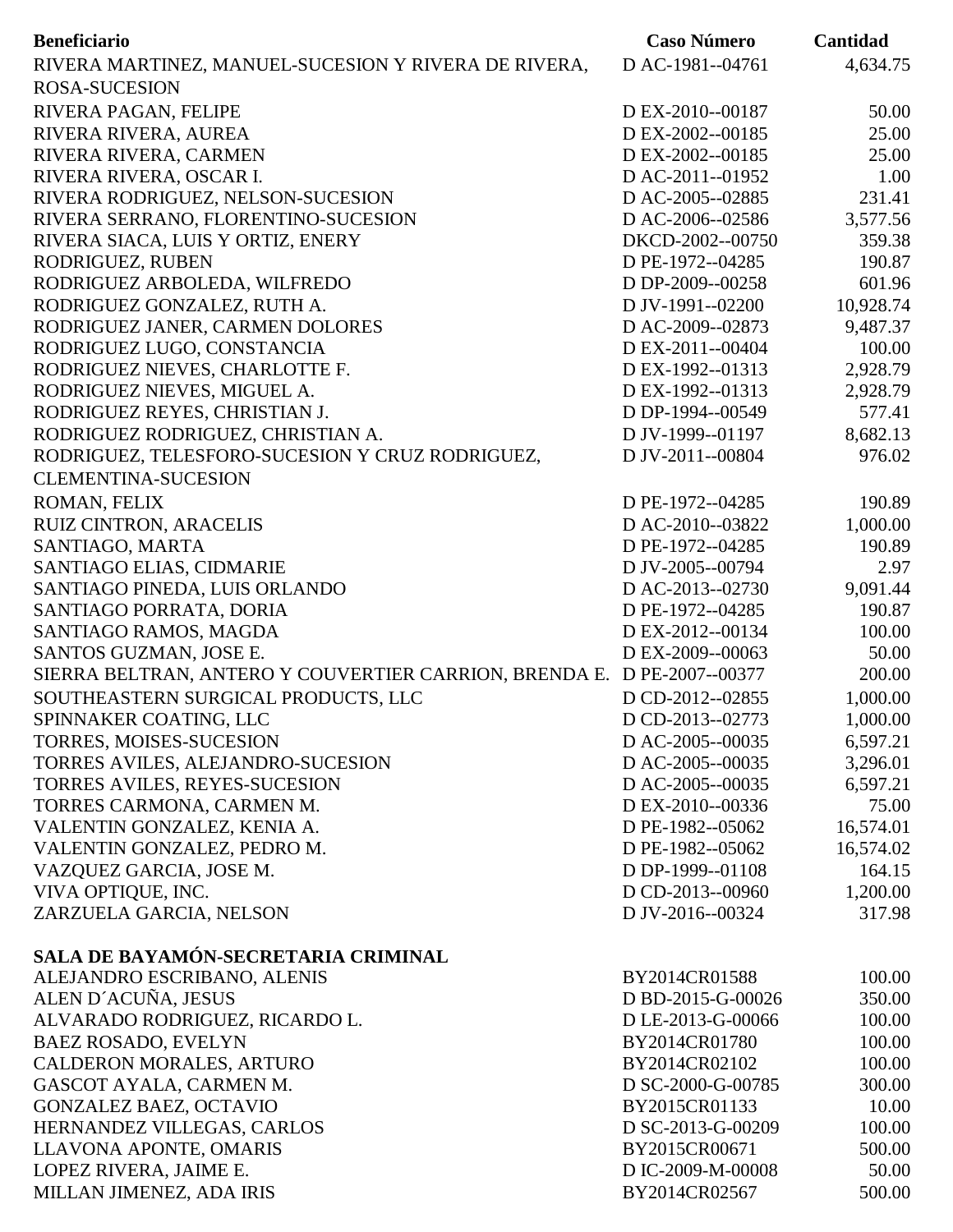| <b>Beneficiario</b>                                                      | <b>Caso Número</b>                   | Cantidad               |
|--------------------------------------------------------------------------|--------------------------------------|------------------------|
| MONTAÑEZ ORTEGA, DAISY IVETTE                                            | D VP-1999--10039                     | 100.00                 |
| MORALES COLON, CANDIDA NOELIA                                            | D FJ-2013-M-00113                    | 50.00                  |
| <b>MOTION PICTURE ASSOCIATION</b>                                        | BY2015CR00329                        | 100.00                 |
| <b>MULERO VEGA, ADALIS</b>                                               | BY2016CR00511                        | 100.00                 |
| NATAL GASCOT, NORMA IRIS                                                 | D LE-2011-G-00192                    | 100.00                 |
| NIEVES VAZQUEZ, MARILUZ                                                  | D FJ-2015-M-00023                    | 100.00                 |
| ORTEGA RODRIGUEZ, JOSE L.                                                | BY2014CR01531                        | 200.00                 |
| ORTIZ FERRER, DORILYZ M.                                                 | D CR-2015--00123                     | 100.00                 |
| PAGAN LLORENS, IAN D.                                                    | BY2014CR03009                        | 200.00                 |
| PEREZ RIVERA, JOSELYN                                                    | BY2015CR02224                        | 100.00                 |
| RAMOS COLON, LUIS A.                                                     | D CR-2004--00693                     | 150.00                 |
| RAMOS COLON, REBECCA                                                     | BY2015CR01800                        | 100.00                 |
| RIVERA DIAZ, NIDSA Y.                                                    | D VI-2002-M-00001                    | 100.00                 |
| RIVERA RODRIGUEZ, NANCY O.                                               | DFCR-2014--00176                     | 100.00                 |
| RIVERA RODRIGUEZ, NOEL                                                   | D FJ-2014-M-00105                    | 50.00                  |
| RODRIGUEZ PAGAN, JOSE L.                                                 | D VI-2013-G-00007                    | 3.00                   |
| ROLON OTERO, ELSA IRIS                                                   | D LA-2016-G-00059                    | 5.00                   |
| ROSARIO PAGAN, KIARA L.                                                  | BY2015CR01135                        | 100.00                 |
| SANTIAGO TORRES, JORGE                                                   | D BD-2015-G-00058                    | 5.00                   |
| SOLER LOPEZ, CHRISTIAN O.                                                | BY2016CR00500                        | 100.00                 |
| TAPAIA GONZALEZ, RICHARD                                                 | BY2014CR02043                        | 300.00                 |
| TORRES MARTINEZ, KARLA M.                                                | D BD-2011-G-00466                    | 300.00                 |
| VARGAS VARGAS, JOSE M.                                                   | D VP-1996--08778                     | 200.00                 |
| VAZQUEZ OCASIO, ENRIQUE                                                  | BY2015CR00991                        | 100.00                 |
| VAZQUEZ RIVERA, YEISHLIE ANN                                             | D VP-2016--02190                     | 100.00                 |
| VEGA VENTURA, MARIA L.                                                   | D VP-2006--07534                     | 50.00                  |
| VELEZ VILLANUEVA, AMERICA                                                | D LE-1999-G-00185                    | 500.00                 |
| VICENS SUAREZ, TAINA                                                     | BY2014CR03081                        | 100.00                 |
| <b>CABO ROJO</b>                                                         |                                      |                        |
| <b>SALA DE CABO ROJO-ALGUACIL</b>                                        |                                      |                        |
| BANCO POPULAR DE P.R. VS. MIGUEL A. ROSADO ROMAN, MARIA I4CI-2013--00386 |                                      | 0.01                   |
| DEL PILAR MUNET GARCIA                                                   |                                      |                        |
|                                                                          |                                      |                        |
| <b>CAGUAS</b>                                                            |                                      |                        |
| <b>SALA DE CAGUAS-ALGUACIL</b>                                           |                                      |                        |
| ALEJANDRO ARROYO, MATILDE-SUCESION                                       | E CD-2014--00327                     | 3,377.92               |
| ASOC. TITULARES DEL VALLE                                                | E PE-2013--00104                     | 422.59                 |
| <b>BANCO POPULAR DE PUERTO RICO</b>                                      | E CD-2011--00910                     | 29.60                  |
| BARRETO RIVERA, CARMEN M.                                                | ECCI-2014--00121                     | 37.41                  |
| BETANCOURT RODRIGUEZ, CYNTHIA                                            | EACI-2013--00471                     | 900.00                 |
| COMMOLOCO, INC.                                                          | EECI-2011--00343                     | 2,362.50               |
| <b>FLORES FLORES, JOSE</b>                                               | EECI-2003--00150                     | 44.78                  |
| GARCIA ROLDAN, VICTOR A.                                                 | E CD-2013--01203                     | 0.07                   |
| <b>GONZALEZ RAMOS, RAFAEL</b>                                            | E CD-2014--01300                     | 8,283.00               |
| OPERATING PARTNERS, CO.                                                  | E CD-2011--01280                     | 347.35                 |
| ORTIZ CUADRADO, BUENAVENTURA                                             | E2CI-2014--00193                     | 0.75                   |
| PALMER RAMOS, JAVIER-SUCESION                                            | E CD-2014--00374                     | 33,051.37              |
| PEREIRA MENDOZA, MATILDE-SUCESION<br>QUIÑONEZ CONCEPCION, EFRAIN         | E CD-2014--00052<br>E CD-2013--00840 | 35,146.17<br>29,052.96 |
| RAMMASAT LOPEZ, JAIME                                                    | G2CI-2006--00190                     | 31.86                  |
|                                                                          |                                      |                        |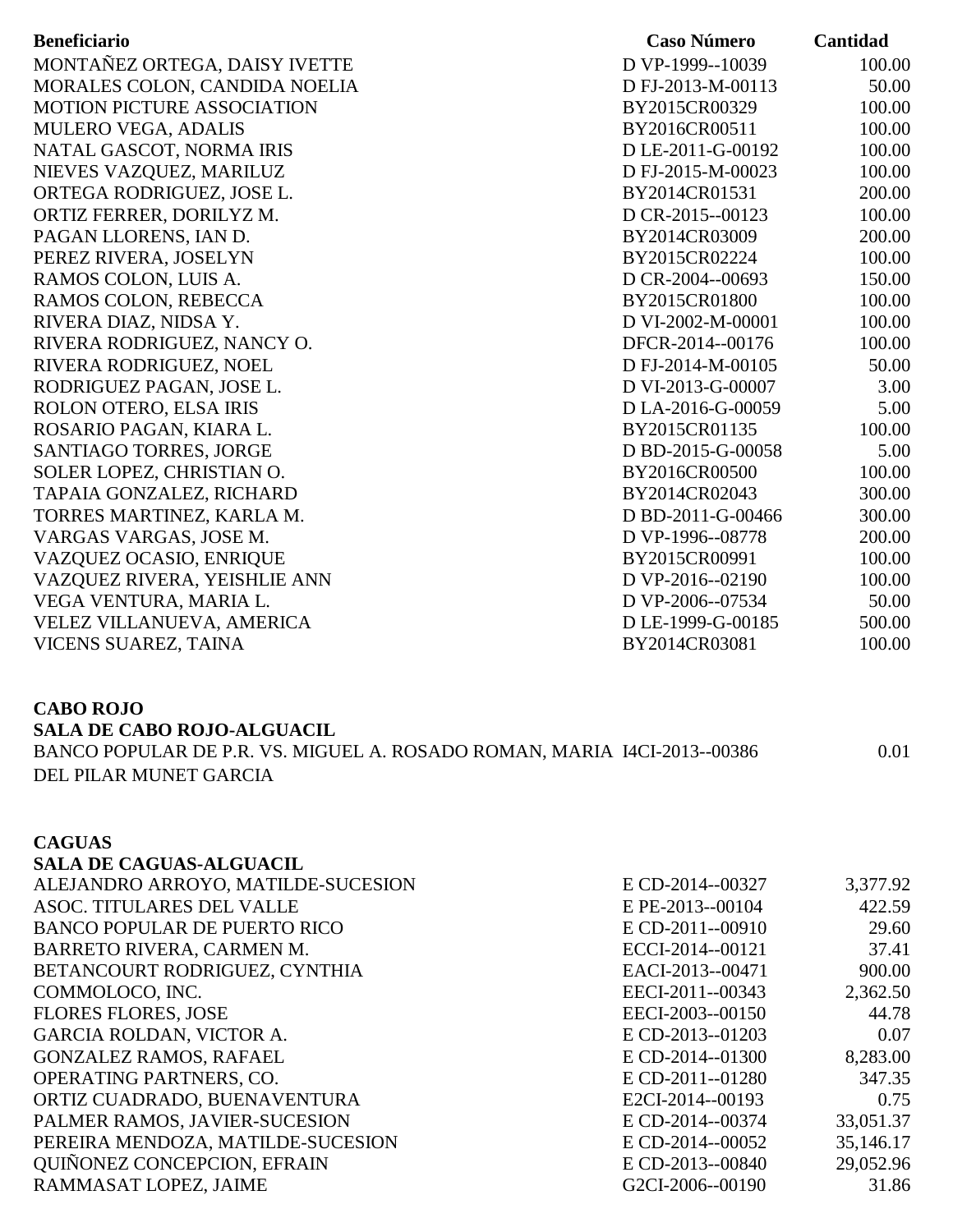|                                                          |                  | Cantidad  |
|----------------------------------------------------------|------------------|-----------|
| RAMOS ROSA, ANGEL                                        | E CD-2013--01312 | 15,296.58 |
| RIVERA MILLAN, MERLE C.                                  | E CD-2010--00122 | 1,869.48  |
| RIVERA VERGARA, JOSE A.                                  | E2CI-2014--00575 | 0.28      |
| ROBLES RIVERA, ISOLINA                                   | E CD-2014--00339 | 14.03     |
| RODRIGUEZ ALVELO, EFRAIN-SUCESION                        | E CD-2013--00566 | 3.62      |
| RODRIGUEZ DELGADO, OSVALDO                               | E CD-2014--00820 | 15,326.89 |
| RODRIGUEZ PIZARRO, LEONERIS                              | E CD-2013--00040 | 341.07    |
| SERVICE ZONE CO, INC.                                    | EACI-2013--03927 | 341.83    |
| VIERA CORUJO, EMANUEL-SUCESION                           | E CD-2014--00941 | 26,344.45 |
| <b>SALA DE CAGUAS-SECRETARIA CIVIL</b>                   |                  |           |
| ALBIZU RIVERA, GUSTAVO-SUCESION                          | E JV-2007--00179 | 404.79    |
| ALVARADO RODRIGUEZ, RICARDO                              | E EX-2014--00045 | 100.00    |
| ARZUAGA RODRIGUEZ, FELIX-SUCESION                        | E EX-2003--00069 | 6,820.87  |
| BENJAMIN SERRANO, CARLOS J.                              | G2CI-2015--00253 | 1,906.55  |
| CRUZ SANCHEZ, ELBA IRIS-SUCESION                         | G2CI-2015--00002 | 418.46    |
| CRUZ SANCHEZ, VIRGILIO                                   | G2CI-2015--00002 | 418.46    |
| DIAZ ALVELO, VANESSA                                     | E EX-2006--00100 | 100.00    |
| DIAZ RIVERA, RAFAEL; DIAZ RIVERA, LEANDRO; RODRIGUEZ     | E PE-2009--00355 | 44,895.56 |
| RIVERA, JOSE; APONTE SANTIAGO, PERFECTO; CONCEPCION      |                  |           |
| GONZALEZ, LUIS R.; RIVERA ORTIZ, JOAQUIN; QUILES CEPEDA, |                  |           |
| PEDRO; DIAZ LOPEZ, JOSE; RAMOS ROMAN, ANTONIO; DAVILA    |                  |           |
|                                                          |                  |           |
| APONTE, JOSE L.; GARCIA LIZARDI, FREDDY; PEREIRA         |                  |           |
| GONZALEZ, JOSE D.; MULLER ACEVEDO, JOSE; PEREA PEÑA,     |                  |           |
| ERICK; MARTINEZ ROSARIO, EFRAIN                          |                  |           |
| FEDERAL NATIONAL MORTAGE                                 | E CD-2010--00082 | 1,000.00  |
| FERNANDEZ, ANA L. Y FERNANDEZ, LUIS                      | E AC-2012--00271 | 21,574.89 |
| FIGUEROA FERRER, PROVIDENCIA                             | E EX-2014--00185 | 50.00     |
| FLORES ESTEVES, LUIS A.                                  | E JV-2001--00495 | 8,364.15  |
| GONZALEZ CRUZ, LUCRECIA-SUCESION                         | E EX-1990--00031 | 7,890.85  |
| <b>JAIME B NUTTER AND COMPANY</b>                        | E CP-2016--00003 | 1,000.00  |
| LOPEZ VARGAS, SAEL                                       | E MI-2015--00350 | 500.00    |
| MELENDEZ FIGUEROA, GILBERTO                              | E AC-2012--00265 | 7,865.41  |
| MORALES PAGAN, EVELYN                                    | E EX-2005--00075 | 200.00    |
| MOREY SANCHEZ, CARLOS                                    | E DP-2013--00079 | 1,229.27  |
| MULERO ARZUAGA, CARMEN                                   | E EX-2003--00069 | 100.00    |
| NEGRON CARRASCO, MARIA                                   | E EX-2008--00024 | 100.00    |
| OCASIO RUIZ, HIPOLITO                                    | E AC-2013--00117 | 5,313.00  |
| PEÑA GARCIA, EDUARDO-SUCESION Y CARRION VELEZ,           | E JV-2015--00796 | 13,712.49 |
| <b>ASUNCION-SUCESION</b>                                 |                  |           |
| R & R ENGINEERING PRODUCT, INC.                          | E AC-2006--00330 | 2,957.36  |
| RAMIREZ MOLINA, JOSHUA                                   | E DP-2006--00128 | 21,616.75 |
| RAMOS APONTE, BENJAMIN                                   | E AC-1994--00423 | 569.06    |
| RAMOS CARRION, LYDIA Y RAMOS, FRANCISCO A.               | E AC-2014--00421 | 8,611.22  |
| REVERSE MORTGAGE FUNDING, LLC                            | E CD-2015--00700 | 1,000.00  |
| RIVERA FLORES, CHRISTIAN                                 | E MM-1996--00027 | 1,099.09  |
| RIVERA SUAREZ, ALFREDO-SUCESION                          | E JV-2009--01089 | 1,603.05  |
| RODRIGUEZ CORTES, VLADIMIR                               | E AC-2007--00621 | 1,125.49  |
| RODRIGUEZ SANCHEZ, DORA ALICIA-SUCESION                  | G2CI-2015--00002 | 418.47    |
| RODRIGUEZ VICENTE, EDWIN                                 | E AC-2012--00242 | 5,000.00  |
| ROSARIO RODRIGUEZ, HERMINIO-SUCESION                     | E JV-2011--00434 | 984.59    |
| SANCHEZ SANTIAGO, GLENDA                                 | E AC-2011--00282 | 1,583.58  |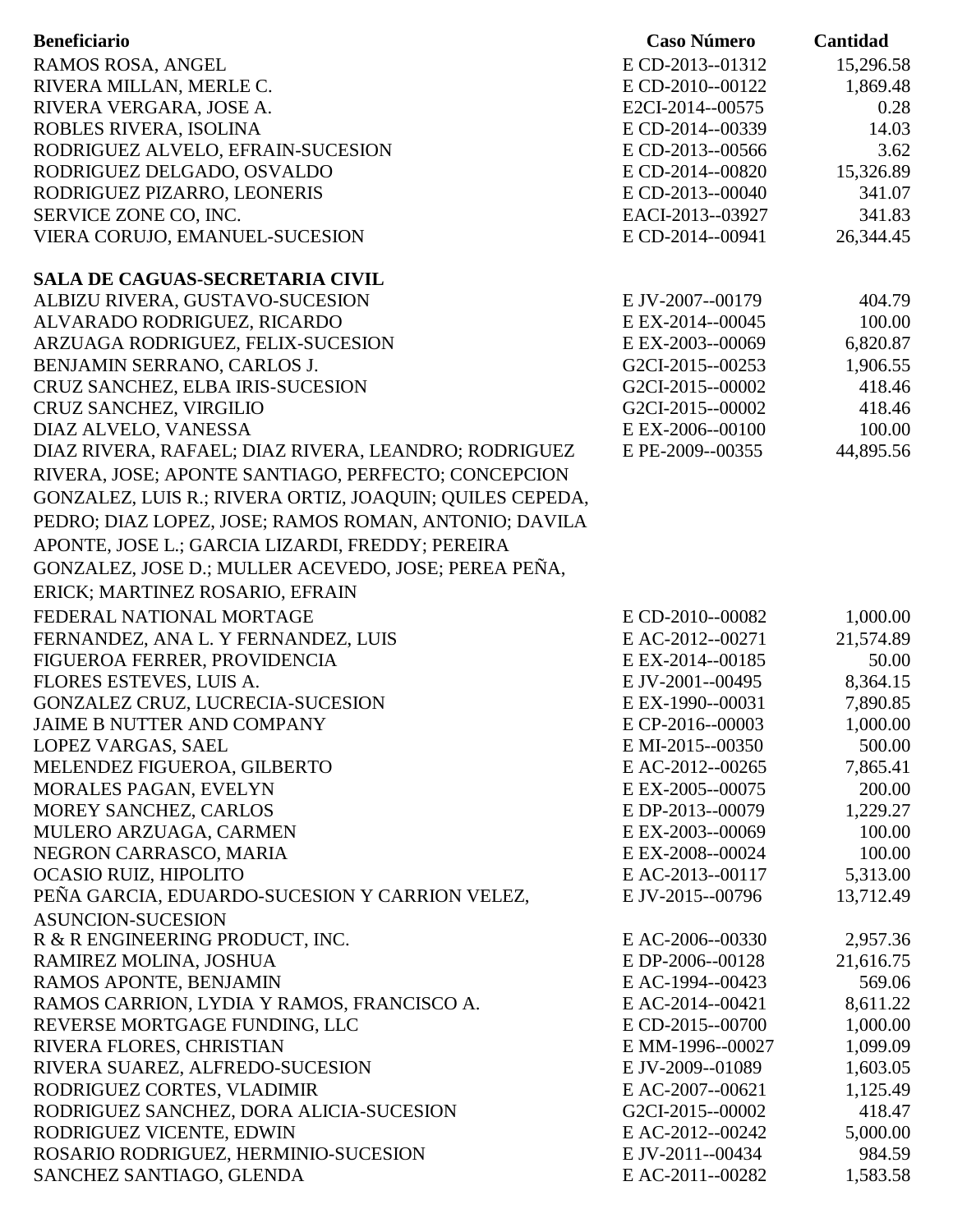| <b>Beneficiario</b>                                   | <b>Caso Número</b>            | Cantidad   |
|-------------------------------------------------------|-------------------------------|------------|
| TIRO NATAL, BRYAN                                     | E Q-2015--00532               | 80.00      |
| TORRES OCASIO, ALDALBERTO                             | E AC-2004--00418              | 863.47     |
| TRIANGLE CAYMAN ASSET, CO.                            | E CD-2011--01303              | 1,000.00   |
| VELAZQUEZ BOSCH, MARIA-SUCESION                       | E JV-2016--00493              | 6,723.91   |
| VELEZ GARCIA, DIANA                                   | E JV-2004--00548              | 1,748.98   |
| VELEZ GARCIA, DIANA M.                                | E JV-2008--00966              | 9,154.12   |
| ZAMBRANA PEREZ, JOSE J.                               | E DP-2015--00028              | 10,050.00  |
| SALA DE CAGUAS-SECRETARIA CRIMINAL                    |                               |            |
| BORGES GARCIA, MARGARITA                              | E BD-2014-G-00034             | 50.00      |
| CRUZ FUENTES, CHAYANNE                                | E1CR-2016--00178              | 100.00     |
| <b>GOMEZ ABREU, BRENDA LEE</b>                        | E12015VP01272                 | 100.00     |
| MARTINEZ ALGARIN, JESUS E.                            | E1VP-2015--01562              | 100.00     |
| NAVARRO HERNANDEZ, LUIS D.                            | E1VP-2015--01486              | 1,500.00   |
| PAGAN RODRIGUEZ, ANA C.                               | E1CR-2016--00292              | 100.00     |
| RESTO RIVERA, KATHERINE                               | E1VP-2015--02757              | 250.00     |
| SERRANO ORTIZ, KARLA M.                               | E1CR-2015--00563              | 25.00      |
|                                                       |                               |            |
| <b>CAMUY</b>                                          |                               |            |
| <b>SALA DE CAMUY-ALGUACIL</b>                         |                               |            |
| COOPERATIVA DE AHORRO Y CREDITO DE MOCA               | C2CD-2013--00868              | 733.04     |
| FIRSTBANK P.R.                                        | C2CD-2014--00063              | 23,673.56  |
| MOLIINA, CORAL                                        | CFCM-2009--00207              | 271.73     |
| <b>SALA DE CAMUY-SECRETARIA CIVIL</b>                 |                               |            |
| LOPEZ RODRIGUEZ, ELIZABETH-SUCESION                   | CFAC-2010--00022              | 4,047.66   |
| MENDEZ SERRANO, IVAN O.                               | C <sub>2</sub> RC-2015--00243 | 50.00      |
| RODRIGUEZ VALEZ, JUAN PEDRO                           | C2CM-2015--00187              | 1,000.00   |
| ROSARIO PEREZ, EMILIO-SUCESION                        | CIAC-2009--00014              | 3,623.22   |
| SECURITY MAX INVESTIGATION, CORP.                     | CFCD-2010--00088              | 3,941.16   |
| TOSADO MEDINA, JACKELINE                              | C2CD-2011--00234              | 1,260.57   |
|                                                       |                               |            |
| <b>CAROLINA</b><br><b>SALA DE CAROLINA-ALGUACIL</b>   |                               |            |
| AAA IMPORTS, INC.                                     | F CD-2011--01806              | 599.12     |
| ALEMAN SERRANO, PEDRO JUAN                            | FBCI-2012--01354              | 24,620.92  |
| BEARDSELY LUYANDA, LILLIAM                            | F CD-2013--00583              | 22,821.43  |
| BERMUDEZ RIVERA, GLORIA A.                            | FAC-1999--00529               | 1,712.27   |
| CARDONA CARTAGENA, CARMEN DELIA-SUCESION              | F CD-2006--02453              | 117,780.22 |
| CINTRON SIERRA, CARLOS-SUCESION; AGUAYO PADRO, HILDA- | F CD-2013--00775              | 8,126.06   |
| <b>SUCESION</b>                                       |                               |            |
| <b>COLON AVILES, CARLOS</b>                           | F CD-2007--00711              | 150.00     |
| CONSEJO TITULARES CONDOMINIO EL GIRASOL               | F CM-2015--00423              | 1,000.00   |
| CORREA RODRIGUEZ, RAMON-SUCESION                      | FBCI-2009--01312              | 13,584.80  |
| DE JESUS DELGADO. ANGEL-SUCESION; RIVERA LOPEZ,       | FCD-2011--00818               | 41,557.52  |
| <b>MANUELA-SUCESION</b>                               |                               |            |
| DE LOS SANTOS ESCALERA, ADORACION                     | F CD-2008--00782              | 4,545.14   |
| FERRER NAVARO, JUAN ENRIQUE; ORTIZ OYOLA, BARBARA     | F CD-2009--01382              | 14,050.00  |
| <b>GRACESKY, LUIS E.</b>                              | F CD-2013--01832              | 18,256.60  |
| GRILES WOODS, INOCENCIA MARIA-SUCESION                | F CD-2013--00478              | 288.49     |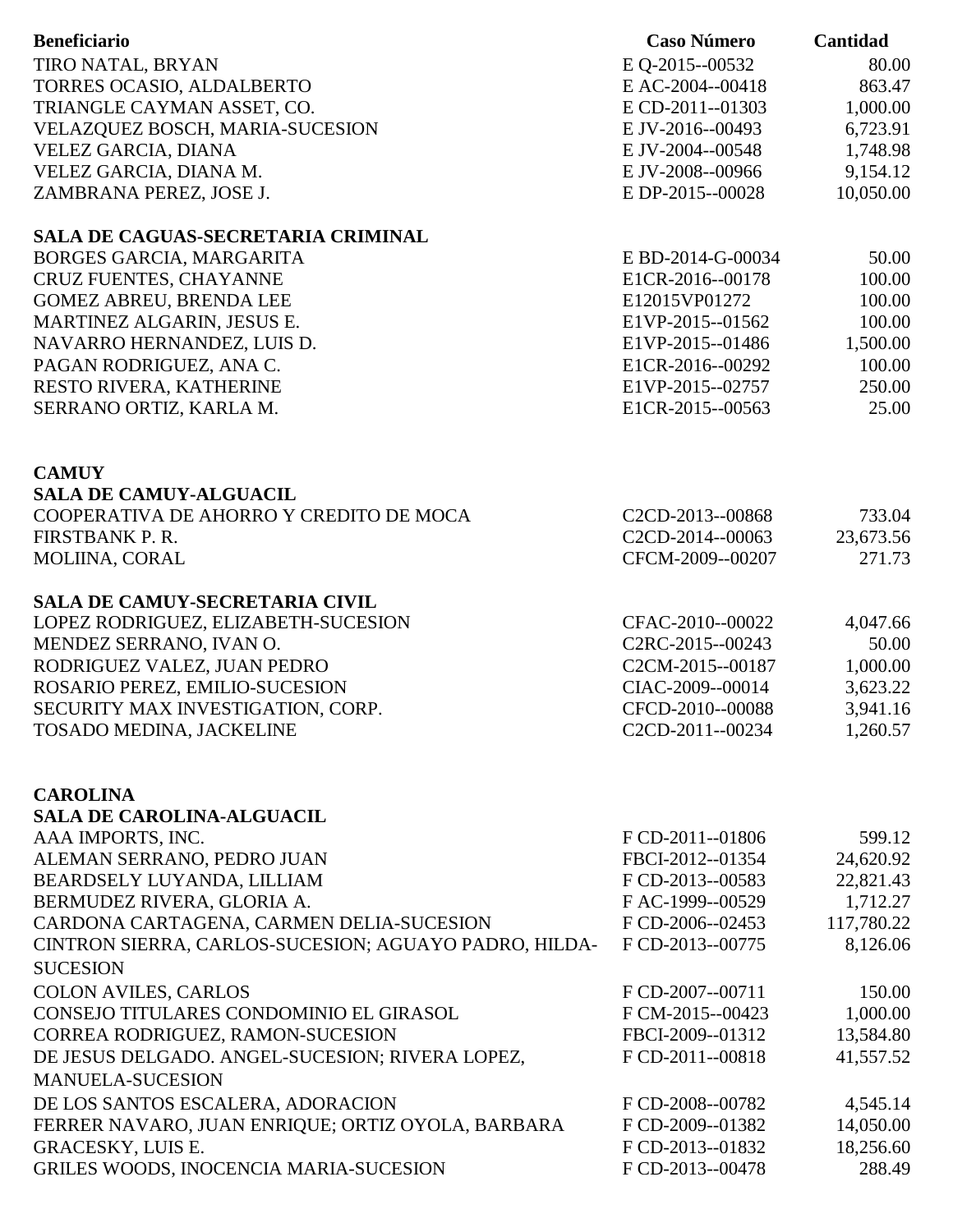| <b>Beneficiario</b>                                 | <b>Caso Número</b> | Cantidad   |
|-----------------------------------------------------|--------------------|------------|
| MERCED PEREZ, FRANCISCA-SUCESION; CONDE RODRIGUEZ,  | F CD-2005--01116   | 43,443.94  |
| ETANISLAO-SUCESION                                  |                    |            |
| MIDLAND CREDIT MANAGEMENT PUERTO RICO, LLC          | F CD-2008--00765   | 517.55     |
| MOLINA PENTON, JORGE; MENCIA, MARIA ISABEL-SUCESION | FAC-2004--01835    | 405.08     |
| OPERATING PARTNERS CO, INC.                         | F CD-2006--02397   | 503.80     |
| ORIENTAL BANK AND TRUST                             | F CD-2011--01801   | 3,835.18   |
| RODRIGUEZ CABRERA, MILAGROS                         | F CD-2013--00917   | 23,252.00  |
| RODRIGUEZ, ANGEL FERNANDO                           | FAC-2005--01866    | 5,091.00   |
| SADORNIL MANJON, AGUSTIN-SUCESION                   | F CD-2013--00803   | 10.08      |
| TAVAREZ JIMINIAN, ROSA MARIA                        | F CD-2013--00879   | 3,433.34   |
| TEMPORARY PROF INTEGRATED SERVICES, CORP.           | F CD-2013--01702   | 648.20     |
| UNIVERSAL COOP.; FEDERAL CREDIT UNION               | F CD-2007--00811   | 2,399.70   |
| VILLEGAS O'FARRILL, DAVID                           | F CD-2014--00905   | 7,139.33   |
| <b>SALA DE CAROLINA-SECRETARIA CIVIL</b>            |                    |            |
| ACEVEDO, OSVALDO-SUCESION Y CALDERON GALINDEZ,      | FAC-2010--01582    | 7,421.00   |
| <b>CARMEN</b>                                       |                    |            |
| ACEVEDO, ROSA M. Y OTROS                            | F DP-1988--03795   | 249,064.17 |
| ALBINO, JULIO                                       | F DP-2014--00206   | 350.00     |
| ALVARADO AVILES, RAFAELA                            | F DP-2004--00195   | 1,000.00   |
| ALVAREZ TRAN, JENNIFER T.                           | FAL-2006--01064    | 4.00       |
| AMERICAN OMNI TRADING, CO.                          | F CD-2009--01959   | 1,000.00   |
| <b>APONTE CRUZ, DAVID</b>                           | FAC-2013--02492    | 2,903.36   |
| APONTE, CARMEN LOURDES                              | F JV-2003--01424   | 100.00     |
| AQUINO OLMEDA, MIGDALIA                             | F JV-2012--00878   | 50.00      |
| AYALA CARRASQUILLO, LYDIA-SUCESION                  | FAC-2010--00747    | 1,110.78   |
| BAEZ RIVERA, LEWISTONE-SUCESION                     | F DP-1980--03565   | 2,592.77   |
| <b>BANCO POPULAR DE PUERTO RICO</b>                 | F CD-2013--01693   | 33.83      |
| <b>BENITEZ BORGES, ROBERTO</b>                      | F JV-2014--00808   | 10.00      |
| CALCAÑO DIAZ, CARLOS                                | FCCI-2011--00207   | 1,000.00   |
| CARRASQUILLO RIVERA, FRANKY                         | F CM-2015--02296   | 100.00     |
| CASTRO CASTRO, MILAGROS                             | F JV-2015--00841   | 25.00      |
| <b>CENLAR FSB</b>                                   | FCCI-2012--00326   | 1,000.00   |
| CITIMORTGAGE, INC.                                  | F CD-2013--00823   | 1,000.00   |
| <b>CLEMENTE FEBRES, ARSENIO</b>                     | F AC-2004--00701   | 18,028.41  |
| COLLAZO MIRANDA, IVAN                               | F AC-1992--00101   | 5,606.11   |
| COOP AHORRO Y CREDITO LA SAGRADA FAMILIA            | F CD-2005--00200   | 75.00      |
| DDR ESCORIAL LLC, S.E.                              | F PE-2014--00118   | 36,685.58  |
| DEL BUSTO NAS'R, DAVID Y VERA                       | F AC-2012--03077   | 200.00     |
| DEPARTAMENTO DE JUSTICIA                            | F AC-2010--02552   | 18,350.00  |
| DEPARTAMENTO DE JUSTICIA                            | F AC-2010--01232   | 1,500.00   |
| DIAZ AVIATION CORPORATION H/N/C BORINQUEN AIR       | F PE-2013--00500   | 5.00       |
| <b>DORAL BANK</b>                                   | F CD-2011--00069   | 3,216.98   |
| FIGUERA CRUZ, GILBERTO                              | F DP-2011--00300   | 25.00      |
| FIGUEROA NEGRON, NILDA L.                           | F DP-2013--00160   | 1,000.00   |
| FINANCE OF AMERICA RIVERSE, LLC                     | F CD-2014--01349   | 2,000.00   |
| <b>FORD MOTOR CREDIT</b>                            | FAC-1993--00178    | 9,654.74   |
| <b>FREDDIE MAC</b>                                  | FCCI-2009--00648   | 1,000.00   |
| FUENTES PEREZ, ANGEL T.-SUCESION                    | FCCI-2010--00125   | 2,007.84   |
| <b>GARCIA COLON, SAMUEL</b>                         | F AC-2013--04230   | 1,082.06   |
| <b>GARCIA PINZON, FERNANDO</b>                      | F AC-2012--00020   | 6,995.00   |
| <b>GARCIA ROSADO, FERNANDO</b>                      | F AC-2012--00020   | 6,995.00   |
| GONZALEZ OTERO, IVONNE                              | F JV-2013--00907   | 50.00      |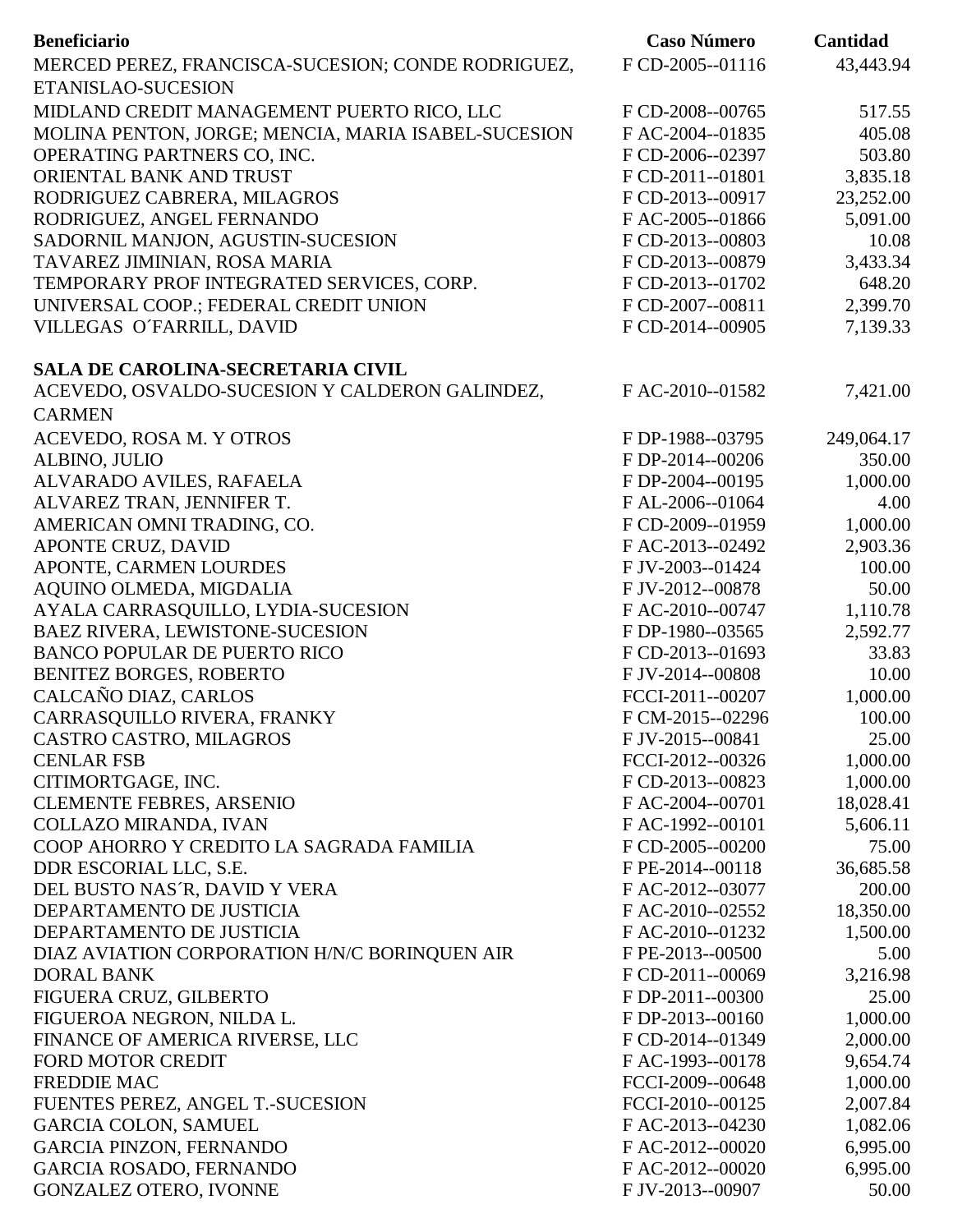| F JV-2008--00620<br>100.00<br>GONZALEZ VEGA, LEONARDA E.<br>F EX-1998--00059<br>1,646.63<br><b>GORDON MELENDEZ, HECTOR</b><br><b>GORDON ROMAN, GLADYS</b><br>F EX-1998--00059<br>50.00<br>GORDON ROMAN, MARIA L.<br>250.00<br>F EX-1998--00059<br>723.21<br>GUADALUPE VAZQUEZ, JOHN-SUCESION<br>F AC-2012--00140<br>HERNANDEZ HUERTAS, ABNER<br>1,547.20<br>F AC-2009--00274<br>HUERTAS RODRIGUEZ, IRIS N. Y SKY TRANSPORT<br>F PE-2011--00323<br>3,000.00<br>IÑESTA GONZALEZ, CRISTINA<br>F PE-2009--00326<br>1.00<br>IRIZARRY RENDER, HILDE VERONIKA<br>F JV-2015--00079<br>100.00<br>LLERAS ESCOBAR, MIGUEL ANGEL<br>FAC-2011--00635<br>3,186.33<br>100.00<br>LOPEZ LOPEZ, ANGELINA<br>F JV-2009--00187<br>LPP MORTGAGE, LTD<br>1,000.00<br>FCCI-2011--00508<br>MARQUEZ CORREA, MYRNA I.<br>500.00<br>F JV-2013--01154<br>MARTINEZ LEBRON, RAMON L.-SUCESION<br>6,304.60<br>F AC-2013--02905<br>100.00<br>MATIAS, ALBERTO Y LOPEZ, CRISTIAN<br>FCCI-2010--00121<br>F JV-2011--00032<br>25.00<br>MIRANDA MENDEZ, FAUSTO A.<br>50.00<br>MONCLOVA PEREZ, GLORIA E.<br>F JV-2012--00929<br>10,423.00<br>NIEVES MORALES, NATANAEL-SUCESION<br>F JV-2015--00977<br>ORTIZ MALDONADO, JOSE LUIS-SUCESION<br>F JV-2015--00172<br>1,454.50<br>PANTOJAS BRUNO, MARIA E.<br>F DP-2011--00300<br>25.00<br>100.00<br>PEREZ ACOSTA, DEBORAH LEE<br>FCCI-2010--00091<br>500.00<br>PEREZ DELGADO, RAMIRO<br>F PE-2014--00062<br>33,212.84<br>PEREZ ORTIZ, GREGORIA-SUCESION<br>F AC-2009--00530<br>PRESIDENTIAL FINANCIAL CORPORATION OF FLORIDA<br>F DP-2006--00450<br>1,000.00<br><b>OMC TELECOM, LLC</b><br>FAC-2014--00001<br>5,000.00<br><b>OUIÑONES ESQULIN, JUAN-SUCESION</b><br>285,110.62<br>FAC-2011--01968<br>1,000.00<br>RAMIREZ ALVARADO, JOSE G.<br>F AC-2012--00475<br>RAMIREZ CINTRON, HELEN M.<br>FNDP-2004--00038<br>450.00<br>RENTAS NEGRON, HIPOLITO-SUCESION<br>F DP-1980--03565<br>998.15<br>RILEY DAVILA, JOSEPH C.<br>F JV-2012--00502<br>100.00<br>2,150.54<br>RIOS ESTEVES, HUMBERTO L.<br>FAC-2014--04948<br>50.00<br>RIVE RIVERRA, DAVID<br>F DP-1984--01367<br>RIVERA SOLTERO, ELENA D.<br>F JV-2010--00568<br>25.00<br>RODRIGUEZ GARCIA, VICTOR-SUCESION<br>F AL-2001--00343<br>2,393.77<br>RODRIGUEZ ROBLES, MILAGROS<br>F DP-2002--00117<br>5,465.97<br>SANTANA MALDONADO, RAUL-SUCESION<br>FAC-2009--02472<br>7,360.40<br>SANTANA PIMENTEL, JOSE E.-SUCESION<br>6,834.94<br>F JV-2014--00376<br>2,000.00<br>SANTIAGO MARTINEZ, ZENAIDA I.<br>FAC-2012--02398<br>1,000.00<br>SANTIAGO TORRES, SHEILA<br>F DP-2013--00427<br>TORRES LEON, LUIS A.<br>F CU-2007--00020<br>8.00<br>TRUJILLO DAVILA, AIXA<br>F AC-2009--02044<br>1,000.00<br>UREÑA COLON, EDWARD<br>F DP-1999--00061<br>5,617.78<br>VIRELLA CRESPO, SAMUEL E.-SUCESION<br>FAC-2009--01258<br>3,385.35<br>WPR VICTORIA, LP, S.E.<br>F PE-2012--00831<br>1,000.00<br>SALA DE CAROLINA-SECRETARIA CRIMINAL<br><b>BANCO POPULAR DE PUERTO RICO</b><br>100.00<br>F BD-2015-G-00074<br>CIURO LOPEZ, LUZ N.<br>F SC-2016-G-00089<br>50.00<br><b>CLARO PR</b><br>F ST-2014-G-00031<br>1,769.00<br>DEPARTAMENTO DE JUSTICIA<br>F SC-2006-G-00355<br>5,242.50<br>DEPARTAMENTO DE JUSTICIA<br>1,500.00<br>F AP-2003-G-00025<br>500.00<br>DEPARTAMENTO DE JUSTICIA<br>F PD-2005-G-00318 | <b>Beneficiario</b>                | <b>Caso Número</b> | <b>Cantidad</b> |
|-----------------------------------------------------------------------------------------------------------------------------------------------------------------------------------------------------------------------------------------------------------------------------------------------------------------------------------------------------------------------------------------------------------------------------------------------------------------------------------------------------------------------------------------------------------------------------------------------------------------------------------------------------------------------------------------------------------------------------------------------------------------------------------------------------------------------------------------------------------------------------------------------------------------------------------------------------------------------------------------------------------------------------------------------------------------------------------------------------------------------------------------------------------------------------------------------------------------------------------------------------------------------------------------------------------------------------------------------------------------------------------------------------------------------------------------------------------------------------------------------------------------------------------------------------------------------------------------------------------------------------------------------------------------------------------------------------------------------------------------------------------------------------------------------------------------------------------------------------------------------------------------------------------------------------------------------------------------------------------------------------------------------------------------------------------------------------------------------------------------------------------------------------------------------------------------------------------------------------------------------------------------------------------------------------------------------------------------------------------------------------------------------------------------------------------------------------------------------------------------------------------------------------------------------------------------------------------------------------------------------------------------------------------------------------------------------------------------------------------------------------------------------------------------------------------------------------------------------------------------------------------------------------------------------------------------------------------------------------------------------------------------------------------------------------------------------------------------------------------------------------------------------------------------------------------------------------------------------------------------------------------|------------------------------------|--------------------|-----------------|
|                                                                                                                                                                                                                                                                                                                                                                                                                                                                                                                                                                                                                                                                                                                                                                                                                                                                                                                                                                                                                                                                                                                                                                                                                                                                                                                                                                                                                                                                                                                                                                                                                                                                                                                                                                                                                                                                                                                                                                                                                                                                                                                                                                                                                                                                                                                                                                                                                                                                                                                                                                                                                                                                                                                                                                                                                                                                                                                                                                                                                                                                                                                                                                                                                                                           |                                    |                    |                 |
|                                                                                                                                                                                                                                                                                                                                                                                                                                                                                                                                                                                                                                                                                                                                                                                                                                                                                                                                                                                                                                                                                                                                                                                                                                                                                                                                                                                                                                                                                                                                                                                                                                                                                                                                                                                                                                                                                                                                                                                                                                                                                                                                                                                                                                                                                                                                                                                                                                                                                                                                                                                                                                                                                                                                                                                                                                                                                                                                                                                                                                                                                                                                                                                                                                                           |                                    |                    |                 |
|                                                                                                                                                                                                                                                                                                                                                                                                                                                                                                                                                                                                                                                                                                                                                                                                                                                                                                                                                                                                                                                                                                                                                                                                                                                                                                                                                                                                                                                                                                                                                                                                                                                                                                                                                                                                                                                                                                                                                                                                                                                                                                                                                                                                                                                                                                                                                                                                                                                                                                                                                                                                                                                                                                                                                                                                                                                                                                                                                                                                                                                                                                                                                                                                                                                           |                                    |                    |                 |
|                                                                                                                                                                                                                                                                                                                                                                                                                                                                                                                                                                                                                                                                                                                                                                                                                                                                                                                                                                                                                                                                                                                                                                                                                                                                                                                                                                                                                                                                                                                                                                                                                                                                                                                                                                                                                                                                                                                                                                                                                                                                                                                                                                                                                                                                                                                                                                                                                                                                                                                                                                                                                                                                                                                                                                                                                                                                                                                                                                                                                                                                                                                                                                                                                                                           |                                    |                    |                 |
|                                                                                                                                                                                                                                                                                                                                                                                                                                                                                                                                                                                                                                                                                                                                                                                                                                                                                                                                                                                                                                                                                                                                                                                                                                                                                                                                                                                                                                                                                                                                                                                                                                                                                                                                                                                                                                                                                                                                                                                                                                                                                                                                                                                                                                                                                                                                                                                                                                                                                                                                                                                                                                                                                                                                                                                                                                                                                                                                                                                                                                                                                                                                                                                                                                                           |                                    |                    |                 |
|                                                                                                                                                                                                                                                                                                                                                                                                                                                                                                                                                                                                                                                                                                                                                                                                                                                                                                                                                                                                                                                                                                                                                                                                                                                                                                                                                                                                                                                                                                                                                                                                                                                                                                                                                                                                                                                                                                                                                                                                                                                                                                                                                                                                                                                                                                                                                                                                                                                                                                                                                                                                                                                                                                                                                                                                                                                                                                                                                                                                                                                                                                                                                                                                                                                           |                                    |                    |                 |
|                                                                                                                                                                                                                                                                                                                                                                                                                                                                                                                                                                                                                                                                                                                                                                                                                                                                                                                                                                                                                                                                                                                                                                                                                                                                                                                                                                                                                                                                                                                                                                                                                                                                                                                                                                                                                                                                                                                                                                                                                                                                                                                                                                                                                                                                                                                                                                                                                                                                                                                                                                                                                                                                                                                                                                                                                                                                                                                                                                                                                                                                                                                                                                                                                                                           |                                    |                    |                 |
|                                                                                                                                                                                                                                                                                                                                                                                                                                                                                                                                                                                                                                                                                                                                                                                                                                                                                                                                                                                                                                                                                                                                                                                                                                                                                                                                                                                                                                                                                                                                                                                                                                                                                                                                                                                                                                                                                                                                                                                                                                                                                                                                                                                                                                                                                                                                                                                                                                                                                                                                                                                                                                                                                                                                                                                                                                                                                                                                                                                                                                                                                                                                                                                                                                                           |                                    |                    |                 |
|                                                                                                                                                                                                                                                                                                                                                                                                                                                                                                                                                                                                                                                                                                                                                                                                                                                                                                                                                                                                                                                                                                                                                                                                                                                                                                                                                                                                                                                                                                                                                                                                                                                                                                                                                                                                                                                                                                                                                                                                                                                                                                                                                                                                                                                                                                                                                                                                                                                                                                                                                                                                                                                                                                                                                                                                                                                                                                                                                                                                                                                                                                                                                                                                                                                           |                                    |                    |                 |
|                                                                                                                                                                                                                                                                                                                                                                                                                                                                                                                                                                                                                                                                                                                                                                                                                                                                                                                                                                                                                                                                                                                                                                                                                                                                                                                                                                                                                                                                                                                                                                                                                                                                                                                                                                                                                                                                                                                                                                                                                                                                                                                                                                                                                                                                                                                                                                                                                                                                                                                                                                                                                                                                                                                                                                                                                                                                                                                                                                                                                                                                                                                                                                                                                                                           |                                    |                    |                 |
|                                                                                                                                                                                                                                                                                                                                                                                                                                                                                                                                                                                                                                                                                                                                                                                                                                                                                                                                                                                                                                                                                                                                                                                                                                                                                                                                                                                                                                                                                                                                                                                                                                                                                                                                                                                                                                                                                                                                                                                                                                                                                                                                                                                                                                                                                                                                                                                                                                                                                                                                                                                                                                                                                                                                                                                                                                                                                                                                                                                                                                                                                                                                                                                                                                                           |                                    |                    |                 |
|                                                                                                                                                                                                                                                                                                                                                                                                                                                                                                                                                                                                                                                                                                                                                                                                                                                                                                                                                                                                                                                                                                                                                                                                                                                                                                                                                                                                                                                                                                                                                                                                                                                                                                                                                                                                                                                                                                                                                                                                                                                                                                                                                                                                                                                                                                                                                                                                                                                                                                                                                                                                                                                                                                                                                                                                                                                                                                                                                                                                                                                                                                                                                                                                                                                           |                                    |                    |                 |
|                                                                                                                                                                                                                                                                                                                                                                                                                                                                                                                                                                                                                                                                                                                                                                                                                                                                                                                                                                                                                                                                                                                                                                                                                                                                                                                                                                                                                                                                                                                                                                                                                                                                                                                                                                                                                                                                                                                                                                                                                                                                                                                                                                                                                                                                                                                                                                                                                                                                                                                                                                                                                                                                                                                                                                                                                                                                                                                                                                                                                                                                                                                                                                                                                                                           |                                    |                    |                 |
|                                                                                                                                                                                                                                                                                                                                                                                                                                                                                                                                                                                                                                                                                                                                                                                                                                                                                                                                                                                                                                                                                                                                                                                                                                                                                                                                                                                                                                                                                                                                                                                                                                                                                                                                                                                                                                                                                                                                                                                                                                                                                                                                                                                                                                                                                                                                                                                                                                                                                                                                                                                                                                                                                                                                                                                                                                                                                                                                                                                                                                                                                                                                                                                                                                                           |                                    |                    |                 |
|                                                                                                                                                                                                                                                                                                                                                                                                                                                                                                                                                                                                                                                                                                                                                                                                                                                                                                                                                                                                                                                                                                                                                                                                                                                                                                                                                                                                                                                                                                                                                                                                                                                                                                                                                                                                                                                                                                                                                                                                                                                                                                                                                                                                                                                                                                                                                                                                                                                                                                                                                                                                                                                                                                                                                                                                                                                                                                                                                                                                                                                                                                                                                                                                                                                           |                                    |                    |                 |
|                                                                                                                                                                                                                                                                                                                                                                                                                                                                                                                                                                                                                                                                                                                                                                                                                                                                                                                                                                                                                                                                                                                                                                                                                                                                                                                                                                                                                                                                                                                                                                                                                                                                                                                                                                                                                                                                                                                                                                                                                                                                                                                                                                                                                                                                                                                                                                                                                                                                                                                                                                                                                                                                                                                                                                                                                                                                                                                                                                                                                                                                                                                                                                                                                                                           |                                    |                    |                 |
|                                                                                                                                                                                                                                                                                                                                                                                                                                                                                                                                                                                                                                                                                                                                                                                                                                                                                                                                                                                                                                                                                                                                                                                                                                                                                                                                                                                                                                                                                                                                                                                                                                                                                                                                                                                                                                                                                                                                                                                                                                                                                                                                                                                                                                                                                                                                                                                                                                                                                                                                                                                                                                                                                                                                                                                                                                                                                                                                                                                                                                                                                                                                                                                                                                                           |                                    |                    |                 |
|                                                                                                                                                                                                                                                                                                                                                                                                                                                                                                                                                                                                                                                                                                                                                                                                                                                                                                                                                                                                                                                                                                                                                                                                                                                                                                                                                                                                                                                                                                                                                                                                                                                                                                                                                                                                                                                                                                                                                                                                                                                                                                                                                                                                                                                                                                                                                                                                                                                                                                                                                                                                                                                                                                                                                                                                                                                                                                                                                                                                                                                                                                                                                                                                                                                           |                                    |                    |                 |
|                                                                                                                                                                                                                                                                                                                                                                                                                                                                                                                                                                                                                                                                                                                                                                                                                                                                                                                                                                                                                                                                                                                                                                                                                                                                                                                                                                                                                                                                                                                                                                                                                                                                                                                                                                                                                                                                                                                                                                                                                                                                                                                                                                                                                                                                                                                                                                                                                                                                                                                                                                                                                                                                                                                                                                                                                                                                                                                                                                                                                                                                                                                                                                                                                                                           |                                    |                    |                 |
|                                                                                                                                                                                                                                                                                                                                                                                                                                                                                                                                                                                                                                                                                                                                                                                                                                                                                                                                                                                                                                                                                                                                                                                                                                                                                                                                                                                                                                                                                                                                                                                                                                                                                                                                                                                                                                                                                                                                                                                                                                                                                                                                                                                                                                                                                                                                                                                                                                                                                                                                                                                                                                                                                                                                                                                                                                                                                                                                                                                                                                                                                                                                                                                                                                                           |                                    |                    |                 |
|                                                                                                                                                                                                                                                                                                                                                                                                                                                                                                                                                                                                                                                                                                                                                                                                                                                                                                                                                                                                                                                                                                                                                                                                                                                                                                                                                                                                                                                                                                                                                                                                                                                                                                                                                                                                                                                                                                                                                                                                                                                                                                                                                                                                                                                                                                                                                                                                                                                                                                                                                                                                                                                                                                                                                                                                                                                                                                                                                                                                                                                                                                                                                                                                                                                           |                                    |                    |                 |
|                                                                                                                                                                                                                                                                                                                                                                                                                                                                                                                                                                                                                                                                                                                                                                                                                                                                                                                                                                                                                                                                                                                                                                                                                                                                                                                                                                                                                                                                                                                                                                                                                                                                                                                                                                                                                                                                                                                                                                                                                                                                                                                                                                                                                                                                                                                                                                                                                                                                                                                                                                                                                                                                                                                                                                                                                                                                                                                                                                                                                                                                                                                                                                                                                                                           |                                    |                    |                 |
|                                                                                                                                                                                                                                                                                                                                                                                                                                                                                                                                                                                                                                                                                                                                                                                                                                                                                                                                                                                                                                                                                                                                                                                                                                                                                                                                                                                                                                                                                                                                                                                                                                                                                                                                                                                                                                                                                                                                                                                                                                                                                                                                                                                                                                                                                                                                                                                                                                                                                                                                                                                                                                                                                                                                                                                                                                                                                                                                                                                                                                                                                                                                                                                                                                                           |                                    |                    |                 |
|                                                                                                                                                                                                                                                                                                                                                                                                                                                                                                                                                                                                                                                                                                                                                                                                                                                                                                                                                                                                                                                                                                                                                                                                                                                                                                                                                                                                                                                                                                                                                                                                                                                                                                                                                                                                                                                                                                                                                                                                                                                                                                                                                                                                                                                                                                                                                                                                                                                                                                                                                                                                                                                                                                                                                                                                                                                                                                                                                                                                                                                                                                                                                                                                                                                           |                                    |                    |                 |
|                                                                                                                                                                                                                                                                                                                                                                                                                                                                                                                                                                                                                                                                                                                                                                                                                                                                                                                                                                                                                                                                                                                                                                                                                                                                                                                                                                                                                                                                                                                                                                                                                                                                                                                                                                                                                                                                                                                                                                                                                                                                                                                                                                                                                                                                                                                                                                                                                                                                                                                                                                                                                                                                                                                                                                                                                                                                                                                                                                                                                                                                                                                                                                                                                                                           |                                    |                    |                 |
|                                                                                                                                                                                                                                                                                                                                                                                                                                                                                                                                                                                                                                                                                                                                                                                                                                                                                                                                                                                                                                                                                                                                                                                                                                                                                                                                                                                                                                                                                                                                                                                                                                                                                                                                                                                                                                                                                                                                                                                                                                                                                                                                                                                                                                                                                                                                                                                                                                                                                                                                                                                                                                                                                                                                                                                                                                                                                                                                                                                                                                                                                                                                                                                                                                                           |                                    |                    |                 |
|                                                                                                                                                                                                                                                                                                                                                                                                                                                                                                                                                                                                                                                                                                                                                                                                                                                                                                                                                                                                                                                                                                                                                                                                                                                                                                                                                                                                                                                                                                                                                                                                                                                                                                                                                                                                                                                                                                                                                                                                                                                                                                                                                                                                                                                                                                                                                                                                                                                                                                                                                                                                                                                                                                                                                                                                                                                                                                                                                                                                                                                                                                                                                                                                                                                           |                                    |                    |                 |
|                                                                                                                                                                                                                                                                                                                                                                                                                                                                                                                                                                                                                                                                                                                                                                                                                                                                                                                                                                                                                                                                                                                                                                                                                                                                                                                                                                                                                                                                                                                                                                                                                                                                                                                                                                                                                                                                                                                                                                                                                                                                                                                                                                                                                                                                                                                                                                                                                                                                                                                                                                                                                                                                                                                                                                                                                                                                                                                                                                                                                                                                                                                                                                                                                                                           |                                    |                    |                 |
|                                                                                                                                                                                                                                                                                                                                                                                                                                                                                                                                                                                                                                                                                                                                                                                                                                                                                                                                                                                                                                                                                                                                                                                                                                                                                                                                                                                                                                                                                                                                                                                                                                                                                                                                                                                                                                                                                                                                                                                                                                                                                                                                                                                                                                                                                                                                                                                                                                                                                                                                                                                                                                                                                                                                                                                                                                                                                                                                                                                                                                                                                                                                                                                                                                                           |                                    |                    |                 |
|                                                                                                                                                                                                                                                                                                                                                                                                                                                                                                                                                                                                                                                                                                                                                                                                                                                                                                                                                                                                                                                                                                                                                                                                                                                                                                                                                                                                                                                                                                                                                                                                                                                                                                                                                                                                                                                                                                                                                                                                                                                                                                                                                                                                                                                                                                                                                                                                                                                                                                                                                                                                                                                                                                                                                                                                                                                                                                                                                                                                                                                                                                                                                                                                                                                           |                                    |                    |                 |
|                                                                                                                                                                                                                                                                                                                                                                                                                                                                                                                                                                                                                                                                                                                                                                                                                                                                                                                                                                                                                                                                                                                                                                                                                                                                                                                                                                                                                                                                                                                                                                                                                                                                                                                                                                                                                                                                                                                                                                                                                                                                                                                                                                                                                                                                                                                                                                                                                                                                                                                                                                                                                                                                                                                                                                                                                                                                                                                                                                                                                                                                                                                                                                                                                                                           |                                    |                    |                 |
|                                                                                                                                                                                                                                                                                                                                                                                                                                                                                                                                                                                                                                                                                                                                                                                                                                                                                                                                                                                                                                                                                                                                                                                                                                                                                                                                                                                                                                                                                                                                                                                                                                                                                                                                                                                                                                                                                                                                                                                                                                                                                                                                                                                                                                                                                                                                                                                                                                                                                                                                                                                                                                                                                                                                                                                                                                                                                                                                                                                                                                                                                                                                                                                                                                                           |                                    |                    |                 |
|                                                                                                                                                                                                                                                                                                                                                                                                                                                                                                                                                                                                                                                                                                                                                                                                                                                                                                                                                                                                                                                                                                                                                                                                                                                                                                                                                                                                                                                                                                                                                                                                                                                                                                                                                                                                                                                                                                                                                                                                                                                                                                                                                                                                                                                                                                                                                                                                                                                                                                                                                                                                                                                                                                                                                                                                                                                                                                                                                                                                                                                                                                                                                                                                                                                           |                                    |                    |                 |
|                                                                                                                                                                                                                                                                                                                                                                                                                                                                                                                                                                                                                                                                                                                                                                                                                                                                                                                                                                                                                                                                                                                                                                                                                                                                                                                                                                                                                                                                                                                                                                                                                                                                                                                                                                                                                                                                                                                                                                                                                                                                                                                                                                                                                                                                                                                                                                                                                                                                                                                                                                                                                                                                                                                                                                                                                                                                                                                                                                                                                                                                                                                                                                                                                                                           |                                    |                    |                 |
|                                                                                                                                                                                                                                                                                                                                                                                                                                                                                                                                                                                                                                                                                                                                                                                                                                                                                                                                                                                                                                                                                                                                                                                                                                                                                                                                                                                                                                                                                                                                                                                                                                                                                                                                                                                                                                                                                                                                                                                                                                                                                                                                                                                                                                                                                                                                                                                                                                                                                                                                                                                                                                                                                                                                                                                                                                                                                                                                                                                                                                                                                                                                                                                                                                                           |                                    |                    |                 |
|                                                                                                                                                                                                                                                                                                                                                                                                                                                                                                                                                                                                                                                                                                                                                                                                                                                                                                                                                                                                                                                                                                                                                                                                                                                                                                                                                                                                                                                                                                                                                                                                                                                                                                                                                                                                                                                                                                                                                                                                                                                                                                                                                                                                                                                                                                                                                                                                                                                                                                                                                                                                                                                                                                                                                                                                                                                                                                                                                                                                                                                                                                                                                                                                                                                           |                                    |                    |                 |
|                                                                                                                                                                                                                                                                                                                                                                                                                                                                                                                                                                                                                                                                                                                                                                                                                                                                                                                                                                                                                                                                                                                                                                                                                                                                                                                                                                                                                                                                                                                                                                                                                                                                                                                                                                                                                                                                                                                                                                                                                                                                                                                                                                                                                                                                                                                                                                                                                                                                                                                                                                                                                                                                                                                                                                                                                                                                                                                                                                                                                                                                                                                                                                                                                                                           |                                    |                    |                 |
|                                                                                                                                                                                                                                                                                                                                                                                                                                                                                                                                                                                                                                                                                                                                                                                                                                                                                                                                                                                                                                                                                                                                                                                                                                                                                                                                                                                                                                                                                                                                                                                                                                                                                                                                                                                                                                                                                                                                                                                                                                                                                                                                                                                                                                                                                                                                                                                                                                                                                                                                                                                                                                                                                                                                                                                                                                                                                                                                                                                                                                                                                                                                                                                                                                                           |                                    |                    |                 |
|                                                                                                                                                                                                                                                                                                                                                                                                                                                                                                                                                                                                                                                                                                                                                                                                                                                                                                                                                                                                                                                                                                                                                                                                                                                                                                                                                                                                                                                                                                                                                                                                                                                                                                                                                                                                                                                                                                                                                                                                                                                                                                                                                                                                                                                                                                                                                                                                                                                                                                                                                                                                                                                                                                                                                                                                                                                                                                                                                                                                                                                                                                                                                                                                                                                           |                                    |                    |                 |
|                                                                                                                                                                                                                                                                                                                                                                                                                                                                                                                                                                                                                                                                                                                                                                                                                                                                                                                                                                                                                                                                                                                                                                                                                                                                                                                                                                                                                                                                                                                                                                                                                                                                                                                                                                                                                                                                                                                                                                                                                                                                                                                                                                                                                                                                                                                                                                                                                                                                                                                                                                                                                                                                                                                                                                                                                                                                                                                                                                                                                                                                                                                                                                                                                                                           |                                    |                    |                 |
|                                                                                                                                                                                                                                                                                                                                                                                                                                                                                                                                                                                                                                                                                                                                                                                                                                                                                                                                                                                                                                                                                                                                                                                                                                                                                                                                                                                                                                                                                                                                                                                                                                                                                                                                                                                                                                                                                                                                                                                                                                                                                                                                                                                                                                                                                                                                                                                                                                                                                                                                                                                                                                                                                                                                                                                                                                                                                                                                                                                                                                                                                                                                                                                                                                                           |                                    |                    |                 |
|                                                                                                                                                                                                                                                                                                                                                                                                                                                                                                                                                                                                                                                                                                                                                                                                                                                                                                                                                                                                                                                                                                                                                                                                                                                                                                                                                                                                                                                                                                                                                                                                                                                                                                                                                                                                                                                                                                                                                                                                                                                                                                                                                                                                                                                                                                                                                                                                                                                                                                                                                                                                                                                                                                                                                                                                                                                                                                                                                                                                                                                                                                                                                                                                                                                           |                                    |                    |                 |
|                                                                                                                                                                                                                                                                                                                                                                                                                                                                                                                                                                                                                                                                                                                                                                                                                                                                                                                                                                                                                                                                                                                                                                                                                                                                                                                                                                                                                                                                                                                                                                                                                                                                                                                                                                                                                                                                                                                                                                                                                                                                                                                                                                                                                                                                                                                                                                                                                                                                                                                                                                                                                                                                                                                                                                                                                                                                                                                                                                                                                                                                                                                                                                                                                                                           |                                    |                    |                 |
|                                                                                                                                                                                                                                                                                                                                                                                                                                                                                                                                                                                                                                                                                                                                                                                                                                                                                                                                                                                                                                                                                                                                                                                                                                                                                                                                                                                                                                                                                                                                                                                                                                                                                                                                                                                                                                                                                                                                                                                                                                                                                                                                                                                                                                                                                                                                                                                                                                                                                                                                                                                                                                                                                                                                                                                                                                                                                                                                                                                                                                                                                                                                                                                                                                                           |                                    |                    |                 |
|                                                                                                                                                                                                                                                                                                                                                                                                                                                                                                                                                                                                                                                                                                                                                                                                                                                                                                                                                                                                                                                                                                                                                                                                                                                                                                                                                                                                                                                                                                                                                                                                                                                                                                                                                                                                                                                                                                                                                                                                                                                                                                                                                                                                                                                                                                                                                                                                                                                                                                                                                                                                                                                                                                                                                                                                                                                                                                                                                                                                                                                                                                                                                                                                                                                           |                                    |                    |                 |
|                                                                                                                                                                                                                                                                                                                                                                                                                                                                                                                                                                                                                                                                                                                                                                                                                                                                                                                                                                                                                                                                                                                                                                                                                                                                                                                                                                                                                                                                                                                                                                                                                                                                                                                                                                                                                                                                                                                                                                                                                                                                                                                                                                                                                                                                                                                                                                                                                                                                                                                                                                                                                                                                                                                                                                                                                                                                                                                                                                                                                                                                                                                                                                                                                                                           |                                    |                    |                 |
|                                                                                                                                                                                                                                                                                                                                                                                                                                                                                                                                                                                                                                                                                                                                                                                                                                                                                                                                                                                                                                                                                                                                                                                                                                                                                                                                                                                                                                                                                                                                                                                                                                                                                                                                                                                                                                                                                                                                                                                                                                                                                                                                                                                                                                                                                                                                                                                                                                                                                                                                                                                                                                                                                                                                                                                                                                                                                                                                                                                                                                                                                                                                                                                                                                                           |                                    |                    |                 |
|                                                                                                                                                                                                                                                                                                                                                                                                                                                                                                                                                                                                                                                                                                                                                                                                                                                                                                                                                                                                                                                                                                                                                                                                                                                                                                                                                                                                                                                                                                                                                                                                                                                                                                                                                                                                                                                                                                                                                                                                                                                                                                                                                                                                                                                                                                                                                                                                                                                                                                                                                                                                                                                                                                                                                                                                                                                                                                                                                                                                                                                                                                                                                                                                                                                           |                                    |                    |                 |
|                                                                                                                                                                                                                                                                                                                                                                                                                                                                                                                                                                                                                                                                                                                                                                                                                                                                                                                                                                                                                                                                                                                                                                                                                                                                                                                                                                                                                                                                                                                                                                                                                                                                                                                                                                                                                                                                                                                                                                                                                                                                                                                                                                                                                                                                                                                                                                                                                                                                                                                                                                                                                                                                                                                                                                                                                                                                                                                                                                                                                                                                                                                                                                                                                                                           |                                    |                    |                 |
|                                                                                                                                                                                                                                                                                                                                                                                                                                                                                                                                                                                                                                                                                                                                                                                                                                                                                                                                                                                                                                                                                                                                                                                                                                                                                                                                                                                                                                                                                                                                                                                                                                                                                                                                                                                                                                                                                                                                                                                                                                                                                                                                                                                                                                                                                                                                                                                                                                                                                                                                                                                                                                                                                                                                                                                                                                                                                                                                                                                                                                                                                                                                                                                                                                                           |                                    |                    |                 |
|                                                                                                                                                                                                                                                                                                                                                                                                                                                                                                                                                                                                                                                                                                                                                                                                                                                                                                                                                                                                                                                                                                                                                                                                                                                                                                                                                                                                                                                                                                                                                                                                                                                                                                                                                                                                                                                                                                                                                                                                                                                                                                                                                                                                                                                                                                                                                                                                                                                                                                                                                                                                                                                                                                                                                                                                                                                                                                                                                                                                                                                                                                                                                                                                                                                           |                                    |                    |                 |
|                                                                                                                                                                                                                                                                                                                                                                                                                                                                                                                                                                                                                                                                                                                                                                                                                                                                                                                                                                                                                                                                                                                                                                                                                                                                                                                                                                                                                                                                                                                                                                                                                                                                                                                                                                                                                                                                                                                                                                                                                                                                                                                                                                                                                                                                                                                                                                                                                                                                                                                                                                                                                                                                                                                                                                                                                                                                                                                                                                                                                                                                                                                                                                                                                                                           | FRANCISCA ORTEGA, MERCEDES ANTONIA | FEC-2015-G-00001   | 200.00          |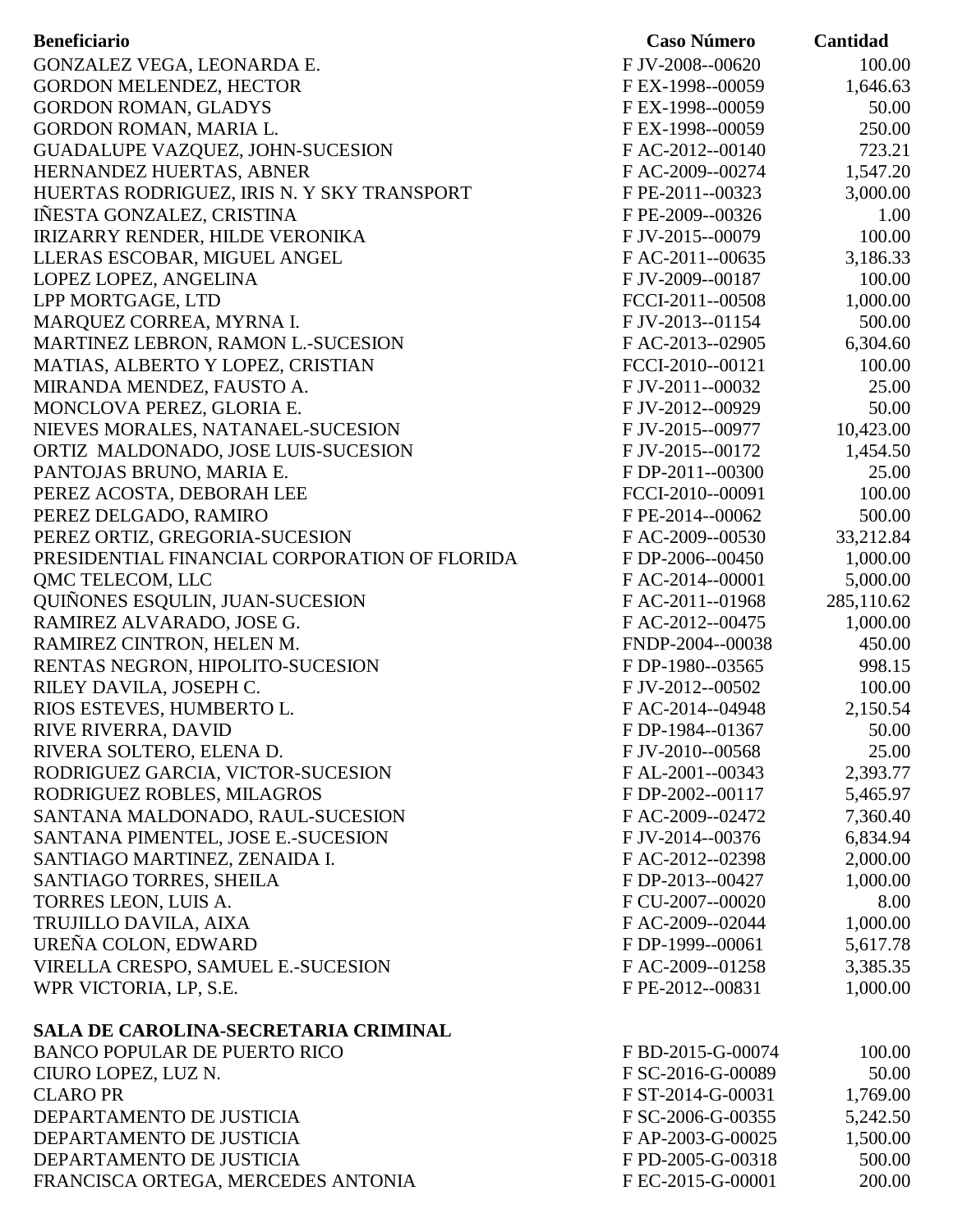| <b>Beneficiario</b>                                                                     | <b>Caso Número</b>                   | Cantidad        |
|-----------------------------------------------------------------------------------------|--------------------------------------|-----------------|
| MARRERO TELLADO, SAMUEL                                                                 | F FJ-2015-M-00022                    | 100.00          |
| HERNANDEZ PIÑERO, LUIS                                                                  | FBD-2014-G-00065                     | 150.00          |
| MATOS MELENDEZ, ABNER                                                                   | FLA-2008-G-00088                     | 400.00          |
| MONTAÑEZ GARCIA, RAFAEL A.                                                              | F PD-2011-G-00043                    | 1,100.00        |
| ROMERO CRUZ, JOSE                                                                       | F BD-2011-G-00157                    | 100.00          |
| TAPIA VERDEJO, CATALINA                                                                 | F -1989--00521                       | 500.00          |
|                                                                                         |                                      |                 |
| <b>CIALES</b>                                                                           |                                      |                 |
| <b>SALA DE CIALES-ALGUACIL</b>                                                          |                                      |                 |
| NAZARIO OTERO, JOEL E. Y JIMENEZ SALGADO, SHANILKA                                      | CHCM-2008--00024                     | 224.75          |
| <b>SALA DE CIALES-SECRETARIA CIVIL</b>                                                  |                                      |                 |
| BOCCUZZI, CARMINE MICHAEL                                                               | C3RF-2000--00037                     | 6,497.40        |
| GONZALEZ GUTIERREZ, VICTOR G.                                                           | C3TD-2014--00439                     | 1,283.50        |
| HERNANDEZ, ANIBAL E.                                                                    | C3TD-2016--00087                     | 908.32          |
| SANTOS MEDINA, VICTOR D.                                                                | C3TD-2009--00558                     | 4,184.32        |
|                                                                                         |                                      |                 |
| <b>COAMO</b>                                                                            |                                      |                 |
| <b>SALA DE COAMO-ALGUACIL</b>                                                           |                                      |                 |
| ASOCIACION PARAISO DE COAMO                                                             | B2CI-2014--00225                     | 525.72          |
| COOP A/C DE BARRANQUITAS                                                                | B2CI-2014--00609                     | 758.45          |
| COOP DE A/C SAN BLAS ILLESCA                                                            | B2CI-2015--00968                     | 860.87          |
| <b>SALA DE COAMO-SECRETARIA CIVIL</b>                                                   |                                      |                 |
| COLON MORALES, IVANJELLY-SUCESION                                                       | B2CI-2015--01002                     | 107.13          |
| <b>MARRERO REYES, JESUS.-SUCESION</b>                                                   | B2CI-2005--00709                     | 942.40          |
| <b>SALA DE COAMO-SECRETARIA CRIMINAL</b>                                                |                                      |                 |
| MELENDEZ SOTO, CARLOS                                                                   | B2CR-2015--00103                     | 50.00           |
|                                                                                         |                                      |                 |
| <b>COMERIO</b>                                                                          |                                      |                 |
| <b>SALA DE COMERIO-SECRETARIA CRIMINAL</b>                                              |                                      |                 |
| <b>GARCIA ALICEA, XIOMARA</b>                                                           | B3CR-2015--00032                     | 100.00          |
| VARGAS RODRIGUEZ, GEORGINA                                                              | B3CR-2015--00070                     | 2.50            |
| VARGAS RODRIGUEZ, GEORGINA                                                              | B3CR-2015--00071                     | 2.50            |
| ZAYAS SANTIAGO, DENISE MARIE                                                            | B3CR-2016--00029                     | 25.00           |
|                                                                                         |                                      |                 |
| <b>FAJARDO</b>                                                                          |                                      |                 |
| <b>SALA DE FAJARDO-ALGUACIL</b>                                                         |                                      |                 |
| COLON SOLERO, ALCADIA                                                                   | NSCI-2008--00824                     | 1,444.65        |
| COOPERATIVA DE AHORRO Y CREDITO ROOSEVELT ROADS<br>DEL MORAL BURGOS, ADALBERTO-SUCESION | N1CI-2010--00119<br>N1CI-2014--00311 | 781.54<br>16.51 |
| <b>DORAL BANK</b>                                                                       | N3CI-2011--00227                     | 53,899.04       |
| MONGE CANDELARIA, ROSA I.                                                               | N3CI-2011--00227                     | 0.48            |
| PAISAJE DEL LAGO HOMEOWNERS ASSOCIATION, INC.                                           | NDCI-2011--00569                     | 321.13          |
| PORTALATIN RIVERA, FRANK-SUCESION; CRUZ CRUZ, ARCADIA-                                  | N3CI-2011--00542                     | 325.10          |
| <b>SUCESION</b>                                                                         |                                      |                 |
| REYES GUTIERREZ, LUIS; RODRIGUEZ FERNANDEZ, CARMEN D.                                   | N3CI-2013--00234                     | 13,207.72       |
| RIVERA LOPEZ, MARGARITA; ARCE RIVERA, MARTIN-SUCESION                                   | N1CI-2013--00635                     | 19,915.46       |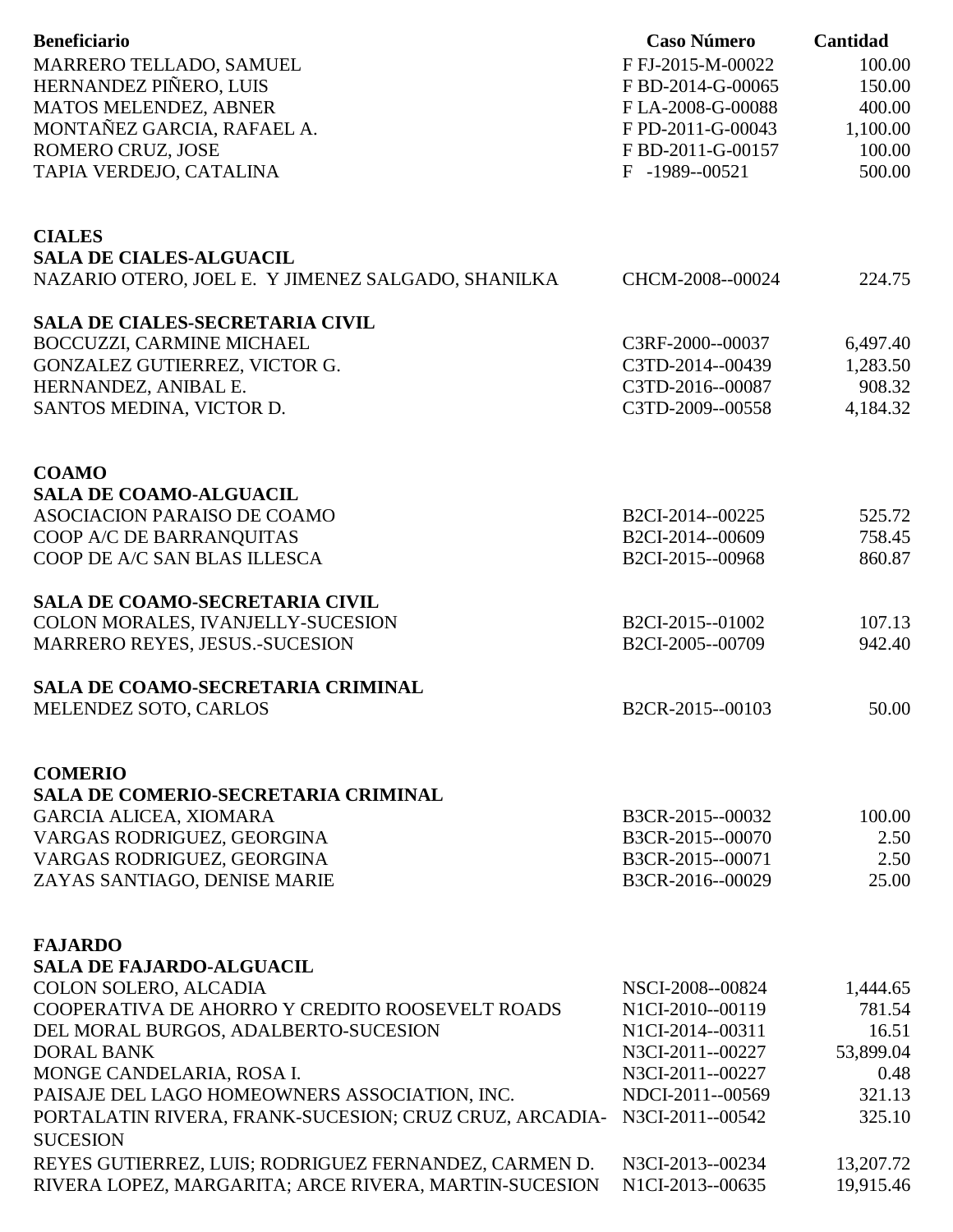| <b>Beneficiario</b>                                                           | <b>Caso Número</b>                   | Cantidad      |
|-------------------------------------------------------------------------------|--------------------------------------|---------------|
| RONDON ORTIZ, MARIA I.                                                        | N3CI-2012--00820                     | 14,169.67     |
| ROSA PEREZ, CESAR R.-SUCESION                                                 | N3CI-2011--00227                     | 0.48          |
|                                                                               |                                      |               |
| <b>SALA DE FAJARDO-SECRETARIA CIVIL</b>                                       |                                      |               |
| ACM PALMYRA PR, LLC.                                                          | N1CI-2012--00320                     | 1,000.00      |
| ASOC. PROPIETARIOS HACIENDA MARGARITA, INC.                                   | NDCI-2015--00392                     | 176.00        |
| ASOC. RESIDENTES TERRAZAS DE DEMAJAGUA, INC.                                  | NACI-2008--00566                     | 10.00         |
| <b>BAKER BENITEZ, ANITA</b>                                                   | NSRF-2003--01583                     | 5,253.09      |
| CARABALLO SERRANO, ALGEO-SUCESION                                             | NSRF-2005--01070                     | 11,685.80     |
| CNH CAPITAL AMERICA, LLC.                                                     | N3CI-2014--00779                     | 1,000.00      |
| CRUZ ACOSTA, FRANCISCA; CRUZ ACOSTA, HENRY                                    | NSCI-2009--00155                     | 18,237.03     |
| PEREZ MENENDEZ, GERARDO                                                       | N3CI-2008--00336                     | 50.00         |
| POWER POLES, INC.                                                             | NSCI-2003--00042                     | 200.00        |
| RODRIGUEZ, EDWARD                                                             | NSCI-2014--00886                     | 10,002.47     |
| RODRIGUEZ, MILAGROS                                                           | NSCI-2014--00886                     | 10,002.47     |
| RODRIGUEZ PABON, EMILIA-SUCESION                                              | NSCI-2014--00328                     | 2,842.34      |
| RODRIGUEZ TORRES, JUAN A.-SUCESION                                            | N1CI-2005--01112                     | 1,000.00      |
| ROSARIO PEREZ, FRANCISCO-SUCESION                                             | NSCI-2004--00902                     | 15,166.00     |
| TORRES CARRASCO, ANAL L.-SUCESION                                             | NSRF-2008--01039                     | 115.31        |
|                                                                               |                                      |               |
|                                                                               |                                      |               |
| <b>GUAYAMA</b>                                                                |                                      |               |
| <b>SALA DE GUAYAMA-ALGUACIL</b>                                               |                                      |               |
| LATALLADI MONTAÑEZ, ROSA TRINIDAD                                             | G AC-1987--01283                     | 12,126.39     |
| RIVERA MAYMI, ANGEL JAVIER<br>SANTIAGO COLON, MOISES Y COSME RIVERA, JENNIFER | G CD-2011--00007<br>G CD-2014--00127 | 66.67<br>0.52 |
|                                                                               |                                      |               |
| SALA DE GUAYAMA-SECRETARIA CIVIL                                              |                                      |               |
| ALVARADO DE JESUS, EUGENIO-SUCESION                                           | G AC-2006--00203                     | 23,777.52     |
| ANAYA RODRIGUEZ, ARIEL                                                        | G AC-2010--00242                     | 2,254.48      |
| <b>BAEZ COLON, SARAH</b>                                                      | G AC-2014--00148                     | 9,166.67      |
| CONCEPCION TIRADO, JEAN PAUL                                                  | G DP-1999--00028                     | 16,795.24     |
| CORREA SANTIAGO, WINITZIA                                                     | G DI-2005--00098                     | 210.00        |
| <b>CRIM</b>                                                                   | G PE-2009--00245                     | 2,522.41      |
| CRUZ, URIEL                                                                   | GACI-2015--00539                     | 50.00         |
| DOE, JOHN                                                                     | G JV-2015--00305                     | 515.63        |
| LATALLADI MONTAÑEZ, ROSA TRINIDAD                                             | G AC-1987--01283                     | 2,233.38      |
| NUÑEZ VAZQUEZ, XAVIER A.                                                      | G EX-2010--00027                     | 420.27        |
| ORTIZ RODRIGUEZ, ELVIN G.                                                     | G AC-2006--00268                     | 1,466.80      |
| PAEZ, JEAN PAUL                                                               | G JV-2009--00031                     | 11,466.54     |
| REVERON GUZMAN, WILTON-SUCESION                                               | G JV-2015--00205                     | 13,665.91     |
| RODRIGUEZ GONZALEZ, JULIO-SUCESION                                            | G AC-2011--00003                     | 2,679.50      |
| ROMAN BERRIOS, MARTINA-SUCESION                                               | G AC-2011--00051                     | 540.00        |
| TORRES CINTRON, NORMA IRIS-SUCESION                                           | G AC-2014--00149                     | 7,778.50      |
|                                                                               |                                      |               |
| SALA DE GUAYAMA-SECRETARIA CRIMINAL                                           |                                      |               |
| <b>CLAUDIO APONTE, RAFAEL</b>                                                 | G1VP-2016--00231                     | 100.00        |
| DIAZ CLAVELL, PEDRO JOSE                                                      | G1VP-2016--00502                     | 3.00          |
| <b>GARCIA RODRIGUEZ, ANGEL LUIS</b>                                           | G1VP-2016--00449                     | 25.00         |
| MALDONADO, MARIA M.                                                           | G SC-2015-G-00055                    | 10.00         |
| MARRERO ALVARADO, DAVID                                                       | G BD-2014-G-00359                    | 78.00         |
| MELENDEZ ARROYO, JOSE LUIS                                                    | G1VP-2015--01235                     | 10.00         |
| MONTAÑEZ OYOLA, DORIS G.                                                      | G2VP-2015--00132                     | 10.00         |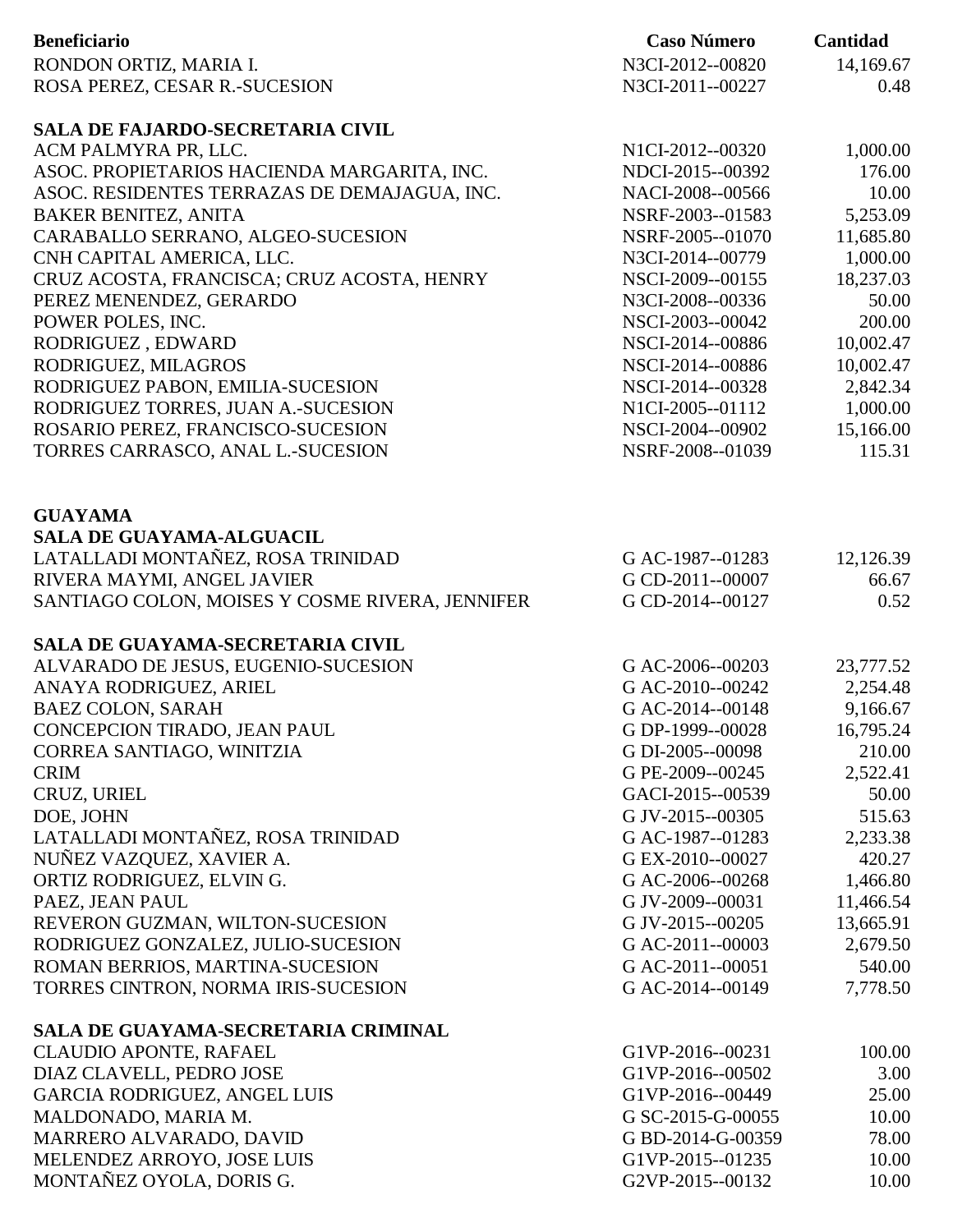| <b>Beneficiario</b>                              | <b>Caso Número</b> | Cantidad  |
|--------------------------------------------------|--------------------|-----------|
| OLIVERO CARTAGENA, ERIKA E.                      | G2VP-2015--00171   | 1,000.00  |
|                                                  | G SC-2014-G-00098  | 10.00     |
| ORTIZ SOTO, NAIXSA MARIE                         |                    |           |
| REYES CARDENALES, CARLOS GABRIEL                 | G1VP-2016--00541   | 10.00     |
| REYES LLERA, LUIS A.                             | G FJ-2016-M-00024  | 10.00     |
| RIVERA ARROYO, JOSE RAMON                        | G1VP-2015--01881   | 100.00    |
| RODRIGUEZ RODRIGUEZ, RAMON                       | G1VP-2015--00146   | 10.00     |
| ROSA PACHECO, ANGEL M.                           | G1VP-2009--00801   | 10.00     |
| SANTIAGO, BILLY JOE                              | G2VP-2015--00092   | 100.00    |
| SOLIVAN REYES, LIMARIE                           | G1VP-2015--00147   | 50.00     |
| TORRES CAQUIAS, DERDLIM MAIRIM                   | G1CR-2016--00119   | 100.00    |
| VILLAR MONTECINOS, RODRIGO IGNACIO               | G1VP-2014--01469   | 50.00     |
| <b>GUAYNABO</b>                                  |                    |           |
| <b>SALA DE GUAYNABO-ALGUACIL</b>                 |                    |           |
| RODRIGUEZ TRAVIESO, LUIS ANGEL-SUCESION          | D2CD-2011--00052   | 23,061.32 |
|                                                  |                    |           |
| <b>SALA DE GUAYNABO-SECRETARIA CIVIL</b>         |                    |           |
| BAYVIEW LOAN SERVICING, LLC                      | D2CP-2015--00034   | 1,000.00  |
| <b>HUMACAO</b>                                   |                    |           |
| <b>SALA DE HUMACAO-ALGUACIL</b>                  |                    |           |
|                                                  |                    |           |
| AMARO ALVAREZ, SONIA                             | HSCI-2010--01467   | 3,040.92  |
| VELAZQUEZ BURGOS, REINALDO-SUCESION; PEÑA LOPEZ, | HSCI-2011--00344   | 13,952.05 |
| MARGARITA-SUCESION; VELAZQUEZ PEÑA, REINALDO     |                    |           |
| <b>SALA DE HUMACAO-SECRETARIA CIVIL</b>          |                    |           |
| CASTRO NIEVES, BLAS-SUCESION                     | H1CI-2004--00997   | 12,066.98 |
| CRESPO VELAZQUEZ, HILDA-SUCESION                 | H EX-1995--00002   | 2,117.64  |
| DEL TORO SANCHEZ, ANNETTE MARIE                  | HSRF-2005--00108   | 100.00    |
| HERNANDEZ DE MARCHAN, NILDA                      | HSRF-2009--01110   | 100.00    |
| NOEZ SANTIAGO, SONIA                             | H1CI-2013--00485   | 11,806.68 |
| PEDRAZA OLMO, SANTA-SUCESION                     | HSCI-2008--00698   | 1,000.00  |
| PEÑA MORALES, LUIS D.                            | HSCI-2014--00343   | 2,812.12  |
| RIVERA CORDERO, HILDA                            | HSCI-2008--01477   | 7,000.00  |
| <b>U.S BANK NATIONAL ASSOCIATION</b>             | HSCI-2015--00529   | 1,000.00  |
| SALA DE HUMACAO-SECRETARIA CRIMINAL              |                    |           |
| GONZALEZ MOLANO, ANGEL RAFAEL                    | HSCR-2015--01062   | 100.00    |
|                                                  |                    |           |
| <b>LARES</b>                                     |                    |           |
| <b>SALA DE LARES-ALGUACIL</b>                    |                    |           |
| VELEZ MOLINA, ANDRES ANTONIO                     | L3CI-2015--00017   | 243.40    |
| <b>SALA DE LARES-SECRETARIA CIVIL</b>            |                    |           |
| AROCHO, ELPIDIO                                  | L3CI-2012--00022   | 400.00    |
| BAYON SOTO, EMILIO-SUCESION                      | L3CI-2000--00270   | 1,865.88  |
| <b>CITIBANK CORP</b>                             | L3CI-2007--00123   | 1,000.00  |
| CUEVAS VARGAS, EVANGELISTA                       | L3CI-2016--00005   | 2,609.05  |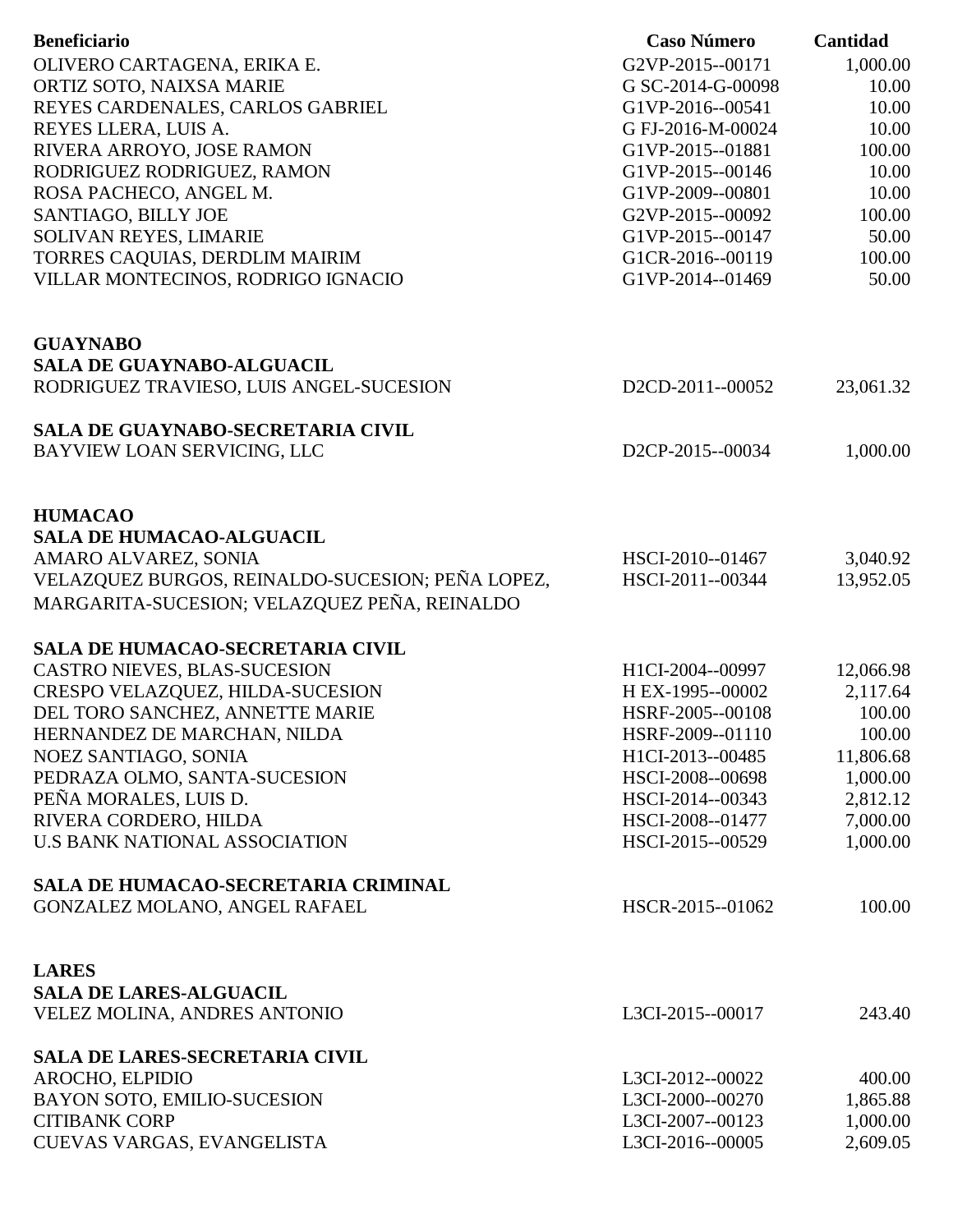| <b>Beneficiario</b>                                                                      | <b>Caso Número</b>                   | Cantidad             |
|------------------------------------------------------------------------------------------|--------------------------------------|----------------------|
| <b>MANATÍ</b>                                                                            |                                      |                      |
| <b>SALA DE MANATÍ-ALGUACIL</b>                                                           |                                      |                      |
| CABRERA AMADOR, PEDRO G.                                                                 | C4CD-2008--00112                     | 1,421.04             |
| FONTAN LOZADA, MELVIN E.-LICENCIADO                                                      | CBCM-2010--00440                     | 100.00               |
| MARRERO MARTINEZ, AIDA I.                                                                | C4CD-2014--00645                     | 248.34               |
| PEREZ RODRIGUEZ, LIDUVINA-SUCESION                                                       | C4CD-2014--00612                     | 105.19               |
| SANTANDER FINANCIAL SERVICES D/B/A ISLAND FINANCE                                        | CGCM-2007--01905                     | 265.47               |
| VALENTIN MIRANDA, FRANCISCO                                                              | C4CD-2010--00277                     | 8.96                 |
| SALA DE MANATÍ-SECRETARIA CIVIL                                                          |                                      |                      |
| CANDELARIA, NORMA                                                                        | C4CD-2013--00123                     | 279.26               |
| CRESPO, LUZ YANIL                                                                        | C4CD-2015--00536                     | 15,818.34            |
| MEJIAS MERCADO, FERDINAND                                                                | C4CD-2014--00219                     | 213.52               |
| MEJIAS MERCADO, JACQUELINE                                                               | C4CD-2014--00219                     | 213.51               |
| RAMOS SANTOS, MARIA LUISA                                                                | C4CD-2013--00314                     | 1,000.00             |
| RIVERA ALICEA, MADELINE                                                                  | C4CD-2014--00167                     | 1,000.00             |
|                                                                                          |                                      |                      |
| <b>MAYAGUEZ</b><br><b>SALA DE MAYAGUEZ-ALGUACIL</b>                                      |                                      |                      |
| FERRER TORRES, EDMY JEZREEL; FERRER TORRES, EDGAR                                        | ISCI-2014--01264                     | 3,301.26             |
| <b>OSVALDO</b>                                                                           |                                      |                      |
| GARCIA VELEZ, WALDEMAR; GARCIA BASSAT, JESSIKA &                                         | ISCI-2013--00674                     | 1,863.72             |
| SOCIEDAD LEGAL DE BIENES GANANCIALES                                                     |                                      |                      |
|                                                                                          |                                      |                      |
| <b>IBER LUMBER, INC.</b>                                                                 | IACI-2014--02021                     | 59.21                |
| SANTIAGO CASTRO, VICTOR; SANCHEZ SOLER, MADELINE &                                       | IACI-2013--01839                     | 269.99               |
| SOCIEDAD LEGAL DE BIENES GANANCIALES                                                     |                                      |                      |
| SALA DE MAYAGUEZ-SECRETARIA CIVIL                                                        |                                      |                      |
| AGUILAR FELICIANO, ANGELITA                                                              | ISCI-2014--01060                     | 1,105.56             |
| <b>AGUILAR VEGA, NELSON</b>                                                              | ISCI-2014--01060                     | 1,105.56             |
| <b>BAEZ RAMOS, JULIO CESAR</b>                                                           | ISCI-2014--00836                     | 1,189.29             |
| CARLO MONTALVO, WALDEMAR-SUCESION                                                        | I EX-1990--01769                     | 2,177.22             |
| CARRERO VAZQUEZ, LUIS A.                                                                 | ISCI-2015--01006                     | 1.00                 |
| EROSA GARCIA, ALICIA MARIA DE LOURDES                                                    | ISCI-2014--00298                     | 1,000.00             |
| ESPINET MORALES, MIGUEL ANGEL Y OTROS VS. ANN ESPINET Y ISCI-2005--01570<br><b>OTROS</b> |                                      | 340.00               |
| HERNANDEZ BENITEZ, IRIS                                                                  |                                      |                      |
|                                                                                          | ISCI-2012--01684<br>ISRF-2005--01315 | 5,898.97             |
| HERNANDEZ GONZALEZ, NEBI HELENA<br>IRIZARRY IRIZARRY, VENANCIO-SUCESION                  | I AC-1997--00404                     | 1,000.00<br>3,699.36 |
| <b>JUSINO SEDA, ANA JULIA</b>                                                            | ISCI-2014--00901                     | 1,000.00             |
| LAJARA, CINTHYA                                                                          | ISCI-2014--00836                     | 77.37                |
| LAJARA, EDUARDO                                                                          | ISCI-2014--00836                     | 77.37                |
| LAJARA, GABRIEL                                                                          | ISCI-2014--00836                     | 77.37                |
| LAJARA, JOSE LUIS                                                                        | ISCI-2014--00836                     | 77.37                |
| LAJARA, ROBERT                                                                           | ISCI-2014--00836                     | 77.37                |
| LUGO CASTELLANOS, SANDRA                                                                 | ISCI-2014--00901                     | 1,000.00             |
| LUGO TORRES, HERNAN-SUCESION                                                             | ISRF-2011--00075                     | 28,351.90            |
| MERCADO FIGUEROA, GEORGE                                                                 | ISCI-2015--00076                     | 2,075.44             |
| MERCADO FIGUEROA, JOSE EMILIO                                                            | ISCI-2015--00076                     | 2,075.44             |
| MERCADO FIGUEROA, MARTA DIANA                                                            | ISCI-2015--00076                     | 2,075.44             |
| MERCADO FIGUEROA, MIGUEL                                                                 | ISCI-2015--00076                     | 2,075.44             |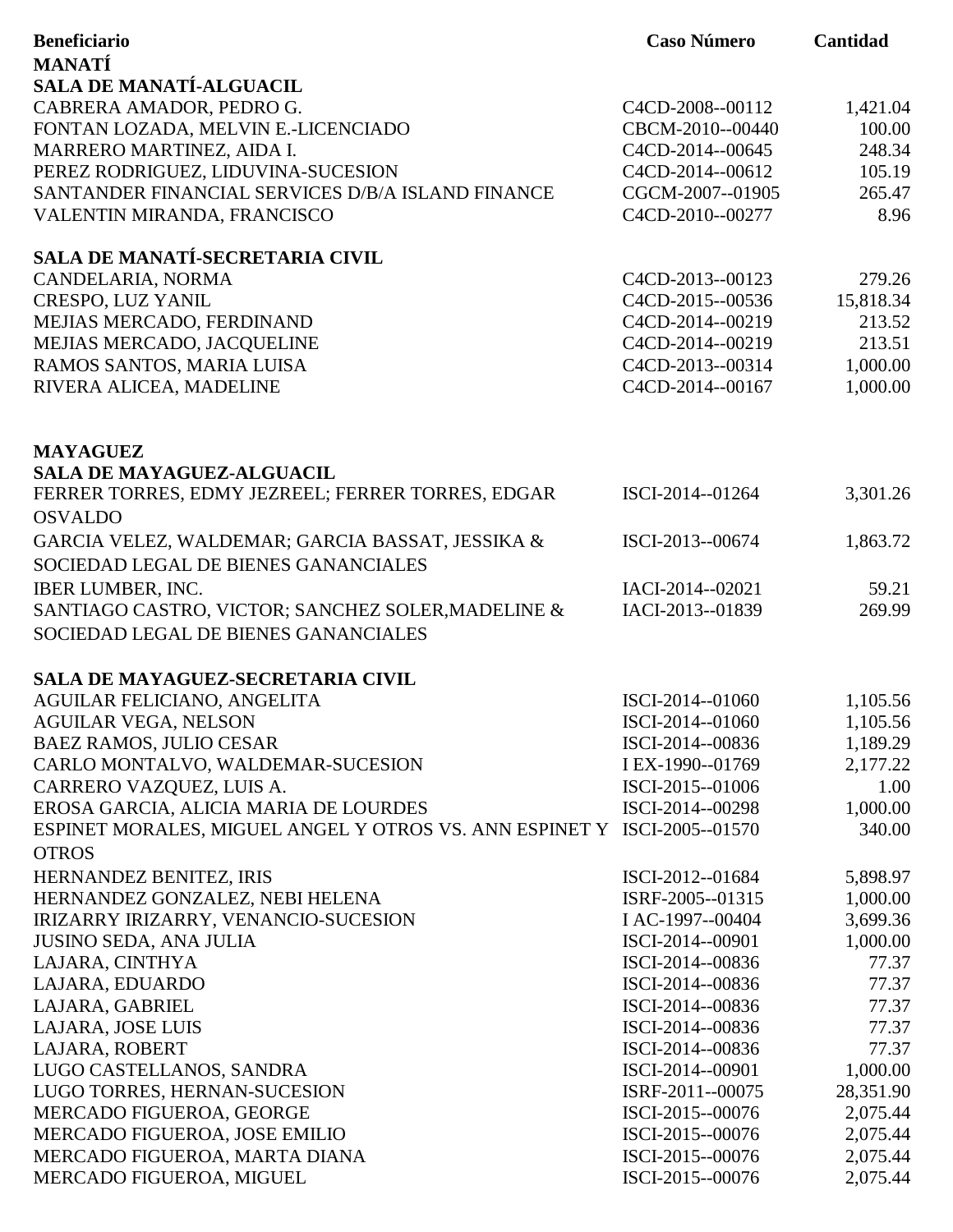| <b>Beneficiario</b>                             | <b>Caso Número</b>                   | Cantidad   |
|-------------------------------------------------|--------------------------------------|------------|
| MERCADO FIGUEROA, RAUL JUNIOR                   | ISCI-2015--00076                     | 2,075.44   |
| MUÑIZ GONZALEZ, ANA MARIA JOSEFA-SUCESION       | I CS-1990--00382                     | 594.15     |
| PAGAN ROMAN, SIMON ENRIQUE-SUCESION T/C/C PAGAN | ISCI-2006--01525                     | 1,026.86   |
| ROMAN, ENRIQUE-SUCESION                         |                                      |            |
| PEERLESS OIL AND CHEMICALS, INC.                | ISCI-2013--00564                     | 1,000.00   |
| PETRO WEST, INC.                                | ISCI-2015--00664                     | 1.00       |
| RAMIREZ RODRIGUEZ, MANUEL ALEXANDER-SUCESION    | ISCI-2008--00109                     | 2,212.84   |
| RAMOS PAGAN, LUISA ANTONIA-SUCESION             | I RF-1990--01528                     | 141,921.38 |
| REVERSE MORTGAGE SOLUTIONS, INC.                | ISCI-2013--00476                     | 1,000.00   |
| RIVERA RODRIGUEZ, FELIPE-SUCESION               | I1CI-2015--00732                     | 7,422.69   |
| RODRIGUEZ ACEVEDO, PABLO                        | ISRF-2008--00384                     | 100.00     |
| ROOSEVELT CAYMAN ASSET COMPANY                  | ISCI-2015--00761                     | 1,000.00   |
| RUIZ TAVARES, JOEL / RUIZ CORDERO, JOSE MANUEL  | ISCI-2012--01616                     | 513.60     |
| SAMPAYO VELEZ, MORAYMA                          | I EX-1996--00009                     | 831.34     |
| TORO GOYCO, LCDO. EDWIN-SUCESION                | I AC-1998--00214                     | 1,666.66   |
| URBAN FINANCIAL OF AMERICA, LLC                 | ISCI-2014--01456                     | 1,000.00   |
| URBAN FINANCIAL OF AMERICA, LLC                 | ISCI-2015--00642                     | 1,000.00   |
| URBAN FINANCIAL OF AMERICA, LLC                 | ISCI-2015--01085                     | 1,000.00   |
| URBAN FINANCIAL OF AMERICA, LLC                 | ISCI-2015--00641                     | 1,000.00   |
| VALENTIN RUZ, JOEL                              | ISCI-2015--01352                     | 500.00     |
| VALENTIN VIGO, WANDA IVETTE                     | I AC-1999--00040                     | 3,317.60   |
| VILLABRILLE FABREGAS, ANGEL ENRIQUE             | ISCI-2014--00450                     | 7,487.71   |
|                                                 |                                      |            |
| SALA DE MAYAGUEZ-SECRETARIA CRIMINAL            |                                      |            |
| ACEVEDO RODRIGUEZ, LOURDES I.                   | I1VP-2015--02139                     | 500.00     |
| GUZMAN CONCEPCION, MARIA DEL PILAR              | ISCR-2015--01303                     | 200.00     |
| LUCRE DE JESUS, DESIDERIA                       | ISCR-2016--00682                     | 500.00     |
| MANGUAL, NELSON                                 | ISCR-2014--01082                     | 200.00     |
| RIVERA, OSVALDO                                 | ISCR-2014--01082                     | 200.00     |
| <b>SEARS</b>                                    | ISCR-2015--01665                     | 239.98     |
| <b>SUAREZ CRUZ, RAMON</b>                       | I1VP-2015--01861                     | 100.00     |
| TORO MARTINEZ, MIGUEL A.                        | ISCR-2014--01082                     | 1,600.00   |
|                                                 |                                      |            |
|                                                 |                                      |            |
| <b>OROCOVIS</b>                                 |                                      |            |
| <b>SALA DE OROCOVIS-ALGUACIL</b>                | B4CI-2014--00406                     |            |
| TORRES COLLAZO, ANNETTE                         |                                      | 6,354.54   |
| SALA DE OROCOVIS-SECRETARIA CIVIL               |                                      |            |
| <b>MUEBLERIA OFELIA</b>                         | B4CI-2014--00113                     | 180.00     |
|                                                 |                                      |            |
|                                                 |                                      |            |
| <b>PATILLAS</b>                                 |                                      |            |
| <b>SALA DE PATILLAS-ALGUACIL</b>                |                                      |            |
| <b>GOMEZ CORA, LOURDES</b>                      | GECI-2014--00091                     | 60.00      |
| MATEO GONZALEZ, LUCY R.                         | GBCI-2011--00092                     | 200.00     |
|                                                 |                                      |            |
| <b>SALA DE PATILLAS-SECRETARIA CIVIL</b>        |                                      |            |
| <b>GENERATION MORTGAGE COMPANY</b>              | G3CI-2015--00020<br>G3CI-2013--00129 | 1,000.00   |
| <b>MARIANI SUAREZ, RAFAEL</b>                   |                                      | 5,563.11   |
| <b>SALA DE PATILLAS-SECRETARIA CRIMINAL</b>     |                                      |            |
| CRUZ FIGUEROA, LUIS J.                          | G3CR-2008--00065                     | 50.00      |
|                                                 |                                      |            |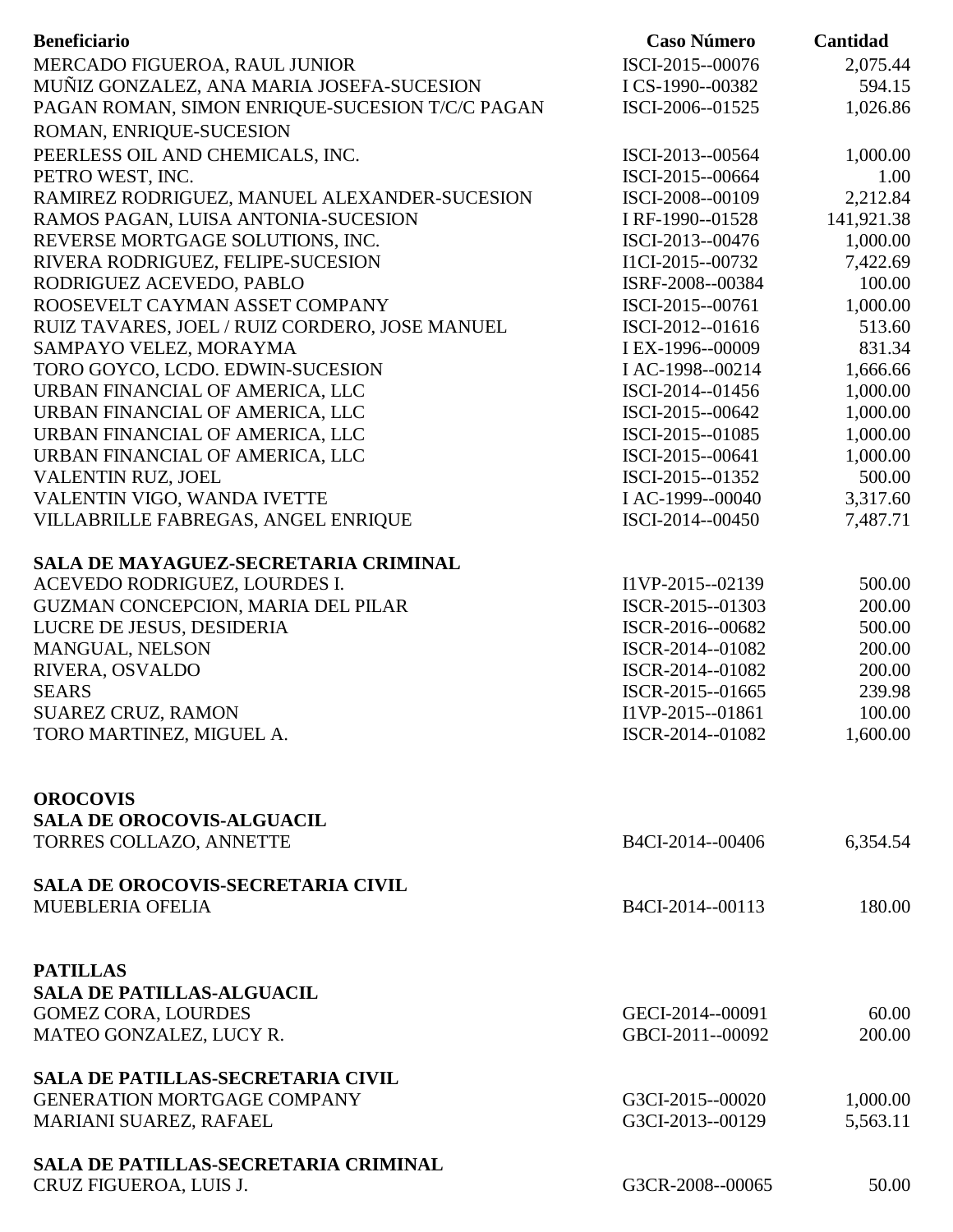| <b>Beneficiario</b>                                      | <b>Caso Número</b>                   | Cantidad         |
|----------------------------------------------------------|--------------------------------------|------------------|
| GONZALEZ TORRES, NILDA I.                                | G3CR-2012--00092                     | 10.00            |
| NIEVES LEBRON, ELBA IRIS                                 | G3CR-2015--00056                     | 100.00           |
| ORTIZ FIGUEROA, MARITZA                                  | G3CR-2014--00088                     | 100.00           |
| RODRIGUEZ VELAZQUEZ, SATURNINA                           | G3CR-2013--00107                     | 100.00           |
|                                                          |                                      |                  |
| <b>PONCE</b>                                             |                                      |                  |
| <b>SALA DE PONCE-ALGUACIL</b>                            |                                      |                  |
| GONZALEZ MARTIN, LUIS-SUCESION; COLON ORTIZ, MARIA-      | J CD-2014--00364                     | 8.44             |
| <b>SUCESION</b>                                          |                                      |                  |
| ISLAND FINANCE PUERTO RICO, INC.                         | JACI-2005--02423                     | 2,094.07         |
| TORRES, MARIA M.                                         | J AC-2000--00254                     | 4,307.39         |
|                                                          |                                      |                  |
| <b>SALA DE PONCE-SECRETARIA CIVIL</b>                    |                                      |                  |
| ACEVEDO ORTA, PEDRO                                      | J AC-2012--00360                     | 27.29            |
| BATISTA NEGRON, ANNETTE MARIE                            | J EX-2005--00160                     | 1,054.60         |
| <b>BATISTA NEGRON, JORGE</b>                             | J EX-2005--00160                     | 1,062.26         |
| BONILLA ALICEA, ANDRES-SUCESION                          | J DP-1997--00593                     | 6,713.30         |
| BURGOS RODRIGUEZ, NORMA-SUCESION                         | J JV-2010--00319                     | 37.43            |
| CARABALLO VAZQUEZ, ERNESTO                               | J AC-2012--00360                     | 20.22            |
| CASTRO RIVERA, MARCELINO                                 | J CS-1986--00660                     | 300.00           |
| <b>COLON TORRES, CARLOS</b>                              | J CS-1983--01947                     | 38.73            |
| CRUZ LUGO, HERIBERTO-SUCESION                            | J AC-2012--00302                     | 18,670.71        |
| CRUZ MADERA, KETTY-SUCESION                              | J JV-2015--01127                     | 1,333.33         |
| DAPENA FERNANDEZ, JOSE Y BOADAS LAGARES, LOURDES         | J PE-2016--00153                     | 1,000.00         |
| <b>DESCONOCIDO</b>                                       | J CS-1986--00660                     | 1,863.01         |
| ECHEVARRIA BURGOS, CARLOS- SUCESION                      | J DP-2001--00111                     | 1,278.80         |
| FELICIANO RUIZ, WILLIAM                                  | J DP-2015--00001                     | 20.00            |
| FINANCE OF AMERICA, LLC                                  | J CD-2016--00074                     | 1,000.00         |
| GARCIA RODRIGUEZ, ANGEL TOMAS-SUCESION                   | J JV-2014--00562                     | 643.50           |
| <b>GELPI TORO, YVONNE</b>                                | J JV-2004--00241                     | 100.00           |
| GRACIA ROSA, ROBERTO C.                                  | J EX-2006--00069                     | 341.20           |
| <b>GRANT CHACON, LUIS RAFAEL- SUCESION</b>               | J JV-2016--00189                     | 29,655.01        |
| HERNANDEZ TORRES, BRENDA                                 | J CS-1983--01947                     | 38.73            |
| HERNANDEZ TORRES, JOSE                                   | J CS-1983--01947                     | 38.73            |
| HERNANDEZ TORRES, MARIA                                  | J CS-1983--01947                     | 38.73            |
| JIMENEZ MARTINEZ, JUAN CARLOS                            | J AC-2016--00232                     | 400.00           |
| LAGUER RIVERA, CARMEN IRIS                               | J AC-2006--00823                     | 3,601.89         |
| LEON ZAYAS, JOSE R.-SUCESION                             | J JV-2009--00195                     | 50.00            |
| LEON ZAYAS, JOSE R.-SUCESION                             | J JV-2009--00196                     | 50.00            |
| LUNA VEGA, DIOSDIN                                       | J AC-2012--00360                     | 11.12            |
| MALDONADO PACHECO, JOSUE                                 | J CS-1983--01947                     | 48.50            |
| MALDONADO PACHECO, MISAEL                                | J CS-1983--01947                     | 48.50            |
| MARRERO TORRES, JORGE L.-SUCESION                        | J JV-2009--00688                     | 16,598.96        |
| MARTINEZ O CONNER, ALFREDO                               | J AC-2015--00506                     | 500.00           |
| MATOS ORTIZ, EDGARDO                                     | J EX-2008--00085                     | 100.00           |
| MUÑOZ RIVERA, LUISA                                      | J AC-2009--00429                     | 4,821.43         |
| NEGRON RIVERA, GIOVANNI<br>ORTIZ ORTIZ, ALFREDO-SUCESION | J AC-2007--00472<br>J JV-2011--00502 | 211.16<br>700.00 |
| ORTIZ SANTIAGO, WILLIAM                                  | J TD-1995--00578                     | 496.32           |
| PABON RUIZ, JUAN CARLOS                                  | J CS-1983--01947                     | 64.51            |
| PACHECO MERCADO, SALVADOR-SUCESION                       | J JV-2012--00165                     | 473.83           |
| PACHECO RODRIGUEZ, DANIEL                                | J CS-1983--01947                     | 64.75            |
|                                                          |                                      |                  |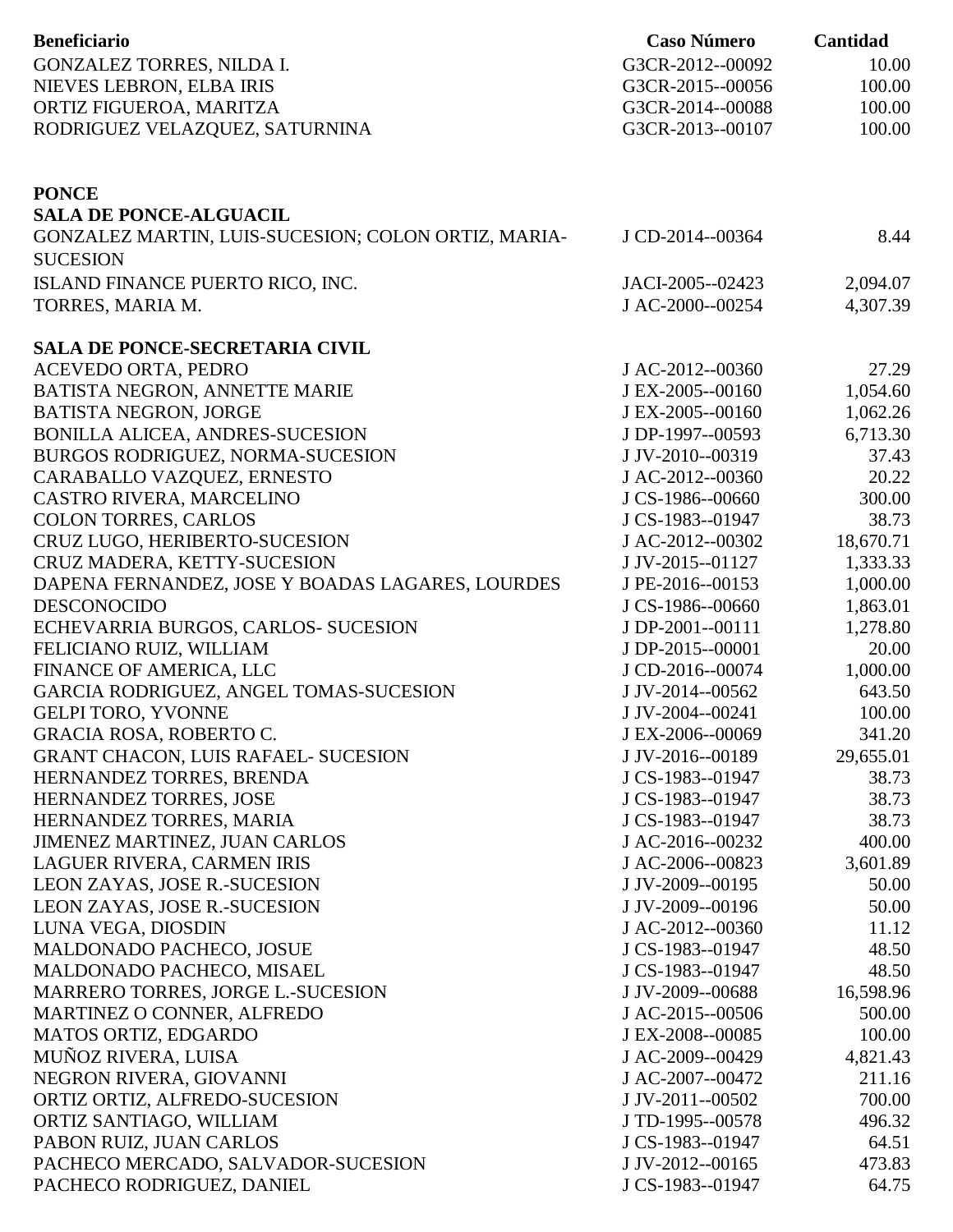| <b>Beneficiario</b>                                 | <b>Caso Número</b> | Cantidad  |
|-----------------------------------------------------|--------------------|-----------|
| PACHECO RODRIGUEZ, EDWIN                            | J CS-1983--01947   | 64.75     |
| PACHECO RODRIGUEZ, MANUEL                           | J CS-1983--01947   | 64.73     |
| PEREZ BAEZ, DANIEL-SUCESION                         | J EX-2005--00188   | 4,898.34  |
| PEREZ LOPEZ, EVANGELISTA-SUCESION                   | J EX-2005--00188   | 24,327.58 |
| PEREZ TORRES, MARITZA                               | J CS-1983--01947   | 38.73     |
| PILLOT RUIZ, FELIX ANIBAL                           | J CS-1983--01947   | 64.73     |
| REVERSE MORTGAGE SOLUTIONS                          | J CD-2012--00726   | 1,000.00  |
| RIVERA CORNIER, BRENDA                              | J CS-1983--01947   | 64.75     |
| RIVERA CORNIER, DILCIA                              | J CS-1983--01947   | 64.73     |
| RIVERA SIERRA, STEPHANIE                            | J AL-1994--01006   | 187.24    |
| RIVERA TORRES, JOSE I.                              | J PE-2016--00002   | 500.00    |
| RODRIGUEZ DE JESUS, LUZ                             | J AC-2012--00197   | 514.69    |
| RODRIGUEZ PEREZ, LUIS                               | J AC-2012--00360   | 30.32     |
| SANTIAGO GONZALEZ, ANTONIO                          | J AC-2014--00139   | 1,152.38  |
| SANTIAGO GONZALEZ, IRMA LUZ                         | J AC-2014--00139   | 1,152.38  |
| SERRA SULIVERES, IRVING J.                          | J AC-2006--01046   | 1,229.16  |
| SERRANO LABOY, NELSON-SUCESION                      | J CS-1982--02225   | 12,116.29 |
| TORRES ALMODOVAR, ENRIQUE                           | J CS-1983--01947   | 97.24     |
| TORRES ALMODOVAR, LEONARDO                          | J CS-1983--01947   | 97.24     |
| TORRES ALMODOVAR, MARCELINO                         | J CS-1983--01947   | 97.24     |
| <b>SALA DE PONCE-SECRETARIA CRIMINAL</b>            |                    |           |
| FELICIANO GARCIA, JENNIFER                          | J FJ-2016-M-00022  | 100.00    |
| FIGUEROA SEGARRA, GLIDEN                            | JSVP-2015--00198   | 1.00      |
| <b>JIMENEZ IGLESIAS, DANIELLE</b>                   | JSVP-2010--00549   | 200.00    |
| MASS GUZMAN, HERI                                   | J1VP-2015--01818   | 100.00    |
| RAMOS HERNANDEZ, NELSON-LICENCIADO                  | J BD-2012-G-00280  | 5.00      |
|                                                     |                    |           |
|                                                     |                    |           |
| <b>SALINAS</b>                                      |                    |           |
| <b>SALA DE SALINAS-ALGUACIL</b>                     |                    |           |
| SANCHEZ PACHECO, HECTOR LUIS                        | G4CI-2014--00146   | 1.00      |
| <b>SALA DE SALINAS-SECRETARIA CIVIL</b>             |                    |           |
| DE JESUS, ELIZA                                     | G4CI-2014--00264   | 1,151.89  |
| DE JESUS, RUBEN                                     | G4CI-2014--00264   | 1,151.89  |
|                                                     |                    |           |
|                                                     |                    |           |
| <b>SAN GERMÁN</b>                                   |                    |           |
| SALA DE SAN GERMÁN-ALGUACIL                         |                    |           |
| MALDONADO QUIÑONEZ, JOSE A.-SUCESION                | I3CI-2012--00440   | 196.82    |
| RODRIGUEZ LABOY, ROBERT                             | I3CI-2008--00068   | 67.00     |
|                                                     |                    |           |
| <b>SAN JUAN</b>                                     |                    |           |
| <b>SALA DE SAN JUAN-ALGUACIL</b>                    |                    |           |
| AAA CAR RENTAL, INC.                                | K CM-2013--03521   | 1,000.00  |
| ALAMO UMPIERRE, CARMEN H.                           | K CD-2007--01322   | 389.65    |
| ALLEN RIVERA, RICHARD; BARROS RIVERA, MARLENE       | K CD-2014--00931   | 65,853.58 |
| AQUA GULF DE PUERTO RICO, INC.                      | K AC-2013--00502   | 1,090.00  |
| ASOCIACION DE VECINOS URB. EL PARAISO Y RIO PIEDRAS | K CM-2012--03307   | 2,200.00  |
| <b>HEIGHTS</b>                                      |                    |           |
| ASSETS MANAGEMENT, INC.                             | K AC-2012--01226   | 508.21    |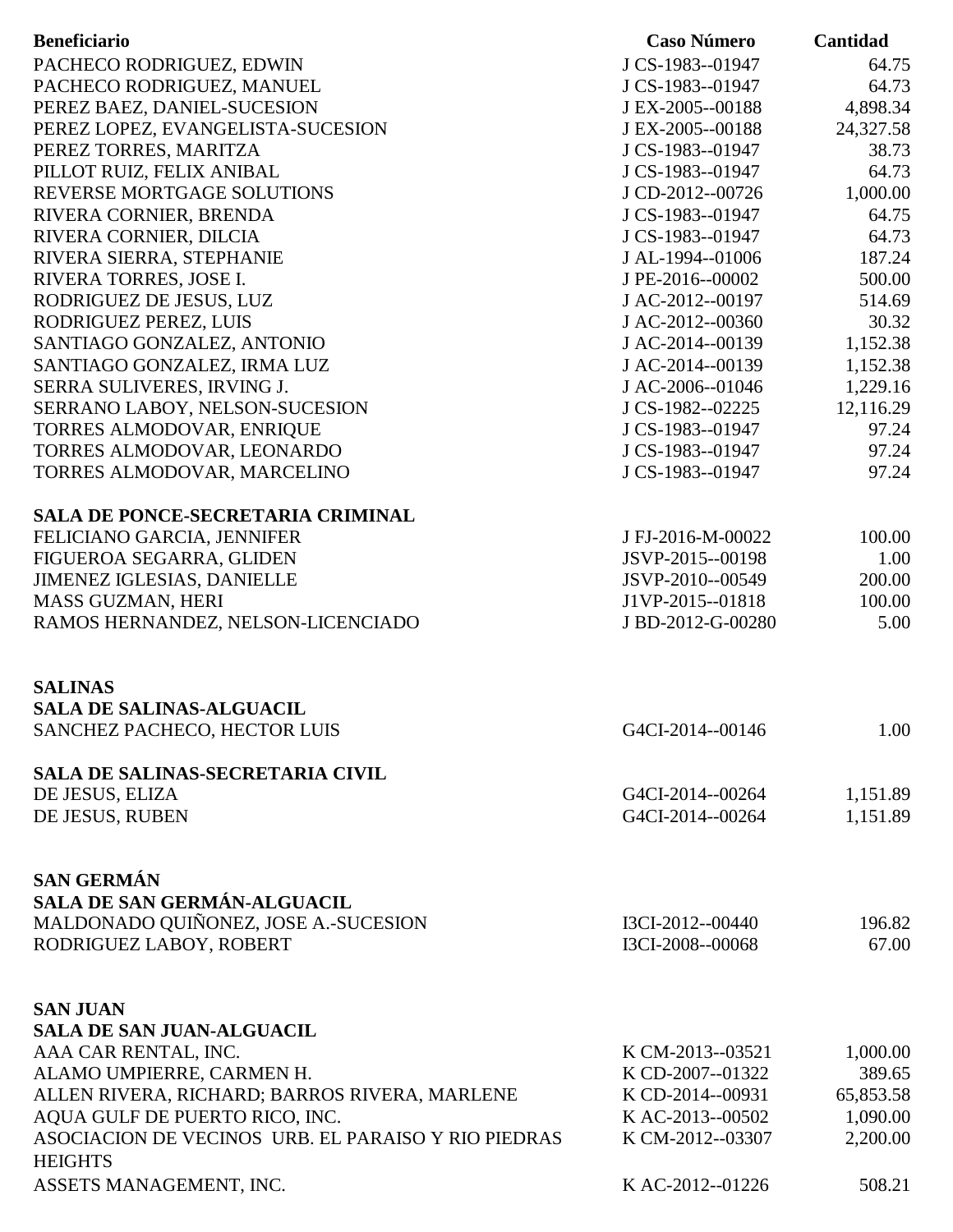| <b>Beneficiario</b>                                  | <b>Caso Número</b> | Cantidad  |
|------------------------------------------------------|--------------------|-----------|
| AV ONE CONSTRUCTION, CORP.                           | K CM-2015--00001   | 1,276.23  |
| <b>BANCO POPULAR DE PUERTO RICO</b>                  | K CD-2009--02474   | 29,043.48 |
| <b>BIASCOCHEA, RAUL</b>                              | K CM-2007--00289   | 1,148.23  |
| CEPEDA RIVERA, HOMMY D.; ORTIZ DE JESUS, YANIRA      | K CD-2013--01587   | 6,387.49  |
| CEPEDA VAZQUEZ, VALERIO I.                           | K CD-2014--02682   | 824.59    |
| COLON MONTAÑEZ, JOSE-SUCESION; CLAUDIO GONZALEZ,     | K CD-2012--02299   | 42.23     |
| <b>HELGA-SUCESION</b>                                |                    |           |
| CONDOMINIO FIRST FEDERAL SAVINGS                     | K CD-2008--04056   | 1,472.58  |
| COOLING ONLY, INC.                                   | K CD-2008--03364   | 3,038.62  |
| CORREA LOPEZ, MARIA-SUCESION                         | K CD-2014--00120   | 9,964.90  |
| DE BIASCOCHEA, RICA CABALLER                         | K CM-2007--00289   | 497.02    |
| DERTY CEW, INC.                                      | K CM-2013--02242   | 543.75    |
| <b>DUBON CORPORATION</b>                             | K PE-2013--05194   | 451.19    |
| ELDRIGE, DANIEL                                      | K CD-2011--01545   | 3,965.04  |
| <b>EMPREZAS ZEPOL</b>                                | K1CD-2002--01671   | 400.00    |
| FARMACIA CENTRO SERVICIOS AMBULATORIOS CIDRA         | K CM-2013--00448   | 50.00     |
| FIRSTBANK PUERTO RICO                                | K CD-2011--02108   | 1,092.20  |
| FIRTS BANK PUERTO RICO                               | K CD-2011--00114   | 224.72    |
| GONZALEZ JULIA, GILBERTO M.-SUCESION                 | K CD-2014--00091   | 68,468.75 |
| GONZALEZ MASSO, NEREIDA; PIMENTEL SANTIAGO, JUAN-    | K CD-2010--03549   | 602.56    |
| <b>SUCESION</b>                                      |                    |           |
| GONZALEZ VARGAS, CONSUELO                            | K CD-2014--01864   | 1.00      |
| <b>JHON DEWEY COLLEGE</b>                            | K AC-2007--04234   | 1.00      |
| JOSEPH GUMBS, ALVIN M.; GALLARDO, SHAIRA             | K1CD-2006--02536   | 543.08    |
| JUSTICIA MARTINEZ, CARMEN I.-SUCESION                | K1CD-2004--03338   | 50,340.31 |
| LA COSTA, MARIA L.                                   | K PE-2011--00551   | 114.49    |
| LSREF2 ISLAND HOLDING LTD, INC.                      | K CD-2011--01211   | 1,185.98  |
| MALDONADO GUZMAN, EVARISTO                           | K CM-2013--01071   | 772.21    |
| MANZANO DIAZ, MARIA E.                               | K CD-2014--02779   | 528.10    |
| MARTINEZ GUTIERREZ, FELIX                            | K AC-2014--00540   | 6,540.76  |
| MARTINEZ TEJEDA, GLORIA M.; LOPEZ TEJADA, SOFIA I.   | K CD-2014--01348   | 1,568.56  |
| MARTINEZ VALLADARES, PULIO-SUCESION; MENDEZ          | K CD-2013--02112   | 360.18    |
| CANDELARIA, RAMONA-SUCESION                          |                    |           |
| MATOS SERRANO, ERMELINDA SUCESION T/C/C CONDE MATOS, | K CD-2012--01641   | 32,829.25 |
| <b>ERMELINDA</b>                                     |                    |           |
| MEJIAS GARCIA, JULIO-SUCESION                        | K CD-2011--01893   | 38,579.45 |
| NEGRON, REBECCA                                      | K AC-2013--00502   | 80.64     |
| NEVAREZ, SYLVIA                                      | K1CD-2002--00456   | 2,108.85  |
| OPERATING PARTNERS, CO. LLC                          | K CM-2009--00152   | 98.60     |
| OPERATING PARTNERS, CO. LLC                          | K CM-2010--02653   | 262.24    |
| OPERATING PARTNERS, CO. LLC                          | K CM-2011--03151   | 98.00     |
| ORIENTAL BANK AND TRUST                              | K CD-2009--00969   | 783.85    |
| ORTIZ MARTINEZ, JOSE E.                              | K CM-2013--03537   | 389.40    |
| PAGAN SOTO, ELIZABETH                                | K CM-2012--01043   | 611.20    |
| PEERLESS OIL & CHEMICALS, INC.                       | K CD-2007--00290   | 20,000.00 |
| PEÑA SIBAJA, ELKIN; DIAZ APONTE, TERESA              | K CM-2015--00513   | 80.72     |
| QUILES LOPEZ, MARISOL; ZAPATA MATOS, MARISOL         | K CD-2014--01221   | 19,177.06 |
| RAMOS RIVERA, PEDRO                                  | K CD-2010--01019   | 8,640.97  |
| ROJAS RIJO, ISMAEL E.; PICHARDO ACOSTA, CLAUDINA A.  | K CD-2014--00122   | 12,126.51 |
| ROLEI ELECTRICA, SA                                  | K CD-2012--01310   | 1,553.73  |
| ROMAN VARGAS, WILLIAM                                | K CD-2012--01784   | 22.47     |
| ROSA NALES, PEDRO                                    | K CM-2009--03519   | 1,520.89  |
|                                                      |                    |           |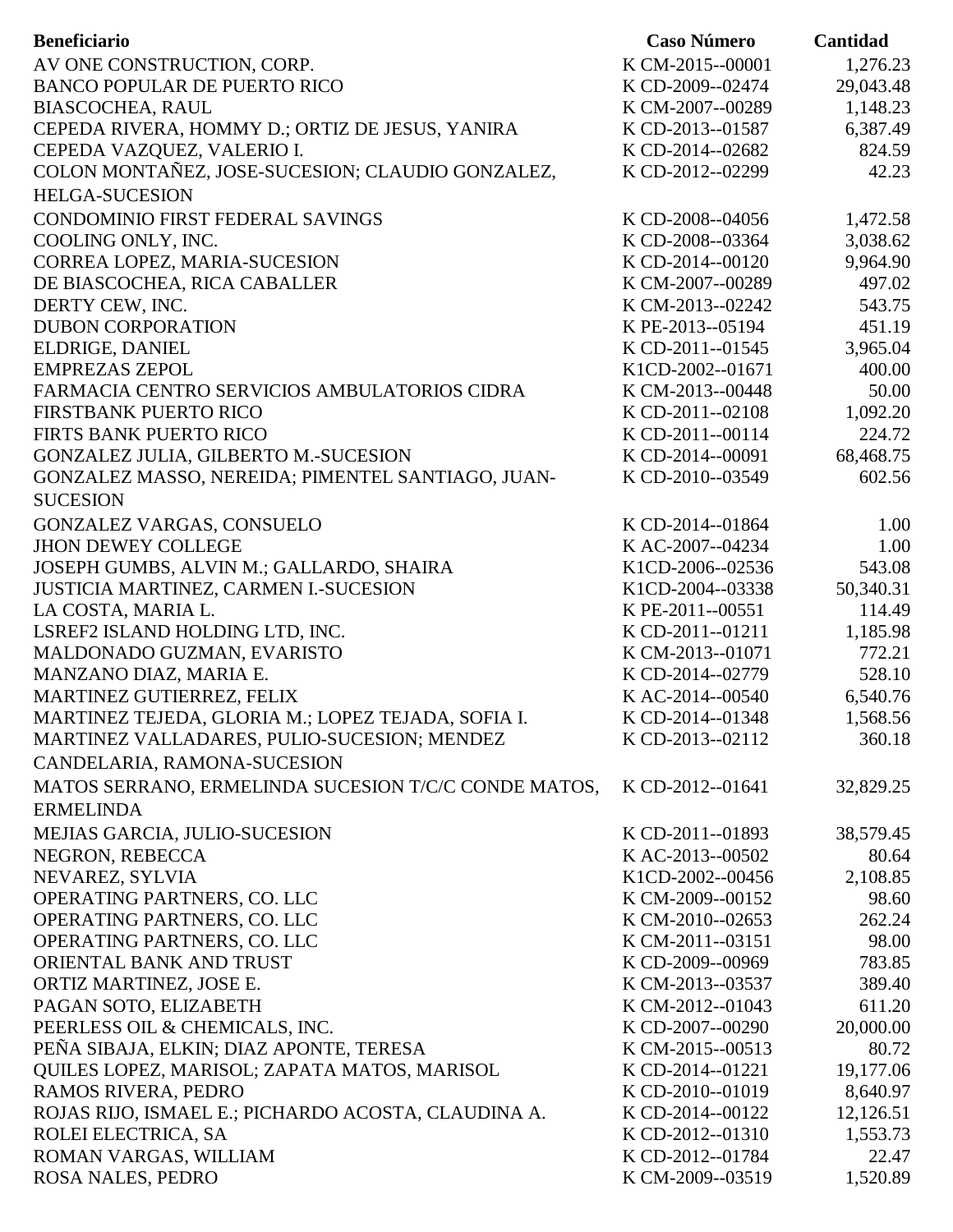| <b>Beneficiario</b>                                                                 | <b>Caso Número</b>                   | Cantidad              |
|-------------------------------------------------------------------------------------|--------------------------------------|-----------------------|
| RUIZ ARROYO, FERNANDO-SUCESION                                                      | K CD-2008--01454                     | 5,696.54              |
| SABATER SOLA, RIGEL                                                                 | K1CD-1999--03145                     | 10,872.95             |
| <b>SCOTIABANK DE PUERTO RICO</b>                                                    | K CD-2013--00278                     | 2,347.78              |
| <b>SCOTIABANK DE PUERTO RICO</b>                                                    | K CM-2014--03617                     | 556.90                |
| SIERRA LOPEZ, LUCAS; CARRASQUILLO MORALES, EMIGNA                                   | K CD-2013--00111                     | 3,285.87              |
| <b>SALA DE SAN JUAN-SECRETARIA CIVIL</b>                                            |                                      |                       |
| ADMINISTRACION DE VIVIENDA PUBLICA DE PUERTO RICO                                   | K EF-2013--00024                     | 5,000.00              |
| ADMINISTRACION DE VIVIENDA PUBLICA DE PUERTO RICO,                                  | K EF-2014--00082                     | 19,500.00             |
| AUTORIDAD DE ENERGIA ELECTRICA, MUNICIPIO DE TRUJILLO                               |                                      |                       |
| <b>ALTO</b>                                                                         |                                      |                       |
| ADMINISTRACION DESARROLLO Y MEJORAS DE VIVIENDA                                     | K EF-2011--00041                     | 42,340.00             |
| ALAMO ANDINO, FRANCISCA-SUCESION                                                    | K JV-2015--01585                     | 1,163.50              |
| ALAMO PEREZ, RITA-SUCESION                                                          | K EF-2011--00096                     | 37,864.00             |
| ALBALAEJO DIAZ, FRANCISCO; SANTIAGO, CATALINA                                       | K EF-2012--00351                     | 4,183.10              |
| ALEJANDRO ROSA, GERMAN; ALEJANDRO ROSA, LUZ V.;                                     | K EF-2011--00325                     | 31,400.00             |
| ALEJANDRO ROSA, RAFAEL A.; ALEJANDRO COLON, ILDA;                                   |                                      |                       |
| ALEJANDRO COLON, VICTOR; ALEJANDRO COLON, ERNESTINA;                                |                                      |                       |
| ALEJANDRO COLON, RAMON; ROSA ORTEGA, FRANCISCA;                                     |                                      |                       |
| ALEJANDRO ROSA, TERESA                                                              |                                      |                       |
| ALFARO OLMO, FLAVIA P.-SUCESION                                                     | K JV-2015--00114                     | 14,315.23             |
| ALICEA GONZALEZ, WILFREDO-LICENCIADO                                                | K DP-2002--01467                     | 2,668.50              |
| ALMANZAR SANCHEZ, RAMON; CARIBBEAN INSURANCE                                        | KAC-2009--00512                      | 17,327.36             |
| ALLIANCE, CO.                                                                       |                                      |                       |
| ALONSO FIGUEROA, JULIO-SUCESION                                                     | K EF-2007--00105                     | 39,300.00             |
| ALVARADO ALVARADO, JUAN                                                             | K EF-2014--00028                     | 8.00                  |
| ALVARADO ALVARADO, JUAN; SANZ OLANO, EVELYN                                         | K EF-2014--00083                     | 1,252.05              |
| ALVARADO ALVARADO, JUAN; SANZ OLANO, EVELYN                                         | K EF-2013--00085                     | 1,002.04              |
| ALVARADO ALVARADO, JUAN; SANZ OLANO, EVELYN                                         | K EF-2012--00394                     | 1,063.00              |
| ALVARADO ALVARADO, JUAN; SANZ OLANO, EVELYN                                         | K EF-2014--00084                     | 2,022.73              |
| ALVARADO COLON, DIEGO L.; MATOS FIGUEROA, RAMONA-                                   | K EF-2015--00066                     | 6,375.00              |
| <b>SUCESION</b>                                                                     |                                      |                       |
| ALVARADO ENCARNACION, CARLOS R.                                                     | K CD-2011--00995                     | 4,666.66              |
| ANGELICA MELENDEZ, MARIA<br>ANTONETTI CASIANO, JOSE-SUCESION; ANTONETI VELEZ, JOSE- | K EF-2012--00257<br>K EF-2007--00810 | 5,750.00<br>15,200.00 |
| <b>SUCESION</b>                                                                     |                                      |                       |
| ARJONA SIACA, RAFAEL-SUCESION                                                       | K EF-2008--00533                     | 3,100.00              |
| ARROYO CASTRO, FRANCISCO-SUCESION; ARROYO ORTIZ, JUAN- K EF-2004--00740             |                                      | 76,537.83             |
| SUCESION; FIGUEROA BURGOS, INES                                                     |                                      |                       |
| AUTORIDAD DE ACUEDUCTOS Y ALCANTARILLADOS DE PUERTO K EF-2014--00021                |                                      | 775.00                |
| <b>RICO</b>                                                                         |                                      |                       |
| <b>AUTORIDAD DE CARRETERAS</b>                                                      | K EF-2008--00279                     | 527.35                |
| AUTORIDAD DE CARRETERAS Y TRANSPORTACION DE PUERTO                                  | K EF-2012--00275                     | 15,500.00             |
| RICO, EX PARTE                                                                      |                                      |                       |
| AUTORIDAD DE ENERGIA ELECTRICA                                                      | K EF-2006--00562                     | 10,274.00             |
| AUTORIDAD DE ENERGIA ELECTRICA DE PUERTO RICO                                       | K EF-2006--00289                     | 8,464.00              |
| AUTORIDAD DE ENERGIA ELECTRICA DE PUERTO RICO                                       | K EF-2006--00290                     | 21,849.00             |
| AUTORIDAD DE ENERGIA ELECTRICA DE PUERTO RICO                                       | K EF-2006--00287                     | 7,952.00              |
| AUTORIDAD DE TIERRAS DE PUERTO RICO                                                 | K EF-2008--00504                     | 51,611.00             |
| AUTORIDAD DE TIERRAS DE PUERTO RICO                                                 | K EF-2003--00607                     | 332,354.34            |
| AUTORIDAD DE TIERRAS DE PUERTO RICO                                                 | K EF-2011--00443                     | 2,910.00              |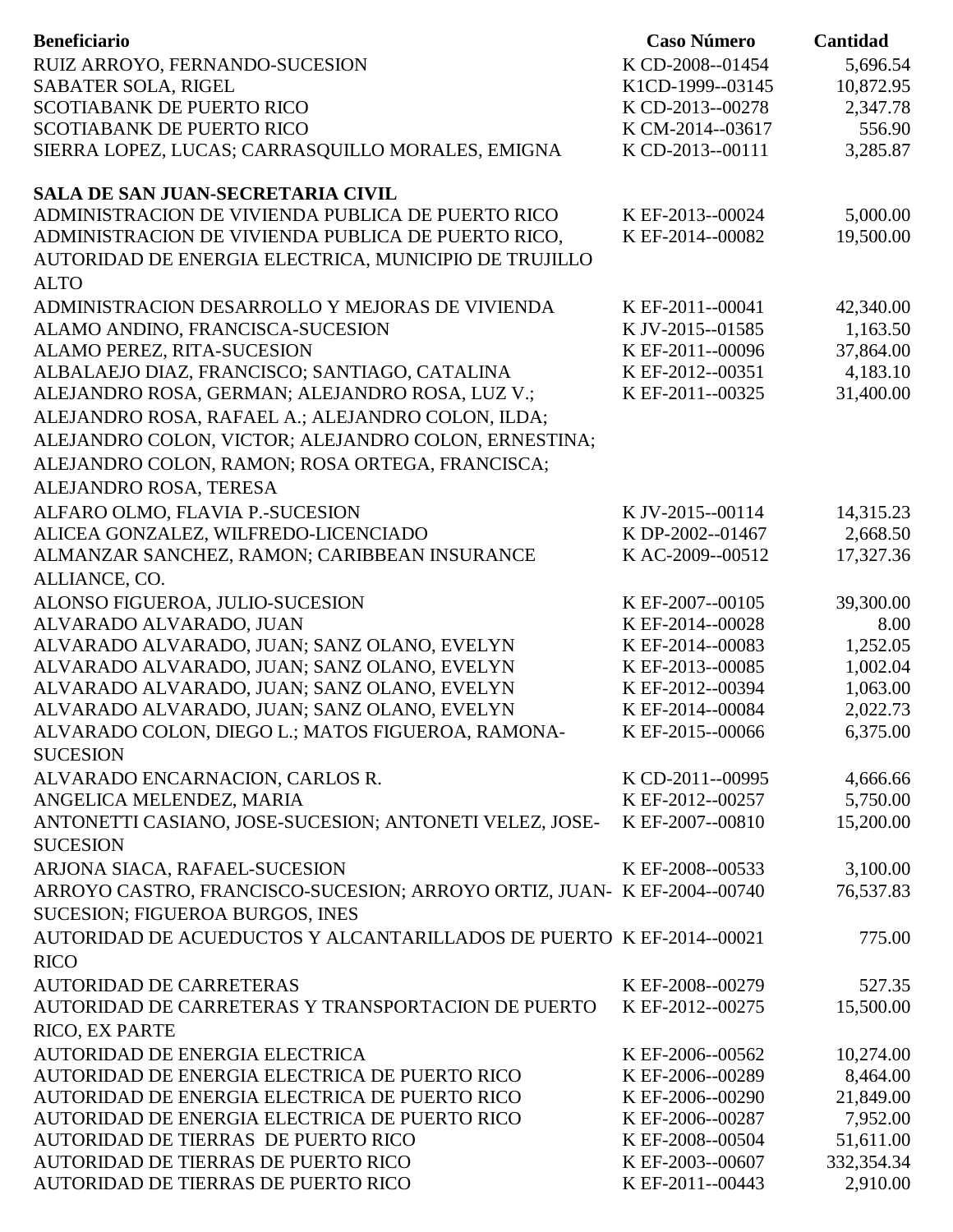| AUTORIDAD DE TIERRAS DE PUERTO RICO<br>K EF-2012--00057<br>10,910.00<br>10,160.00<br>AUTORIDAD DE TIERRAS DE PUERTO RICO<br>K EF-2013--00095<br>12,840.00<br>AUTORIDAD DE TIERRAS DE PUERTO RICO<br>K EF-2014--00056<br>AUTORIDAD DE TIERRAS DE PUERTO RICO<br>K EF-2015--00072<br>900.00<br>180,920.12<br>AUTORIDAD DE TIERRAS DE PUERTO RICO<br>K EF-2004--01180<br>14,000.00<br>AUTORIDAD DE TIERRAS DE PUERTO RICO<br>K EF-2009--00200<br>819.00<br>AUTORIDAD DE TIERRAS DE PUERTO RICO<br>K EF-2010--00320<br>1,000.00<br>AVILES DIAZ, JAVIER A.; O'NEILL GONZALEZ, YANIRA S.<br>K EF-2014--00177<br>AYALA MALDONADO, AIDA M.<br>K EF-1994--00169<br>262.66<br>1,299.82<br><b>BAEZ DAVILA, JULIAN-SUCESION</b><br>K JV-1985--02343<br>BAEZ FRANCO, FERMIN; MELENDEZ MELENDEZ, PAULA-<br>K EF-2002--00521<br>6,190.00<br><b>SUCESION</b><br><b>BANCO POPULAR DE PUERTO RICO</b><br>5,000.00<br>K CD-2013--02105<br>BARRETO COLON, JOSE L.<br>SJ2016CV00155<br>100.00<br><b>BARRETO PEREZ, LAURA</b><br>K EX-2002--00038<br>25.00<br>1,420.00<br>BAUTISTA CAYMAN ASSET COMPANY<br>K CD-2013--02743<br>BELAVAL, JOSE L.<br>12,600.00<br>K EF-2010--00373<br><b>BERIOS DE JESUS, CARLOS</b><br>K DP-2004--00428<br>500.00<br>BERLINGERI SANTIAGO, LOURDES T.<br>1,000.09<br>K AC-2002--06246<br><b>BERNIER, RAUL</b><br>K DP-1966--04981<br>1,531.42<br>2,421.94<br>BERRIOS RIVERA, JESUS-SUCESION<br>K DP-1997--00226<br>28,527.00<br>BETANCOURT AQUINO, FABIAN; ALEMAN DIAZ, ANA M.<br>K EF-2002--00396<br>5,250.00<br><b>BOND DIAZ, DAUREEN</b><br>K EF-2005--00647<br>BOND DIAZ, ELAINE J.<br>K EF-2005--00647<br>5,250.00<br>1,000.00<br>BORGES VAZQUEZ, LETICIA I.<br>K RF-1979--00658<br>1,345.00<br>K EF-2014--00033<br>BRAVO MONAGAS, WALDEMAR-SUCESION; BRAVO MONAGAS,<br>CARLOS L.-SUCESION; BRAVO MONAGAS, RAQUEL-SUCESION;<br>BECHARA BRAVO, EILEEN; BECHARA BRAVO, DENNIS; BECHARA<br>BRAVO, JOSE A.-SUCESION; PONCE PERICHI, NIDIA E.-SUCESION;<br>BECHARA GALIB, JOSE A.-SUCESION<br><b>BROADCROWN, INC.</b><br>K CD-2013--01920<br>1,000.00<br>BURGOS VALDESPNO, YAMILITTE<br>630.00<br>K EF-2014--00137<br>CAMACHO HERNANDEZ, RAQUE DEL C.<br>K JV-2015--00412<br>500.00<br>CANDELARIA RIOS, EMMA, CANDELARIA HERNANDEZ, LONGINO; K AC-2011--00938<br>2,754.86<br>CANDELARIA TORRES, EDWIN<br>CARATTINI GONZALEZ, ANIBAL-SUCESION; CARATTINI, NICOLE<br>K AC-2011--00245<br>9,427.52<br>CARILLO SERRANO, IRIS D.-SUCESION<br>21,022.30<br>K EX-1999--00089<br>CARMONA CARABALLO, PEDRO-SUCESON<br>K EF-2011--00028<br>42,160.00<br>CARRASQUILLO GARCIA, LUIS<br>K EX-2001--00148<br>50.00<br>CARRASQUILLO NIEVES, LUIS-SUCESION<br>K EF-2005--00205<br>4,324.00<br>134.63<br>CARRILLO GARCIA, DHARMA L.<br>K AC-1999--01654<br>CASTRO BROWN, WILLIAM<br>K AC-2012--00326<br>29.42<br>4,317.02<br>CASTRO DIAZ, HILDA I.-SUCESION<br>K JV-2015--01555<br>10,963.85<br>CASTRO VELEZ, LUZ M.; CASTRO VELEZ, JOSE-SUCESION;<br>K EF-2000--00017<br>CASTRO VELEZ, ROSA I.; CASTRO VELEZ, MACARIA-SUCESION;<br>CASTRO VELEZ, NICOLAS; CASTRO VELEZ, JULIA-SUCESION; |
|---------------------------------------------------------------------------------------------------------------------------------------------------------------------------------------------------------------------------------------------------------------------------------------------------------------------------------------------------------------------------------------------------------------------------------------------------------------------------------------------------------------------------------------------------------------------------------------------------------------------------------------------------------------------------------------------------------------------------------------------------------------------------------------------------------------------------------------------------------------------------------------------------------------------------------------------------------------------------------------------------------------------------------------------------------------------------------------------------------------------------------------------------------------------------------------------------------------------------------------------------------------------------------------------------------------------------------------------------------------------------------------------------------------------------------------------------------------------------------------------------------------------------------------------------------------------------------------------------------------------------------------------------------------------------------------------------------------------------------------------------------------------------------------------------------------------------------------------------------------------------------------------------------------------------------------------------------------------------------------------------------------------------------------------------------------------------------------------------------------------------------------------------------------------------------------------------------------------------------------------------------------------------------------------------------------------------------------------------------------------------------------------------------------------------------------------------------------------------------------------------------------------------------------------------------------------------------------------------------------------------------------------------------------------------------------------------------------------------------------------------------------------------------------------------------------------------------------------------------------------------------------------------------------------------------------------------------------------------------------------------------------------------------------------------------------------------------|
|                                                                                                                                                                                                                                                                                                                                                                                                                                                                                                                                                                                                                                                                                                                                                                                                                                                                                                                                                                                                                                                                                                                                                                                                                                                                                                                                                                                                                                                                                                                                                                                                                                                                                                                                                                                                                                                                                                                                                                                                                                                                                                                                                                                                                                                                                                                                                                                                                                                                                                                                                                                                                                                                                                                                                                                                                                                                                                                                                                                                                                                                                 |
|                                                                                                                                                                                                                                                                                                                                                                                                                                                                                                                                                                                                                                                                                                                                                                                                                                                                                                                                                                                                                                                                                                                                                                                                                                                                                                                                                                                                                                                                                                                                                                                                                                                                                                                                                                                                                                                                                                                                                                                                                                                                                                                                                                                                                                                                                                                                                                                                                                                                                                                                                                                                                                                                                                                                                                                                                                                                                                                                                                                                                                                                                 |
|                                                                                                                                                                                                                                                                                                                                                                                                                                                                                                                                                                                                                                                                                                                                                                                                                                                                                                                                                                                                                                                                                                                                                                                                                                                                                                                                                                                                                                                                                                                                                                                                                                                                                                                                                                                                                                                                                                                                                                                                                                                                                                                                                                                                                                                                                                                                                                                                                                                                                                                                                                                                                                                                                                                                                                                                                                                                                                                                                                                                                                                                                 |
|                                                                                                                                                                                                                                                                                                                                                                                                                                                                                                                                                                                                                                                                                                                                                                                                                                                                                                                                                                                                                                                                                                                                                                                                                                                                                                                                                                                                                                                                                                                                                                                                                                                                                                                                                                                                                                                                                                                                                                                                                                                                                                                                                                                                                                                                                                                                                                                                                                                                                                                                                                                                                                                                                                                                                                                                                                                                                                                                                                                                                                                                                 |
|                                                                                                                                                                                                                                                                                                                                                                                                                                                                                                                                                                                                                                                                                                                                                                                                                                                                                                                                                                                                                                                                                                                                                                                                                                                                                                                                                                                                                                                                                                                                                                                                                                                                                                                                                                                                                                                                                                                                                                                                                                                                                                                                                                                                                                                                                                                                                                                                                                                                                                                                                                                                                                                                                                                                                                                                                                                                                                                                                                                                                                                                                 |
|                                                                                                                                                                                                                                                                                                                                                                                                                                                                                                                                                                                                                                                                                                                                                                                                                                                                                                                                                                                                                                                                                                                                                                                                                                                                                                                                                                                                                                                                                                                                                                                                                                                                                                                                                                                                                                                                                                                                                                                                                                                                                                                                                                                                                                                                                                                                                                                                                                                                                                                                                                                                                                                                                                                                                                                                                                                                                                                                                                                                                                                                                 |
|                                                                                                                                                                                                                                                                                                                                                                                                                                                                                                                                                                                                                                                                                                                                                                                                                                                                                                                                                                                                                                                                                                                                                                                                                                                                                                                                                                                                                                                                                                                                                                                                                                                                                                                                                                                                                                                                                                                                                                                                                                                                                                                                                                                                                                                                                                                                                                                                                                                                                                                                                                                                                                                                                                                                                                                                                                                                                                                                                                                                                                                                                 |
|                                                                                                                                                                                                                                                                                                                                                                                                                                                                                                                                                                                                                                                                                                                                                                                                                                                                                                                                                                                                                                                                                                                                                                                                                                                                                                                                                                                                                                                                                                                                                                                                                                                                                                                                                                                                                                                                                                                                                                                                                                                                                                                                                                                                                                                                                                                                                                                                                                                                                                                                                                                                                                                                                                                                                                                                                                                                                                                                                                                                                                                                                 |
|                                                                                                                                                                                                                                                                                                                                                                                                                                                                                                                                                                                                                                                                                                                                                                                                                                                                                                                                                                                                                                                                                                                                                                                                                                                                                                                                                                                                                                                                                                                                                                                                                                                                                                                                                                                                                                                                                                                                                                                                                                                                                                                                                                                                                                                                                                                                                                                                                                                                                                                                                                                                                                                                                                                                                                                                                                                                                                                                                                                                                                                                                 |
|                                                                                                                                                                                                                                                                                                                                                                                                                                                                                                                                                                                                                                                                                                                                                                                                                                                                                                                                                                                                                                                                                                                                                                                                                                                                                                                                                                                                                                                                                                                                                                                                                                                                                                                                                                                                                                                                                                                                                                                                                                                                                                                                                                                                                                                                                                                                                                                                                                                                                                                                                                                                                                                                                                                                                                                                                                                                                                                                                                                                                                                                                 |
|                                                                                                                                                                                                                                                                                                                                                                                                                                                                                                                                                                                                                                                                                                                                                                                                                                                                                                                                                                                                                                                                                                                                                                                                                                                                                                                                                                                                                                                                                                                                                                                                                                                                                                                                                                                                                                                                                                                                                                                                                                                                                                                                                                                                                                                                                                                                                                                                                                                                                                                                                                                                                                                                                                                                                                                                                                                                                                                                                                                                                                                                                 |
|                                                                                                                                                                                                                                                                                                                                                                                                                                                                                                                                                                                                                                                                                                                                                                                                                                                                                                                                                                                                                                                                                                                                                                                                                                                                                                                                                                                                                                                                                                                                                                                                                                                                                                                                                                                                                                                                                                                                                                                                                                                                                                                                                                                                                                                                                                                                                                                                                                                                                                                                                                                                                                                                                                                                                                                                                                                                                                                                                                                                                                                                                 |
|                                                                                                                                                                                                                                                                                                                                                                                                                                                                                                                                                                                                                                                                                                                                                                                                                                                                                                                                                                                                                                                                                                                                                                                                                                                                                                                                                                                                                                                                                                                                                                                                                                                                                                                                                                                                                                                                                                                                                                                                                                                                                                                                                                                                                                                                                                                                                                                                                                                                                                                                                                                                                                                                                                                                                                                                                                                                                                                                                                                                                                                                                 |
|                                                                                                                                                                                                                                                                                                                                                                                                                                                                                                                                                                                                                                                                                                                                                                                                                                                                                                                                                                                                                                                                                                                                                                                                                                                                                                                                                                                                                                                                                                                                                                                                                                                                                                                                                                                                                                                                                                                                                                                                                                                                                                                                                                                                                                                                                                                                                                                                                                                                                                                                                                                                                                                                                                                                                                                                                                                                                                                                                                                                                                                                                 |
|                                                                                                                                                                                                                                                                                                                                                                                                                                                                                                                                                                                                                                                                                                                                                                                                                                                                                                                                                                                                                                                                                                                                                                                                                                                                                                                                                                                                                                                                                                                                                                                                                                                                                                                                                                                                                                                                                                                                                                                                                                                                                                                                                                                                                                                                                                                                                                                                                                                                                                                                                                                                                                                                                                                                                                                                                                                                                                                                                                                                                                                                                 |
|                                                                                                                                                                                                                                                                                                                                                                                                                                                                                                                                                                                                                                                                                                                                                                                                                                                                                                                                                                                                                                                                                                                                                                                                                                                                                                                                                                                                                                                                                                                                                                                                                                                                                                                                                                                                                                                                                                                                                                                                                                                                                                                                                                                                                                                                                                                                                                                                                                                                                                                                                                                                                                                                                                                                                                                                                                                                                                                                                                                                                                                                                 |
|                                                                                                                                                                                                                                                                                                                                                                                                                                                                                                                                                                                                                                                                                                                                                                                                                                                                                                                                                                                                                                                                                                                                                                                                                                                                                                                                                                                                                                                                                                                                                                                                                                                                                                                                                                                                                                                                                                                                                                                                                                                                                                                                                                                                                                                                                                                                                                                                                                                                                                                                                                                                                                                                                                                                                                                                                                                                                                                                                                                                                                                                                 |
|                                                                                                                                                                                                                                                                                                                                                                                                                                                                                                                                                                                                                                                                                                                                                                                                                                                                                                                                                                                                                                                                                                                                                                                                                                                                                                                                                                                                                                                                                                                                                                                                                                                                                                                                                                                                                                                                                                                                                                                                                                                                                                                                                                                                                                                                                                                                                                                                                                                                                                                                                                                                                                                                                                                                                                                                                                                                                                                                                                                                                                                                                 |
|                                                                                                                                                                                                                                                                                                                                                                                                                                                                                                                                                                                                                                                                                                                                                                                                                                                                                                                                                                                                                                                                                                                                                                                                                                                                                                                                                                                                                                                                                                                                                                                                                                                                                                                                                                                                                                                                                                                                                                                                                                                                                                                                                                                                                                                                                                                                                                                                                                                                                                                                                                                                                                                                                                                                                                                                                                                                                                                                                                                                                                                                                 |
|                                                                                                                                                                                                                                                                                                                                                                                                                                                                                                                                                                                                                                                                                                                                                                                                                                                                                                                                                                                                                                                                                                                                                                                                                                                                                                                                                                                                                                                                                                                                                                                                                                                                                                                                                                                                                                                                                                                                                                                                                                                                                                                                                                                                                                                                                                                                                                                                                                                                                                                                                                                                                                                                                                                                                                                                                                                                                                                                                                                                                                                                                 |
|                                                                                                                                                                                                                                                                                                                                                                                                                                                                                                                                                                                                                                                                                                                                                                                                                                                                                                                                                                                                                                                                                                                                                                                                                                                                                                                                                                                                                                                                                                                                                                                                                                                                                                                                                                                                                                                                                                                                                                                                                                                                                                                                                                                                                                                                                                                                                                                                                                                                                                                                                                                                                                                                                                                                                                                                                                                                                                                                                                                                                                                                                 |
|                                                                                                                                                                                                                                                                                                                                                                                                                                                                                                                                                                                                                                                                                                                                                                                                                                                                                                                                                                                                                                                                                                                                                                                                                                                                                                                                                                                                                                                                                                                                                                                                                                                                                                                                                                                                                                                                                                                                                                                                                                                                                                                                                                                                                                                                                                                                                                                                                                                                                                                                                                                                                                                                                                                                                                                                                                                                                                                                                                                                                                                                                 |
|                                                                                                                                                                                                                                                                                                                                                                                                                                                                                                                                                                                                                                                                                                                                                                                                                                                                                                                                                                                                                                                                                                                                                                                                                                                                                                                                                                                                                                                                                                                                                                                                                                                                                                                                                                                                                                                                                                                                                                                                                                                                                                                                                                                                                                                                                                                                                                                                                                                                                                                                                                                                                                                                                                                                                                                                                                                                                                                                                                                                                                                                                 |
|                                                                                                                                                                                                                                                                                                                                                                                                                                                                                                                                                                                                                                                                                                                                                                                                                                                                                                                                                                                                                                                                                                                                                                                                                                                                                                                                                                                                                                                                                                                                                                                                                                                                                                                                                                                                                                                                                                                                                                                                                                                                                                                                                                                                                                                                                                                                                                                                                                                                                                                                                                                                                                                                                                                                                                                                                                                                                                                                                                                                                                                                                 |
|                                                                                                                                                                                                                                                                                                                                                                                                                                                                                                                                                                                                                                                                                                                                                                                                                                                                                                                                                                                                                                                                                                                                                                                                                                                                                                                                                                                                                                                                                                                                                                                                                                                                                                                                                                                                                                                                                                                                                                                                                                                                                                                                                                                                                                                                                                                                                                                                                                                                                                                                                                                                                                                                                                                                                                                                                                                                                                                                                                                                                                                                                 |
|                                                                                                                                                                                                                                                                                                                                                                                                                                                                                                                                                                                                                                                                                                                                                                                                                                                                                                                                                                                                                                                                                                                                                                                                                                                                                                                                                                                                                                                                                                                                                                                                                                                                                                                                                                                                                                                                                                                                                                                                                                                                                                                                                                                                                                                                                                                                                                                                                                                                                                                                                                                                                                                                                                                                                                                                                                                                                                                                                                                                                                                                                 |
|                                                                                                                                                                                                                                                                                                                                                                                                                                                                                                                                                                                                                                                                                                                                                                                                                                                                                                                                                                                                                                                                                                                                                                                                                                                                                                                                                                                                                                                                                                                                                                                                                                                                                                                                                                                                                                                                                                                                                                                                                                                                                                                                                                                                                                                                                                                                                                                                                                                                                                                                                                                                                                                                                                                                                                                                                                                                                                                                                                                                                                                                                 |
|                                                                                                                                                                                                                                                                                                                                                                                                                                                                                                                                                                                                                                                                                                                                                                                                                                                                                                                                                                                                                                                                                                                                                                                                                                                                                                                                                                                                                                                                                                                                                                                                                                                                                                                                                                                                                                                                                                                                                                                                                                                                                                                                                                                                                                                                                                                                                                                                                                                                                                                                                                                                                                                                                                                                                                                                                                                                                                                                                                                                                                                                                 |
|                                                                                                                                                                                                                                                                                                                                                                                                                                                                                                                                                                                                                                                                                                                                                                                                                                                                                                                                                                                                                                                                                                                                                                                                                                                                                                                                                                                                                                                                                                                                                                                                                                                                                                                                                                                                                                                                                                                                                                                                                                                                                                                                                                                                                                                                                                                                                                                                                                                                                                                                                                                                                                                                                                                                                                                                                                                                                                                                                                                                                                                                                 |
|                                                                                                                                                                                                                                                                                                                                                                                                                                                                                                                                                                                                                                                                                                                                                                                                                                                                                                                                                                                                                                                                                                                                                                                                                                                                                                                                                                                                                                                                                                                                                                                                                                                                                                                                                                                                                                                                                                                                                                                                                                                                                                                                                                                                                                                                                                                                                                                                                                                                                                                                                                                                                                                                                                                                                                                                                                                                                                                                                                                                                                                                                 |
|                                                                                                                                                                                                                                                                                                                                                                                                                                                                                                                                                                                                                                                                                                                                                                                                                                                                                                                                                                                                                                                                                                                                                                                                                                                                                                                                                                                                                                                                                                                                                                                                                                                                                                                                                                                                                                                                                                                                                                                                                                                                                                                                                                                                                                                                                                                                                                                                                                                                                                                                                                                                                                                                                                                                                                                                                                                                                                                                                                                                                                                                                 |
|                                                                                                                                                                                                                                                                                                                                                                                                                                                                                                                                                                                                                                                                                                                                                                                                                                                                                                                                                                                                                                                                                                                                                                                                                                                                                                                                                                                                                                                                                                                                                                                                                                                                                                                                                                                                                                                                                                                                                                                                                                                                                                                                                                                                                                                                                                                                                                                                                                                                                                                                                                                                                                                                                                                                                                                                                                                                                                                                                                                                                                                                                 |
|                                                                                                                                                                                                                                                                                                                                                                                                                                                                                                                                                                                                                                                                                                                                                                                                                                                                                                                                                                                                                                                                                                                                                                                                                                                                                                                                                                                                                                                                                                                                                                                                                                                                                                                                                                                                                                                                                                                                                                                                                                                                                                                                                                                                                                                                                                                                                                                                                                                                                                                                                                                                                                                                                                                                                                                                                                                                                                                                                                                                                                                                                 |
|                                                                                                                                                                                                                                                                                                                                                                                                                                                                                                                                                                                                                                                                                                                                                                                                                                                                                                                                                                                                                                                                                                                                                                                                                                                                                                                                                                                                                                                                                                                                                                                                                                                                                                                                                                                                                                                                                                                                                                                                                                                                                                                                                                                                                                                                                                                                                                                                                                                                                                                                                                                                                                                                                                                                                                                                                                                                                                                                                                                                                                                                                 |
|                                                                                                                                                                                                                                                                                                                                                                                                                                                                                                                                                                                                                                                                                                                                                                                                                                                                                                                                                                                                                                                                                                                                                                                                                                                                                                                                                                                                                                                                                                                                                                                                                                                                                                                                                                                                                                                                                                                                                                                                                                                                                                                                                                                                                                                                                                                                                                                                                                                                                                                                                                                                                                                                                                                                                                                                                                                                                                                                                                                                                                                                                 |
|                                                                                                                                                                                                                                                                                                                                                                                                                                                                                                                                                                                                                                                                                                                                                                                                                                                                                                                                                                                                                                                                                                                                                                                                                                                                                                                                                                                                                                                                                                                                                                                                                                                                                                                                                                                                                                                                                                                                                                                                                                                                                                                                                                                                                                                                                                                                                                                                                                                                                                                                                                                                                                                                                                                                                                                                                                                                                                                                                                                                                                                                                 |
|                                                                                                                                                                                                                                                                                                                                                                                                                                                                                                                                                                                                                                                                                                                                                                                                                                                                                                                                                                                                                                                                                                                                                                                                                                                                                                                                                                                                                                                                                                                                                                                                                                                                                                                                                                                                                                                                                                                                                                                                                                                                                                                                                                                                                                                                                                                                                                                                                                                                                                                                                                                                                                                                                                                                                                                                                                                                                                                                                                                                                                                                                 |
|                                                                                                                                                                                                                                                                                                                                                                                                                                                                                                                                                                                                                                                                                                                                                                                                                                                                                                                                                                                                                                                                                                                                                                                                                                                                                                                                                                                                                                                                                                                                                                                                                                                                                                                                                                                                                                                                                                                                                                                                                                                                                                                                                                                                                                                                                                                                                                                                                                                                                                                                                                                                                                                                                                                                                                                                                                                                                                                                                                                                                                                                                 |
|                                                                                                                                                                                                                                                                                                                                                                                                                                                                                                                                                                                                                                                                                                                                                                                                                                                                                                                                                                                                                                                                                                                                                                                                                                                                                                                                                                                                                                                                                                                                                                                                                                                                                                                                                                                                                                                                                                                                                                                                                                                                                                                                                                                                                                                                                                                                                                                                                                                                                                                                                                                                                                                                                                                                                                                                                                                                                                                                                                                                                                                                                 |
|                                                                                                                                                                                                                                                                                                                                                                                                                                                                                                                                                                                                                                                                                                                                                                                                                                                                                                                                                                                                                                                                                                                                                                                                                                                                                                                                                                                                                                                                                                                                                                                                                                                                                                                                                                                                                                                                                                                                                                                                                                                                                                                                                                                                                                                                                                                                                                                                                                                                                                                                                                                                                                                                                                                                                                                                                                                                                                                                                                                                                                                                                 |
|                                                                                                                                                                                                                                                                                                                                                                                                                                                                                                                                                                                                                                                                                                                                                                                                                                                                                                                                                                                                                                                                                                                                                                                                                                                                                                                                                                                                                                                                                                                                                                                                                                                                                                                                                                                                                                                                                                                                                                                                                                                                                                                                                                                                                                                                                                                                                                                                                                                                                                                                                                                                                                                                                                                                                                                                                                                                                                                                                                                                                                                                                 |
|                                                                                                                                                                                                                                                                                                                                                                                                                                                                                                                                                                                                                                                                                                                                                                                                                                                                                                                                                                                                                                                                                                                                                                                                                                                                                                                                                                                                                                                                                                                                                                                                                                                                                                                                                                                                                                                                                                                                                                                                                                                                                                                                                                                                                                                                                                                                                                                                                                                                                                                                                                                                                                                                                                                                                                                                                                                                                                                                                                                                                                                                                 |
|                                                                                                                                                                                                                                                                                                                                                                                                                                                                                                                                                                                                                                                                                                                                                                                                                                                                                                                                                                                                                                                                                                                                                                                                                                                                                                                                                                                                                                                                                                                                                                                                                                                                                                                                                                                                                                                                                                                                                                                                                                                                                                                                                                                                                                                                                                                                                                                                                                                                                                                                                                                                                                                                                                                                                                                                                                                                                                                                                                                                                                                                                 |
|                                                                                                                                                                                                                                                                                                                                                                                                                                                                                                                                                                                                                                                                                                                                                                                                                                                                                                                                                                                                                                                                                                                                                                                                                                                                                                                                                                                                                                                                                                                                                                                                                                                                                                                                                                                                                                                                                                                                                                                                                                                                                                                                                                                                                                                                                                                                                                                                                                                                                                                                                                                                                                                                                                                                                                                                                                                                                                                                                                                                                                                                                 |
|                                                                                                                                                                                                                                                                                                                                                                                                                                                                                                                                                                                                                                                                                                                                                                                                                                                                                                                                                                                                                                                                                                                                                                                                                                                                                                                                                                                                                                                                                                                                                                                                                                                                                                                                                                                                                                                                                                                                                                                                                                                                                                                                                                                                                                                                                                                                                                                                                                                                                                                                                                                                                                                                                                                                                                                                                                                                                                                                                                                                                                                                                 |
|                                                                                                                                                                                                                                                                                                                                                                                                                                                                                                                                                                                                                                                                                                                                                                                                                                                                                                                                                                                                                                                                                                                                                                                                                                                                                                                                                                                                                                                                                                                                                                                                                                                                                                                                                                                                                                                                                                                                                                                                                                                                                                                                                                                                                                                                                                                                                                                                                                                                                                                                                                                                                                                                                                                                                                                                                                                                                                                                                                                                                                                                                 |
|                                                                                                                                                                                                                                                                                                                                                                                                                                                                                                                                                                                                                                                                                                                                                                                                                                                                                                                                                                                                                                                                                                                                                                                                                                                                                                                                                                                                                                                                                                                                                                                                                                                                                                                                                                                                                                                                                                                                                                                                                                                                                                                                                                                                                                                                                                                                                                                                                                                                                                                                                                                                                                                                                                                                                                                                                                                                                                                                                                                                                                                                                 |
|                                                                                                                                                                                                                                                                                                                                                                                                                                                                                                                                                                                                                                                                                                                                                                                                                                                                                                                                                                                                                                                                                                                                                                                                                                                                                                                                                                                                                                                                                                                                                                                                                                                                                                                                                                                                                                                                                                                                                                                                                                                                                                                                                                                                                                                                                                                                                                                                                                                                                                                                                                                                                                                                                                                                                                                                                                                                                                                                                                                                                                                                                 |
| CASTRO VELEZ, NEIDA I.; CASTRO VELEZ, JUANA I.; CASTRO                                                                                                                                                                                                                                                                                                                                                                                                                                                                                                                                                                                                                                                                                                                                                                                                                                                                                                                                                                                                                                                                                                                                                                                                                                                                                                                                                                                                                                                                                                                                                                                                                                                                                                                                                                                                                                                                                                                                                                                                                                                                                                                                                                                                                                                                                                                                                                                                                                                                                                                                                                                                                                                                                                                                                                                                                                                                                                                                                                                                                          |
| VELEZ, DULCE M.; CASTRO VELEZ, INOCENCIO; CASTRO VELEZ,                                                                                                                                                                                                                                                                                                                                                                                                                                                                                                                                                                                                                                                                                                                                                                                                                                                                                                                                                                                                                                                                                                                                                                                                                                                                                                                                                                                                                                                                                                                                                                                                                                                                                                                                                                                                                                                                                                                                                                                                                                                                                                                                                                                                                                                                                                                                                                                                                                                                                                                                                                                                                                                                                                                                                                                                                                                                                                                                                                                                                         |
| TRINIDAD; CASTRO VELEZ, LUIS A.; CASTRO VELEZ, LUIS A.-                                                                                                                                                                                                                                                                                                                                                                                                                                                                                                                                                                                                                                                                                                                                                                                                                                                                                                                                                                                                                                                                                                                                                                                                                                                                                                                                                                                                                                                                                                                                                                                                                                                                                                                                                                                                                                                                                                                                                                                                                                                                                                                                                                                                                                                                                                                                                                                                                                                                                                                                                                                                                                                                                                                                                                                                                                                                                                                                                                                                                         |
|                                                                                                                                                                                                                                                                                                                                                                                                                                                                                                                                                                                                                                                                                                                                                                                                                                                                                                                                                                                                                                                                                                                                                                                                                                                                                                                                                                                                                                                                                                                                                                                                                                                                                                                                                                                                                                                                                                                                                                                                                                                                                                                                                                                                                                                                                                                                                                                                                                                                                                                                                                                                                                                                                                                                                                                                                                                                                                                                                                                                                                                                                 |
| SUCESION; CASTRO CALDERON, MAXIMO-SUCESION; CRISTINA                                                                                                                                                                                                                                                                                                                                                                                                                                                                                                                                                                                                                                                                                                                                                                                                                                                                                                                                                                                                                                                                                                                                                                                                                                                                                                                                                                                                                                                                                                                                                                                                                                                                                                                                                                                                                                                                                                                                                                                                                                                                                                                                                                                                                                                                                                                                                                                                                                                                                                                                                                                                                                                                                                                                                                                                                                                                                                                                                                                                                            |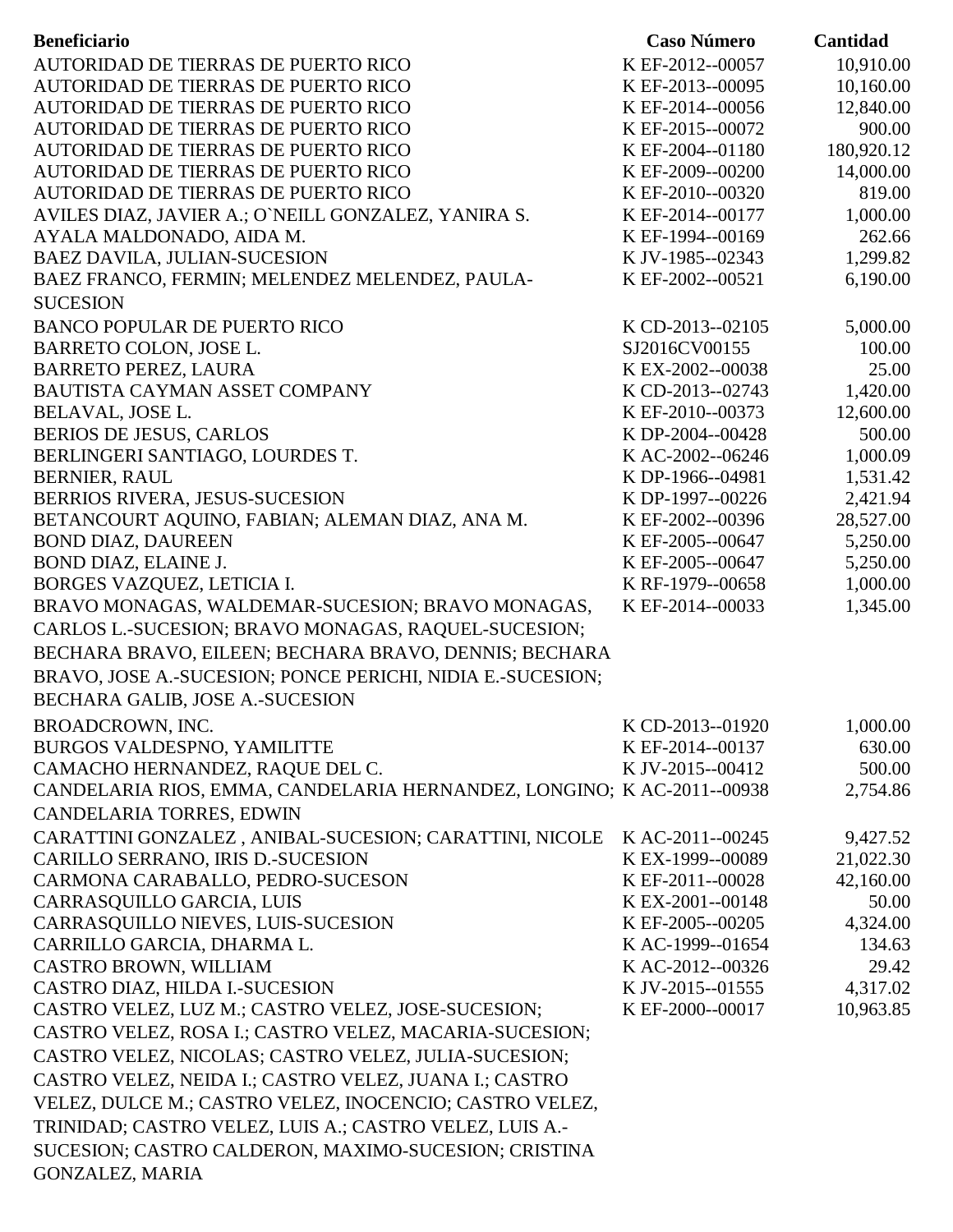| <b>Beneficiario</b>                                                                                    | <b>Caso Número</b> | Cantidad  |
|--------------------------------------------------------------------------------------------------------|--------------------|-----------|
| <b>CENLAR FSB</b>                                                                                      | K CD-2012--01608   | 1,000.00  |
| <b>CESTERO MAS, CARMEN</b>                                                                             | K EX-2000--00010   | 100.00    |
| CITIMORTGAGE, INC.                                                                                     | K CP-2013--00038   | 1,000.00  |
| CITIMORTGAGE, INC.                                                                                     | K CD-2013--02281   | 1,000.00  |
| CLEMENTE PIZARRO, CARLOS R.; CLEMENTE PIZARRO, MARIELA; K JV-2015--02224                               |                    | 72.33     |
| CLEMENTE PIZARRO, IRIS M.                                                                              |                    |           |
| CLUB DE LEONES DE RIO PIEDRAS, INC.                                                                    | K EF-2011--00300   | 459.25    |
| CLUB TROTAMUNDOS INC.; BANCO SANTANDER DE PUERTO                                                       | K EF-2014--00148   | 10,935.00 |
| <b>RICO</b>                                                                                            |                    |           |
| <b>COELLO, ANDRES</b>                                                                                  | K EF-2005--00506   | 1,687.29  |
| COLON BURGOS, MARIA S.                                                                                 | K EF-2012--00191   | 10,830.00 |
| COLON HERNANDEZ, ANA L.-SUCESION                                                                       | K EF-2013--00030   | 54,200.00 |
| COLON MARTINEZ, LUIS RAUL; RIVERA DE COLON, CARMEN-                                                    | K EF-1998--00083   | 90,303.46 |
| <b>SUCESION</b>                                                                                        |                    |           |
|                                                                                                        |                    |           |
| COLON PAGAN, JOSE-SUCESION; REYES SELPA, MARIA E.-                                                     | K EF-2015--00108   | 14,700.00 |
| <b>SUCESION</b>                                                                                        |                    |           |
| COLON REYES, JOSE-SUCESION                                                                             | K EF-2013--00042   | 1,132.00  |
| COLON RODRIGUEZ, REINALDA; GONZALEZ, IRIS                                                              | K EF-1998--01209   | 12,479.93 |
| <b>COLUMBUS LOGISTIC GROUP, SA</b>                                                                     | K CD-2015--02003   | 2,000.00  |
| <b>COMISIONADO DE SEGUROS</b>                                                                          | K AC-2001--02541   | 2,895.78  |
| CONSEILLERS EN GESTION ET INFORMATIQUE CGI, INC.                                                       | K CD-2012--00035   | 1,000.00  |
| CONSEJO TITULARES MIRADO DEL CONDADO                                                                   | K PE-2013--04171   | 311.00    |
| CONSTRUCTORA HATO REY, S.E.                                                                            | K CD-2009--00664   | 559.58    |
| COOPERATIVA DE SEGUROS MULTIPLES DE PUERTO RICO                                                        | K DP-2014--00388   | 2,375.00  |
| CORDERO GARCIA, CHARLENE-SUCESION                                                                      | K JV-2015--02377   | 2,500.00  |
| CORREA ESPINEL, BRENDA; OYOLA ROSA, MARIA-SUCESION                                                     | K EF-2012--00028   | 1,550.00  |
| COUVERTIER RODRIGUEZ, MARA E.-SUCESION; RODRIGUEZ                                                      | K JV-2014--01358   | 25,442.50 |
| SANTIAGO, JULIO-SUCESION                                                                               |                    |           |
| CRUZ MERCADO, MELITONA-SUCESION                                                                        | K EF-2013--00074   | 7,500.00  |
| CRUZ VEGA, LORELL; TORO PADILLA, LUIS                                                                  | KAC-2012--01095    | 8,910.00  |
| CRUZADO GONZALEZ, JESUS                                                                                | KEX-1986--02666    | 93.68     |
| DDR FAJARDO LLC, S.E.                                                                                  | KAC-2015--00377    | 1,000.00  |
| DDR OESTE LLC, S.E.                                                                                    | K AC-2015--00385   | 1,000.00  |
| DDR RIO HONDO LLC, S.E.                                                                                | KAC-2015--00371    | 2,000.00  |
| DEL VALLE ANDREA-SUCESION                                                                              | K EF-2005--00518   | 9,945.00  |
| DEL VALLE VALERO DE LIRIA, EVA M.                                                                      | K JV-2012--01798   | 950.70    |
| DELGADO CRUZ, JOSE E.; BERDECIA SANTIAGO, MIGDALIA                                                     | K CD-2003--00832   | 2,000.00  |
| DELGADO GONZALEZ, JESUS                                                                                | KAC-2014--00555    | 7,711.28  |
| DELGADO MALDONADO, JAN M.                                                                              | K DP-2000--02038   | 505.73    |
| DELGADO MEDINA, RUTH                                                                                   | K AC-2009--01532   | 15,890.75 |
| DELGADO TAPIA, DOLORES-SUCESION                                                                        | K EF-2007--00805   | 1,268.39  |
| DEPARTAMENTO DE LA VIVIENDA                                                                            | K EF-2012--00266   | 15,700.00 |
| DEPARTAMENTO DE LA VIVIENDA                                                                            | K EF-2011--00446   | 1,950.00  |
| DEPARTAMENTO DE TRANSPORTACION Y OBRAS PUBLICAS DE                                                     | K EF-2012--00199   | 710.00    |
| PUERTO RICO                                                                                            |                    |           |
| DIAZ DIAZ, NICOLAS-SUCESION; DIAZ CONDE, HIRASEMA; DIAZ                                                | K EF-2007--00332   | 2,986.00  |
| CONDE, DORALIZA; DIAZ DIAZ, ESTHER; DIAZ DIAZ, CARMEN M.;                                              |                    |           |
| DIAZ JAUME, OMAYRA; DIAZ JAUME, SAMUEL; JAIME ROSARIO,                                                 |                    |           |
| ZOILA; DIAZ DIAZ, ENRIQUE-SUCESION                                                                     |                    |           |
|                                                                                                        |                    |           |
| DIAZ GARCIA, LUS D.; DIAZ GARCIA, JUAN-SUCESION; RUIZ DIAZ, K EF-2001--00174<br>CARLOS; ROMERO, GLORIA |                    | 21,668.35 |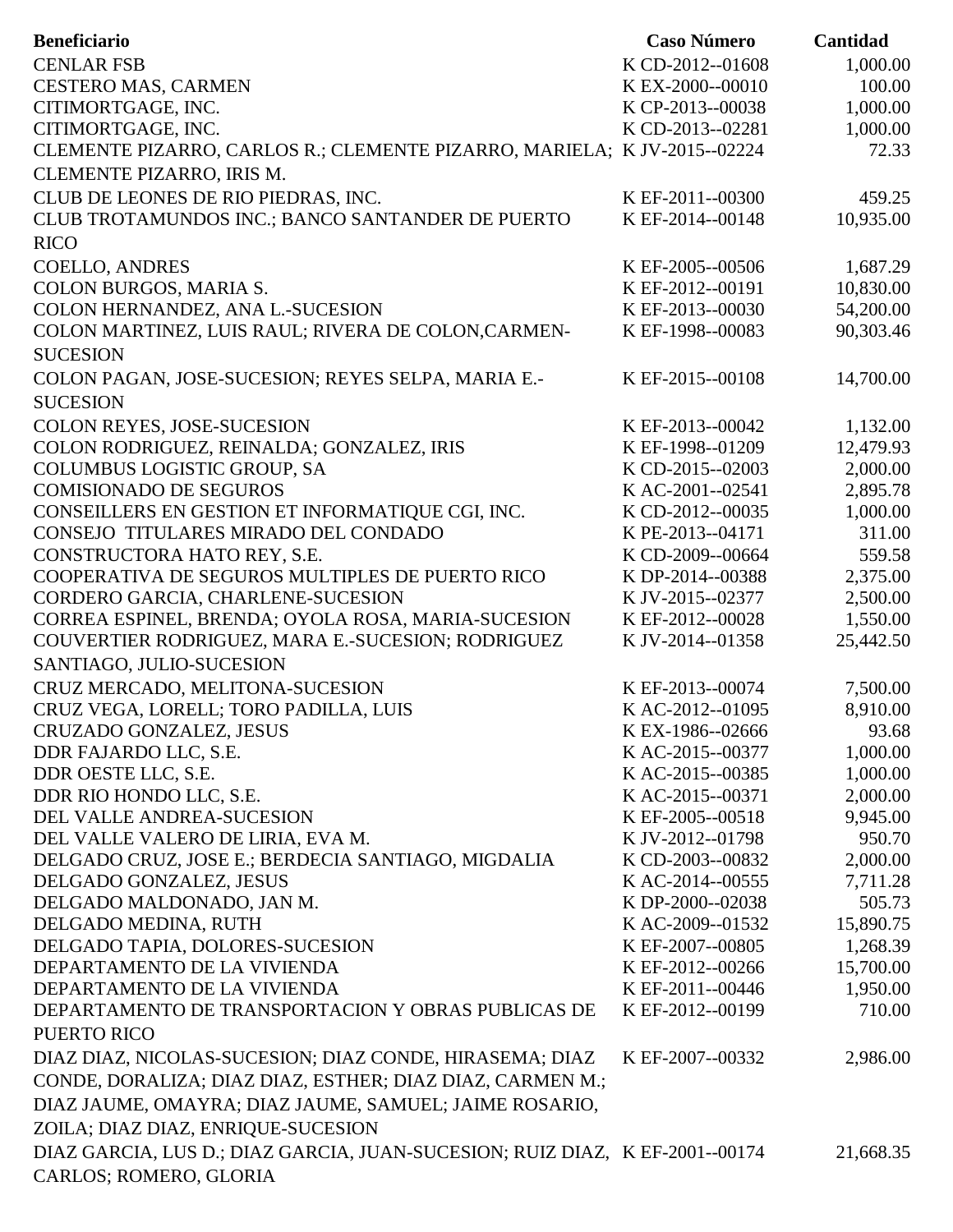| <b>Beneficiario</b>                                       | <b>Caso Número</b> | Cantidad   |
|-----------------------------------------------------------|--------------------|------------|
| DIAZ GOMEZ, ISMAEL-SUCESION                               | K DP-1973--01325   | 8,156.30   |
| DIAZ RODRIGUEZ, ROSA E.-SUCESION                          | K EF-2013--00121   | 5,000.00   |
| DOMINGO SEPULVEDA, MYRIAM                                 | K EX-1999--00296   | 100.00     |
| DORAL BANK, INC.                                          | KAC-2006--07491    | 17,762.40  |
| DUEÑAS GOMEZ, GABRIELA; HACIENDA GABRIELA, INC.           | K EF-2002--00657   | 4,058.89   |
| DURAN GONZALEZ, MARIA LUISA                               | K EX-1993--00047   | 2,999.08   |
| DURAN MONROIG, DEBORAH A.                                 | K EX-1993--00047   | 3,024.65   |
| DURAN QUILES, CARMEN                                      | K DP-2014--00852   | 50.00      |
| EFRAIN CANALES, CATALINO                                  | K DP-1981--04464   | 2,160.10   |
| EL MESON DE FELIPE INC.; SOTOMAYOR & PEREZ, CORP.         | K EF-2006--00597   | 101,377.68 |
| ELFREN BERNIER, ERAE                                      | K DP-1966--04981   | 1,531.81   |
| ELOSEGUI HERNANDEZ, NORMA ; COLON BAEZ, ISMAEL            | K PE-2011--00854   | 1,000.00   |
| EME ICE PLANT, LUGO MENDER, LCDO. WIGBERTO                | K EF-2005--00429   | 37,568.00  |
| EMPRESAS MACIER, S.A.                                     | K CD-2015--00756   | 2,000.00   |
| ENCARNACION COLON, RICARDO J.-SUCESION                    | K JV-2010--02106   | 701.52     |
| ESTADO LIBRE ASOCIADO DE PUERTO RICO                      | K EF-2012--00369   | 400.00     |
| ESTADO LIBRE ASOCIADO DE PUERTO RICO                      | K EF-2014--00031   | 226.00     |
| ETAL PEREZ, ANTONIO-SUCESION                              | K EF-2008--00641   | 8,660.00   |
| EWART HILIP, SAUNDERS; RODRIGUEZ RIVERA, NYRNA            | K EF-2014--00094   | 106.08     |
| FALCON OQUENDO, ROSA A.                                   | K EX-2001--00016   | 50.00      |
| FEDERAL NATIONAL MORTGAGE ASSOCIATION                     | K CD-2010--00618   | 1,000.00   |
| FERNANDEZ RODRIGUEZ, MAXIMILIANO-SUCESION                 | K EF-2012--00085   | 13,880.00  |
| FERNANDEZ RODRIGUEZ, MAXIMILIANO-SUCESION                 | K EF-2012--00086   | 17,305.00  |
| FERREIRA GUZMAN, EDWIN A.                                 | K EX-2007--00161   | 20.00      |
| FIDEICOMISO PERPETUO PARA LAS COMUNIDADES ESPECIALES      | K EF-2012--00386   | 48,400.00  |
| FIGUEROA MELENDEZ, NILDA                                  | K RF-1986--02356   | 50.00      |
| FIGUEROA RUIZ, JAIME L.; FIGUEROA KOEN, PATRICIA A.;      | K EF-2008--00197   | 1,317.62   |
| FIGUEROA KOEN, SONJA; FIGUEROA GERMAINE, JUDITH;          |                    |            |
| FIGUEROA SAMBOLIN, FREDA M.; FIGUEROA SAMBOLIN,           |                    |            |
| MARICELIS; CLAVELL VDA. DE FIGUEROA, ZAIDA; FIGUEROA      |                    |            |
|                                                           |                    |            |
| CLAVELL, LOURDES A.; FIGUEROA CLAVELL, MARIA DE LOS       |                    |            |
| ANGELES; MARTIN LANCASTER, JAMES; CRAIG LANCASTER,        |                    |            |
| JUANITA R.; FIGUEROA SOLDEVILA, MARIA A.; SOLDEVILA       |                    |            |
| TORRES, RAQUEL; COLON FIGUEROA, SONIA; COLON FIGUEROA,    |                    |            |
| LUIS F.; FIGUEROA PLATE, EVELYN; FIGUEROA, PLATA, CARMEN  |                    |            |
| M.; FIGUEROA PLATA, RAFAEL-SUCESION                       |                    |            |
| FINCA LA EULALIA, INC.                                    | K EF-1999--00438   | 3,115.00   |
| FINCA MATILDE, INC.                                       | K EF-2004--00231   | 4,510.67   |
| <b>FIRSTBANK</b>                                          | K EF-2013--00106   | 335.00     |
| FIRSTBANK DE PUERTO RICO                                  | K PE-2013--04500   | 500.00     |
| FLORES ALVAREZ, JULIA-SUCESION                            | K EF-2013--00127   | 2,135.00   |
| FUENTES BONILLA, MARIA; FUENTES BONILLA, JOSE A.-         | K EF-2008--00647   | 1,700.03   |
| SUCESION; DOLORES BONILLA, MARIA; FUENTES FELICIANO,      |                    |            |
| PEDRO; FUENTES FELICIANO, JOSE; FUENTES FELICIANO, MARIO; |                    |            |
| FUENTES FELICIANO, CARLOS R.; FUENTES FALU, YESENIA;      |                    |            |
|                                                           |                    |            |
| FUENTES RODRIGUEZ, MARIA; FUENTES RODRIGUEZ, CRISANTO-    |                    |            |
| SUCESION; OJEA NIEVES, OLGA I.                            |                    |            |
| FUENTES LEONARDO, JOSE R.                                 | K JV-2011--02044   | 13,651.43  |
| GALARZA AQUINO, DAMIAN-SUCESION                           | K EF-2004--01087   | 5,550.00   |
| <b>GARCIA CABALLERO, RAMON</b>                            | K EX-1999--00075   | 100.00     |
| GARCIA CARDONA, JUAN A.-SUCESION                          | K AC-2004--01871   | 9,917.39   |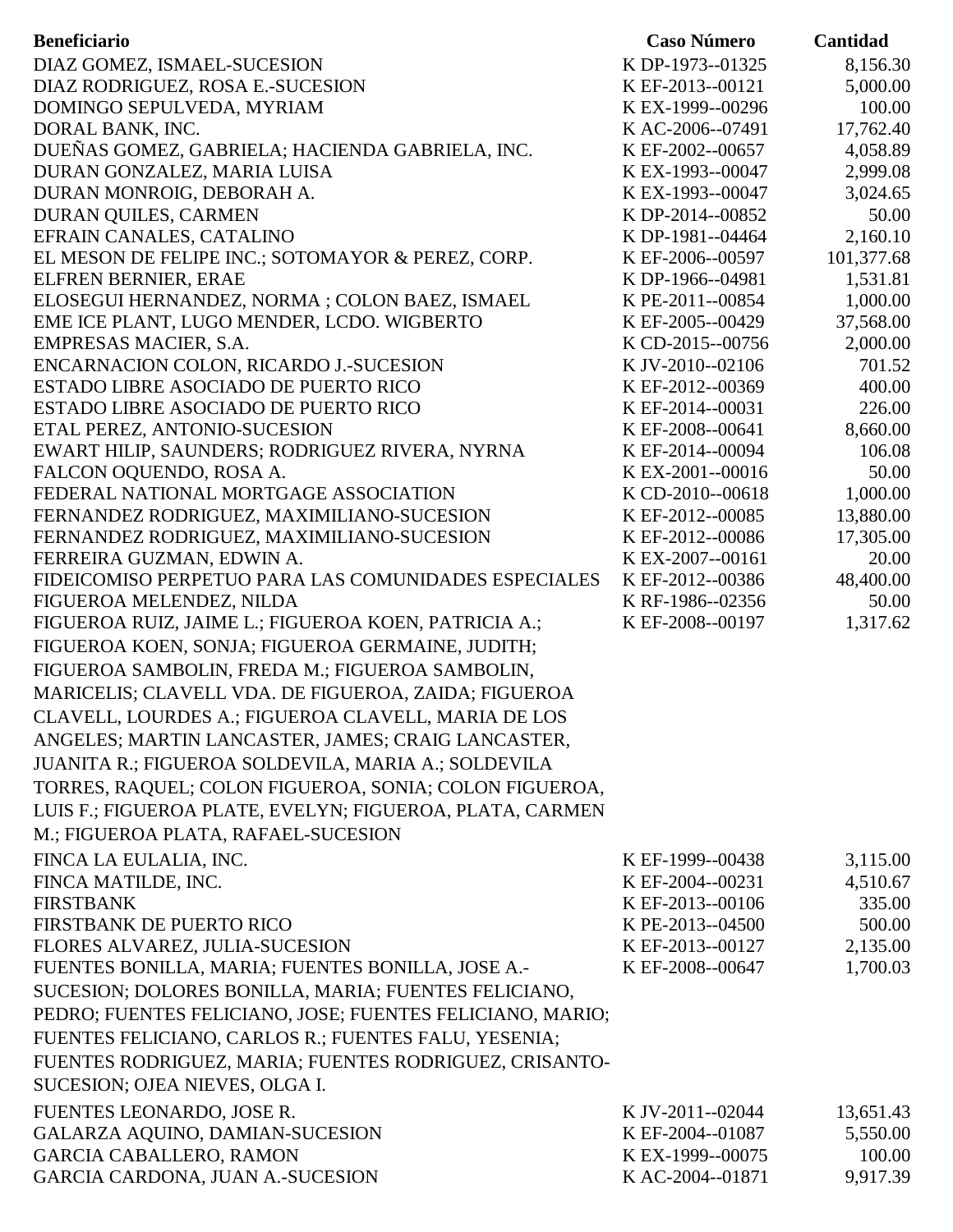| <b>Beneficiario</b>                                                      | <b>Caso Número</b> | Cantidad  |
|--------------------------------------------------------------------------|--------------------|-----------|
| GARCIA DE ROBAINA, MARIA F.                                              | K EX-2000--00164   | 50.00     |
| GARCIA GARCIA, CIRILO-SUCESION; RAMOS MANZANO,                           | K EF-2007--00602   | 4,292.63  |
| <b>TRINIDAD-SUCESION</b>                                                 |                    |           |
| GARCIA LABOY, MIGUEL A.                                                  | K EX-2000--00235   | 50.00     |
| GARCIA MOLINARI, MIGUEL A.-SUCESION; GARCIA LLORENS,                     | K EF-2009--00167   | 621.52    |
| EVA-SUCESION; AMADOR HERNANDEZ, CARMEN A.; GARCIA                        |                    |           |
| MOLINARI, OVIDIO M.-SUCESION                                             |                    |           |
| GARCIA URBINA, JORGE-SUCESION; GARCIA, SAMUEL; DE CRUZ, K EF-2014--00178 |                    | 4,100.00  |
| MARIA; MALDONADO ROSA, RAFAEL; FUENTES DE MALDONADO,                     |                    |           |
| CARMEN L.; GARCIA FALCON, IRMA-SUCESION; CRESPO                          |                    |           |
| CARDONA, FRANCISCO-SUCESION                                              |                    |           |
| GOMEZ FLORES, JUAN R.; GARCIA MARTINEZ, GLADYS E.                        | K EF-2011--00093   | 200.00    |
| <b>GOMEZ OUIÑONES, YESENIA</b>                                           | K AL-2004--00249   | 500.00    |
| GONGON ESTRELLA, CARLOS-SUCESION                                         | K EF-2008--00583   | 19,113.77 |
| GONZALEZ BATIZ, AMID F.                                                  | K EF-2008--00562   | 1,370.36  |
| <b>GONZALEZ CORTES, MARIA E.-SUCESION</b>                                | K EF-2008--00009   | 2,570.54  |
| GONZALEZ MUÑIZ, ADAM F.-SUCESION; VIVALDI, DORIS-                        | K EF-2014--00006   | 510.00    |
| <b>SUCESION</b>                                                          |                    |           |
| GONZALEZ ROSA, JOSE A.                                                   | KAC-2011--01066    | 18,000.00 |
| GONZALEZ ROSA, RENE; MELENDEZ PACHECO, VIRGINIA-                         | K EF-2013--00006   | 6,700.00  |
| <b>SUCESION</b>                                                          |                    |           |
| GONZALEZ, EMETERIA-SUCESION                                              | K EF-2010--00226   | 16,000.00 |
| GONZALEZ, PEDRO M.; GONZALEZ, AIDA; GIL GONZALEZ,                        | K EF-2004--00671   | 31,705.00 |
| FERNANDO-SUCESION                                                        |                    |           |
| GUILLOTY LACOURT, FERNANDO-SUCESION                                      | K EF-2011--00305   | 2,073.00  |
| <b>GUMA RIVERA, GERARDO-SUCESION</b>                                     | K JV-2010--01932   | 36,334.92 |
| GUZMAN COLON, MIGUEL A.-SUCESION                                         | K AC-2011--00657   | 430.09    |
| HERNANDEZ CINTRON, RAMON-ALGUACIL                                        | K CD-2009--01485   | 21.00     |
| HERNANDEZ NEGRON, MIGUEL A.; PACHECO MIRANDA, SANDRA K EF-2010--00413    |                    | 520.00    |
| E.                                                                       |                    |           |
| HERNANDEZ VARGAS, SIGFRIDO                                               | K AC-2014--00432   | 2,618.70  |
| HERNANDEZ VIZCARRONDO, VICTORIA M.                                       | K DP-1982--01547   | 1,130.25  |
| HOUSING DEVELOPMENT ASSOCIATES, SE                                       | K EF-2012--00087   | 11,300.00 |
| HUERTAS VAZQUEZ, JOSE E.                                                 | K EF-2009--00034   | 1,080.42  |
| INDUSTRIAS NIGUA, SA Y NN DISTRIBUTORS, INC.                             | K CD-2012--01867   | 1,000.00  |
| INVERSIONES COMERCIALES, INC.                                            | K EF-2012--00254   | 7,000.00  |
| <b>INVERSIONES TERRASSA, INC.</b>                                        | K EF-2010--00214   | 9,916.00  |
| IRIZARRY TORRES, NEO; RIVERA PAGAN, GLADYS-SUCESION                      | K EF-2004--01066   | 15,400.00 |
| IRIZARRY, ROVIRA-SUCESION; ROVIRA IRIZARRY, EDWIN O.-                    | K EF-2014--00099   | 22,800.00 |
| SUCESION; ROVIRA VARGAS, BRENDA M.                                       |                    |           |
| ISLA VERDE REALTY GROUP, INC.                                            | K EF-2010--00436   | 29,760.00 |
| ISLA VERDE REALTY GROUP, INC.                                            | K EF-2010--00437   | 1,113.00  |
| ISLA VERDE REALTY GROUP, INC.                                            | K EF-2010--00439   | 2,227.00  |
| ISLA VERDE REALTY GROUP, INC.                                            | K EF-2010--00440   | 8,180.00  |
| ISLA VERDE REALTY RELTY GROUP, INC.                                      | K EF-2010--00438   | 726.00    |
| IZQUIERDO NEGRON, MARIA T.                                               | K DP-1983--00849   | 398.16    |
| JLG CONSULTING ENGINEERING, P.S.C.; AUTORIDAD DE                         | K CD-2008--04598   | 7,290.00  |
| <b>EDIFICIOS PUBLICOS</b>                                                |                    |           |
| KUINLAM CHABRAN, JOSE-SUCESION                                           | K EF-2008--00484   | 2,105.34  |
| LAGO RAMOS, PETE J.                                                      | K C-1997--00327    | 2,094.56  |
| LANDRAU, REMIGIO-SUCESION; MARIN, JUANA-SUCESION                         | K EF-2006--00056   | 9,388.96  |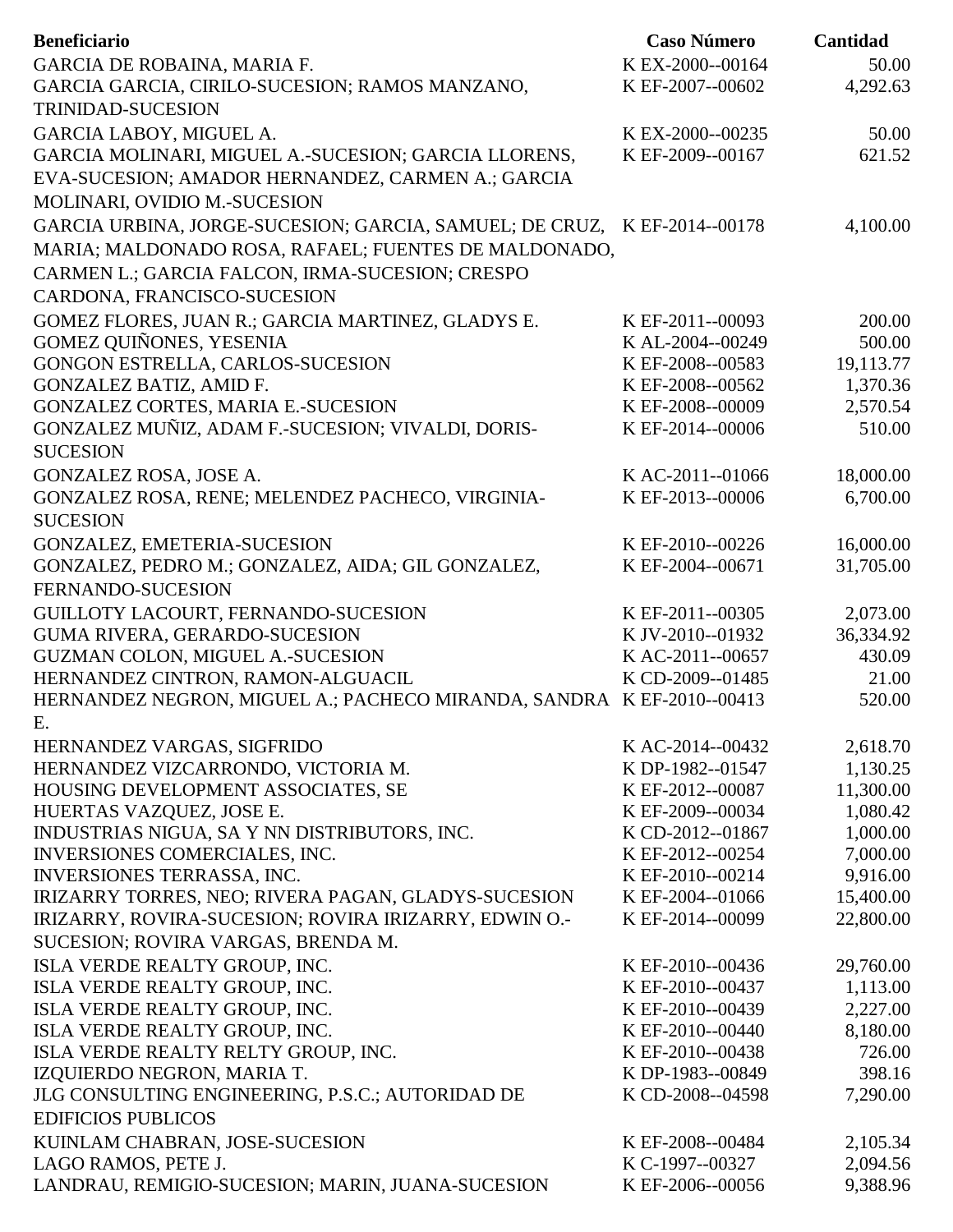| <b>Beneficiario</b>                                                    | <b>Caso Número</b> | Cantidad  |
|------------------------------------------------------------------------|--------------------|-----------|
| LOPEZ ELIAS, FRANCISCO-SUCESION; LOPEZ ELIAS, LAURA R.-                | K EF-2012--00312   | 27,000.00 |
| SUCESION; LOPEZ ELIAS, CARMEN M.-SUCESION; LOPEZ ELIAS,                |                    |           |
| LUISA A.-SUCESION; LOPEZ ELIAS, ROSALIA-SUCESION; LOPEZ                |                    |           |
| ELIAS, URSULA-SUCESION; LOPEZ ELIAS, EMERIA P.-SUCESION;               |                    |           |
| LOPEZ ELIAS, JOSE R.-SUCESION                                          |                    |           |
| LOPEZ ESTRADA, RAMON                                                   | K EX-1946--01784   | 8,851.70  |
| LOPEZ LOPEZ, JUAN-SUCESION                                             | K EF-2007--00551   | 10,381.37 |
| LOPEZ NEGRON, MADELINE                                                 | KAC-2007--09901    | 729.82    |
| LOZADA FIGUEROA, LEONOR-SUCESION; PILLOT ARROYO, JUAN;                 | K EF-2004--00430   | 20,565.17 |
| LOZADA ORTIZ, MARIA M.                                                 |                    |           |
| LOZADA, ENGRACIA-SUCESION                                              | K EF-2011--00246   | 6,770.00  |
| LUGO, MANUEL; LUGO, VICTOR M.; LUGO, ROBERT; LUGO,                     | K EF-2005--00648   | 33,260.00 |
| JOSEPH; LUGO, AUREA; MORALES RODRIGUEZ, ZORAIDA;                       |                    |           |
| MORALES RODRIGUEZ, LUZ T.; RODRIGUEZ MORALES, GASPAR;                  |                    |           |
| RODRIGUEZ SANTIAGO, DIANA V.; RODRIGUEZ SANTIAGO,                      |                    |           |
| CARMEN L.; RODRIGUEZ SANTIAGO, JOSE; RIVERA NIEVES, JOSE               |                    |           |
| R.; RIVERA LOPEZ, DAISY A.; RIVERA LOPEZ, GLADYS M.; RIVERA            |                    |           |
| LOPEZ, JOSE A.; RIVERA LOPEZ, CARLOS I.; RIVERA LOPEZ, CELIA           |                    |           |
| I.; RIVERA NIEVES, JOSE R.; RIVERA NIEVES, RAMON                       |                    |           |
| <b>LUPIDY CORPORATION</b>                                              | K EF-2001--00293   | 9,980.21  |
| MAISONET GUZMAN, AGUSTIN; MAISONET KIMBERLY, PUANANI- K EF-2007--00606 |                    | 1,800.00  |
| <b>SUCESION</b>                                                        |                    |           |
| MALDONADO BORGES, FELIPE-SUCESION                                      | K EF-2010--00302   | 47,000.00 |
| MALDONADO FUERTES, JOSE M.                                             | K DP-1996--00953   | 670.92    |
| MALDONADO HERNANDEZ, MARIA M.                                          | K EX-1998--00109   | 103.00    |
| MANGUAL ORTIZ, GREGORIA C.; MANGUAL RAMIREZ, ELSA L.;                  | K EF-2009--00143   | 41,700.00 |
| MANGUAL RAMIREZ, ELIZABETH; MANGUAL RAMIREZ, JOSE E.-                  |                    |           |
| <b>SUCESION</b>                                                        |                    |           |
| MANGUAL, ANGELITA                                                      | KAC-1997--00029    | 40.00     |
| MARIANI CORA, MARIA L.; MARIE MULLER, JEAN; MULLER,                    | K EF-2015--00018   | 70.00     |
| MARCELLE; MULLER, ODETTE; MANTEL, ODILE; GRACIEUSE                     |                    |           |
| VENTURINI, ANTONIA M.; VELAZQUEZ GRILLO, RAFAEL;                       |                    |           |
| DEVILLEBICHOT, LUIS M.; MANAUTOU, GREGORIO; MANAUTOU                   |                    |           |
| SANTIAGO, ANSELMO; MANAUTOU TORRES, EVANELINE;                         |                    |           |
| MANAUTOU RODRIGUEZ, ANSELMO; FELIX MARINI, ANTONIN;                    |                    |           |
| MANAUTOU SANTIAGO, RAFAEL; FRANCISCA MARINI, MARIA A.;                 |                    |           |
| HONORIU REGNIER, RAYMOND M.                                            |                    |           |
| MARIN CRUZ, GUADALUPE-SUCESION                                         | K JV-2014--01791   | 14,592.63 |
| MARRERO MARRERO, SHAQUIRA M.                                           | K JV-2003--02295   | 1,266.49  |
| <b>MARTEX FARMS S.E.</b>                                               | K EF-2005--00562   | 20,230.00 |
| MARTINEZ ARROYO, ARIEL-SUCESION                                        | K DP-2003--00445   | 566.31    |
| MARTINEZ COELLO, ANGEL MENUEL                                          | K EF-2005--00506   | 263.66    |
| MARTINEZ COELLO, FERNANDO L.                                           | K EF-2005--00506   | 263.66    |
| MARTINEZ COELLO, IRIS Y.                                               | K EF-2005--00506   | 263.66    |
| MARTINEZ COELLO, JOSE R.                                               | K EF-2005--00506   | 263.66    |
| MARTINEZ COELLO, JUAN A.                                               | K EF-2005--00506   | 263.65    |
| MARTINEZ COELLO, MARIA D.                                              | K EF-2005--00506   | 263.66    |
| MARTINEZ COELLO, MILAGROS                                              | K EF-2005--00506   | 263.65    |
| MARTINEZ COELLO, NILDA E.                                              | K EF-2005--00506   | 263.66    |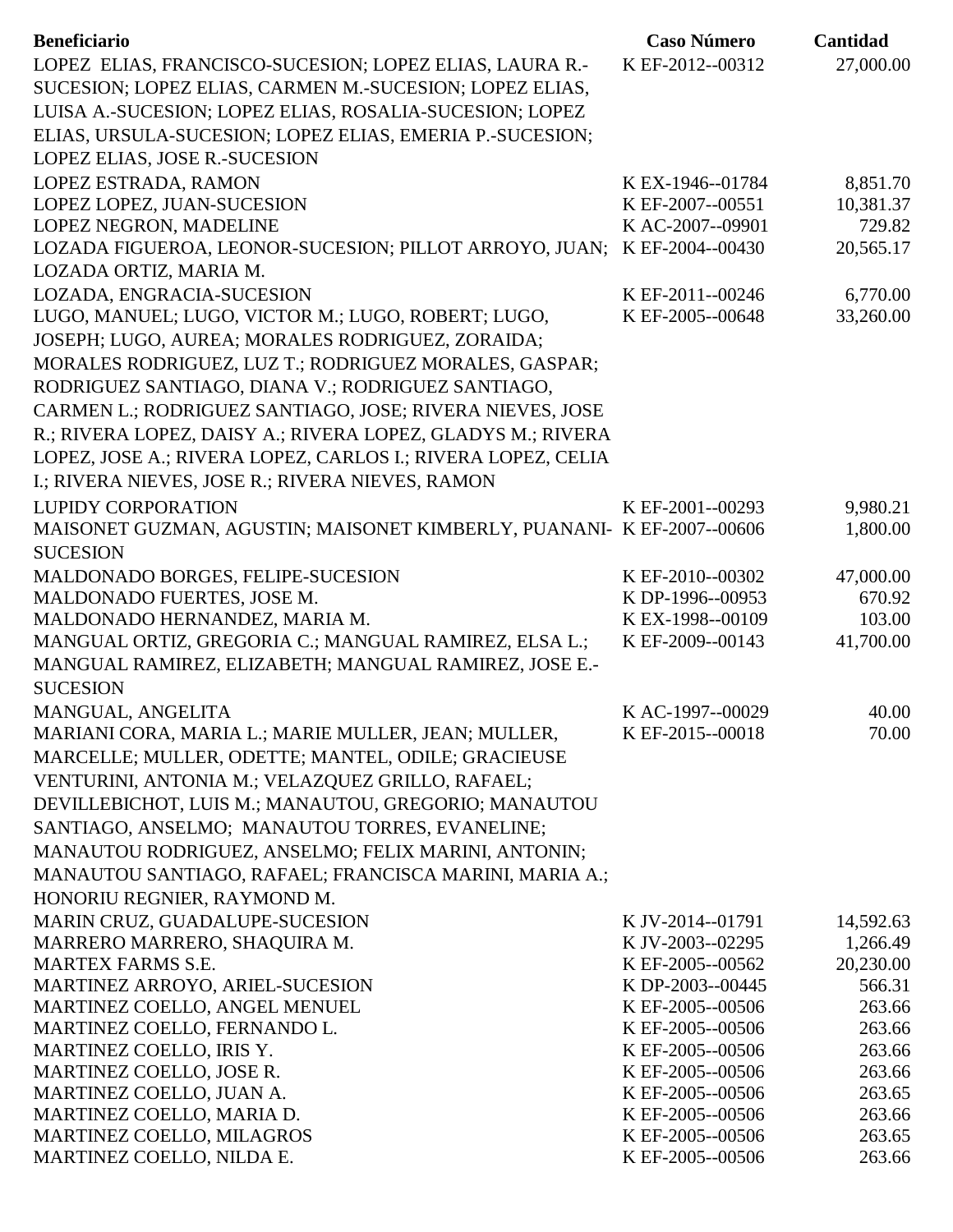| <b>Beneficiario</b>                                       | <b>Caso Número</b> | Cantidad  |
|-----------------------------------------------------------|--------------------|-----------|
| MARTINEZ HERNANDEZ, MANUEL-SUCESION; LOPEZ                | K EF-2003--00552   | 24,630.75 |
| RODRIGUEZ, MARIA-SUCESION                                 |                    |           |
| MARTINEZ MARTINEZ, IRMA V.-SUCESION                       | K EX-1982--01780   | 17,191.89 |
| MARTINEZ PIÑEIRO, VICENTE-SUCESION                        | K JV-1977--00809   | 1,061.66  |
| MARTINEZ ROSARIO, JUAN-SUCESION                           | K AC-1997--01264   | 9,406.14  |
| MARTINEZ SANTANA, DAISY                                   | K EF-2010--00282   | 1,339.34  |
| MASE TIERNEY, EDWARD E.; MASE TIERNEY, CAROLINE M.        | KAC-2011--00723    | 29,961.76 |
| MATIAS BAEZ, MARIA-SUCESION                               | K EF-2014--00184   | 89,000.00 |
| MATIAS PORTUGUES, JUANITA; VELEZ MATIAS, ROLANDO;         | K EF-2015--00027   | 827.00    |
| VELEZ MATIAS, WANDI Q.; VELEZ MATIAS, LENNY B.; VELEZ     |                    |           |
| MATIAS, WALESKA                                           |                    |           |
| MAYSONET HERNANDEZ, RAMONITA                              | K EF-2012--00130   | 140.00    |
| MAYSONET, LORENZO-SUCESION                                | K EF-2003--00840   | 2,026.00  |
| MEDINA CRUZ, ERASMO-SUCESION; GUTIERREZ, NATALIA DE       | K EF-2014--00014   | 242.00    |
| <b>JESUS-SUCESION</b>                                     |                    |           |
|                                                           |                    |           |
| MEDINA FELIX, MARITZA                                     | K JV-2011--01027   | 1,018.80  |
| MEDINA, DOMITILA-SUCESION                                 | K EF-2006--00622   | 54,759.47 |
| MELENDEZ FONSECA, ALBERTO                                 | K AC-1994--00952   | 2,607.31  |
| MELENDEZ ORTIZ, ANGEL M.                                  | K EF-2012--00119   | 870.93    |
| MELENDEZ, CARMEN MARIA-SUCESION                           | K EF-2013--00007   | 7,400.00  |
| MELENDEZ, REYES; T.C.C MELENDEZ DE JESUS, REYES; T.C.C DE | K JV-2014--02236   | 4,654.00  |
| JESUS MELENDEZ, REYES-SUCESION                            |                    |           |
| MENDOZA RIVERA, JERONIMO; PAGAN RIVERA, ROSA              | K EF-2014--00164   | 90.00     |
| MERCADO ORTIZ, OSCAR-SUCESION; RODRIGUEZ VELEZ,           | K EF-2010--00344   | 236.00    |
| FRANCISCA-SUCESION                                        |                    |           |
| MERCED, ROBERTO-SUCESION                                  | K EF-2005--00527   | 5,005.00  |
| MILLAN, SATURNINA-SUCESION                                | K EF-2013--00075   | 12,000.00 |
| MOLINARY, LAURA                                           | K RF-1958--00050   | 2,844.90  |
| MORALES BOSCIO, JOSE A.                                   | K PE-2011--03628   | 25.00     |
| MUJICA DEL VALLE, HECTOR                                  | K PE-1995--00595   | 200.00    |
| MUNDO SANTIAGO, MIRNA I.                                  | K SM-2011--00597   | 8,194.88  |
| MUNET RIVERA, WALDEMART                                   | K EF-2015--00029   | 988.56    |
| MUNICIPIO AUTONOMO DE CAGUAS, CORPORACION DE              | K EF-2013--00103   | 220.00    |
| CONSERVACION ETNOECOLOGICA CRIOLLA, INC.                  |                    |           |
| MUNICIPIO AUTONOMO DE CAGUAS, CORPORACION DE              | K EF-2013--00105   | 300.00    |
| CONSERVACION ETNOECOLOGICA CRIOLLA, INC.                  |                    |           |
| MUNICIPIO AUTONOMO DE GUAYNABO                            | K EF-2014--00041   | 31,000.00 |
| MUNICIPIO AUTONOMO DE GUAYNABO                            | K EF-2014--00042   | 21,000.00 |
| MUNICIPIO AUTONOMO DE GUAYNABO                            | K EF-2014--00043   | 11,000.00 |
| MUNICIPIO DE AÑASCO                                       | K EF-2015--00022   | 537.00    |
| MUNICIPIO DE JAYUYA                                       | K EF-2011--00413   | 4,000.00  |
| MUNICIPIO DE MAYAGUEZ                                     | K EF-2014--00093   | 900.00    |
| <b>MUNICIPIO DE SAN JUAN</b>                              | K PE-2014--00682   | 5,293.53  |
| MUNICIPIO DE SAN JUAN                                     | K EF-2005--00536   | 8,265.00  |
| MUÑOZ JIMENEZ, RAFAEL A.-SUCESION                         | K JV-2004--01495   | 10,221.38 |
| MUÑOZ MELENDEZ, HEMINIA-SUCESION                          | K JV-2012--02295   | 13,665.62 |
| MUÑOZ ORTIZ, JOSE R.-SUCESION                             | K EF-2010--00283   | 13,536.03 |
| MUÑOZ PEREZ, SANDRA; PEREZ RODRIGUEZ, ISABEL              | K JV-2016--00349   | 468.70    |
| NARVAEZ CINTRON, HERIBERTO                                | K EF-2012--00090   | 1,680.00  |
| NATIONSTAR MORTGAGE, LLC.                                 | K CD-2015--01366   | 1,000.00  |
| NAZARIO BARRERAS, JULIOC.; ROSSY, MARIA E.                | K EF-2014--00126   | 880.90    |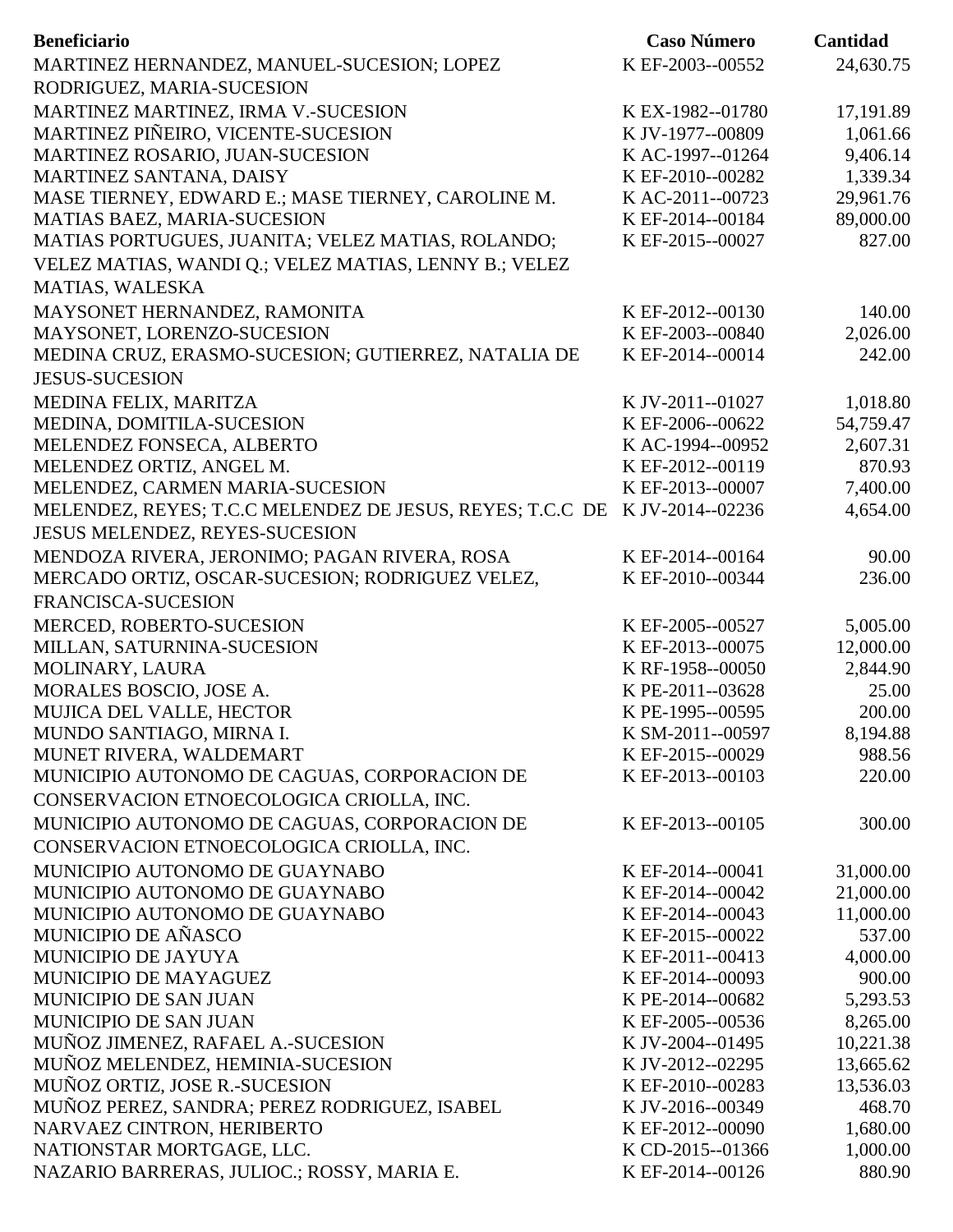| <b>Beneficiario</b>                                     | <b>Caso Número</b> | Cantidad   |
|---------------------------------------------------------|--------------------|------------|
| NIETO GONZALEZ, PEDRO-SUCESION; BAYRON MORALES,         | K EF-2006--00637   | 133,080.00 |
| <b>TOMASA-SUCESION</b>                                  |                    |            |
| NIEVES GONZALEZ, JUSTINA-SUCESION; ROSADO NIEVES,       | K AC-2011--00377   | 33,751.80  |
| CARMENLO-SUCESION: ROSADO NIEVES, CARMEN-SUCESION;      |                    |            |
| ROSADO NIEVES, RAMON-SUCESION; ROSADO NIEVES, GENARO-   |                    |            |
| SUCESION; ROSADO NIEVES, AURELIA-SUCESION; ROSADO       |                    |            |
| NIEVES, JUAN J.-SUCESION                                |                    |            |
|                                                         |                    |            |
| NIEVES NIEVES, OSCAR-SUCESION; MARTINEZ VAZQUEZ,        | K EF-2008--00738   | 6,205.00   |
| SIGFRIDO-SUCESION                                       |                    |            |
| NIEVES PEREZ, ANGEL L.                                  | K EX-1965--00920   | 1,490.87   |
| NUÑEZ ORTIZ, JESUS M.                                   | K EF-2012--00294   | 930.00     |
| O'NEILL SANTOS, RAMON R.                                | K JV-1967--04262   | 1,561.46   |
| OLAVARRIA DONES, WILLIAM; DE LOS ANGELES MALDONADO,     | K EF-2013--00122   | 1,250.00   |
| <b>MARIA</b>                                            |                    |            |
| OLIVERAS CARABALLO, LIBRADO-SUCESION; MADERA            | K EF-2010--00356   | 6,148.00   |
| SANCHEZ, MARIA-SUCESION                                 |                    |            |
| OLIVIERI BONILLA, DOMINGO J.; LARREGOITY, MARIA Z.      | K EF-2013--00016   | 617.87     |
| ONE MEDIA SOLUTION, LLC.                                | K CM-2012--02907   | 1,500.00   |
| OPERATRING PARTNERS, CO. LLC.                           | K CM-2014--04125   | 80.00      |
| ORTIZ ORTIZ, JUAN M.-SUCESION                           | K EF-2009--00101   | 282.50     |
| ORTIZ REYES, EUGENIO-SUCESION                           | K EF-2008--00636   | 29,380.00  |
| ORTIZ RODRIGUEZ, CARLOS-SUCESION; GONZALEZ TORRES,      | K EF-2014--00167   | 1,545.00   |
| <b>MERCEDES-SUCESION</b>                                |                    |            |
| ORTIZ ROSA, GREGORIO-SUCESION; ORTIZ RIVERA, GREGORIA-  | K AC-2012--00824   | 19,243.39  |
| SUCESION; ORTIZ RIVERA, SIXTO-SUCESION                  |                    |            |
| <b>OTERO AVILES, HECTOR</b>                             | K EF-2012--00198   | 3,670.86   |
| OTERO DEL VALLE, YINNARIS                               | K AL-2007--00645   | 20.00      |
| OTERO DIAZ, ELIEZER-SUCESION; RIVERA ALVARADO, CARMEN   | K EF-2012--00098   | 948.00     |
| M.                                                      |                    |            |
| PABON GONZALEZ, GLORIMAR                                | K AL-2014--00304   | 145.00     |
| PAGAN, HERMINIA M.; CRUZ DE PIZARRO, MARIA DEL CARMEN-  | K EF-1997--00323   | 3,048.49   |
| <b>SUCESION</b>                                         |                    |            |
| PALOU ROSARIO, BARTOLO-SUCESION                         | K C-1992--06389    | 3,929.73   |
| PARQUES DE ARECIBO, INC.                                | K CD-2000--00542   | 2,679.29   |
| PEDROZA MUÑIZ, EDWIN-SUCESION                           | K EF-2004--00590   | 17,325.00  |
| PELATI MALDONADO, IRIS B.; PINELA PELATI, FLORA; PINELA | K AC-2010--00363   | 30,570.39  |
| PELATI, JOSE M.                                         |                    |            |
| PELUZZO GARCIA, MANUEL                                  | K DP-1996--01609   | 3,666.36   |
| PEÑA RAMOS, JOSE M.                                     | K EX-2002--00069   | 50.00      |
| PEÑUELAS SHOPPING PLAZA, INC.                           | K EF-2006--00242   | 7,367.14   |
| PEREIRA TORRES, UBALDO                                  | K EF-2010--00089   | 20,019.13  |
| PEREIRA TORRES, UBALDO                                  | K EF-2010--00090   | 3,772.85   |
| PEREZ DAVILA, MARIA-SUCESION                            | K EF-2010--00384   | 28,000.00  |
| PEREZ DIAZ, ROBERTO                                     | K PE-2012--00203   | 906.83     |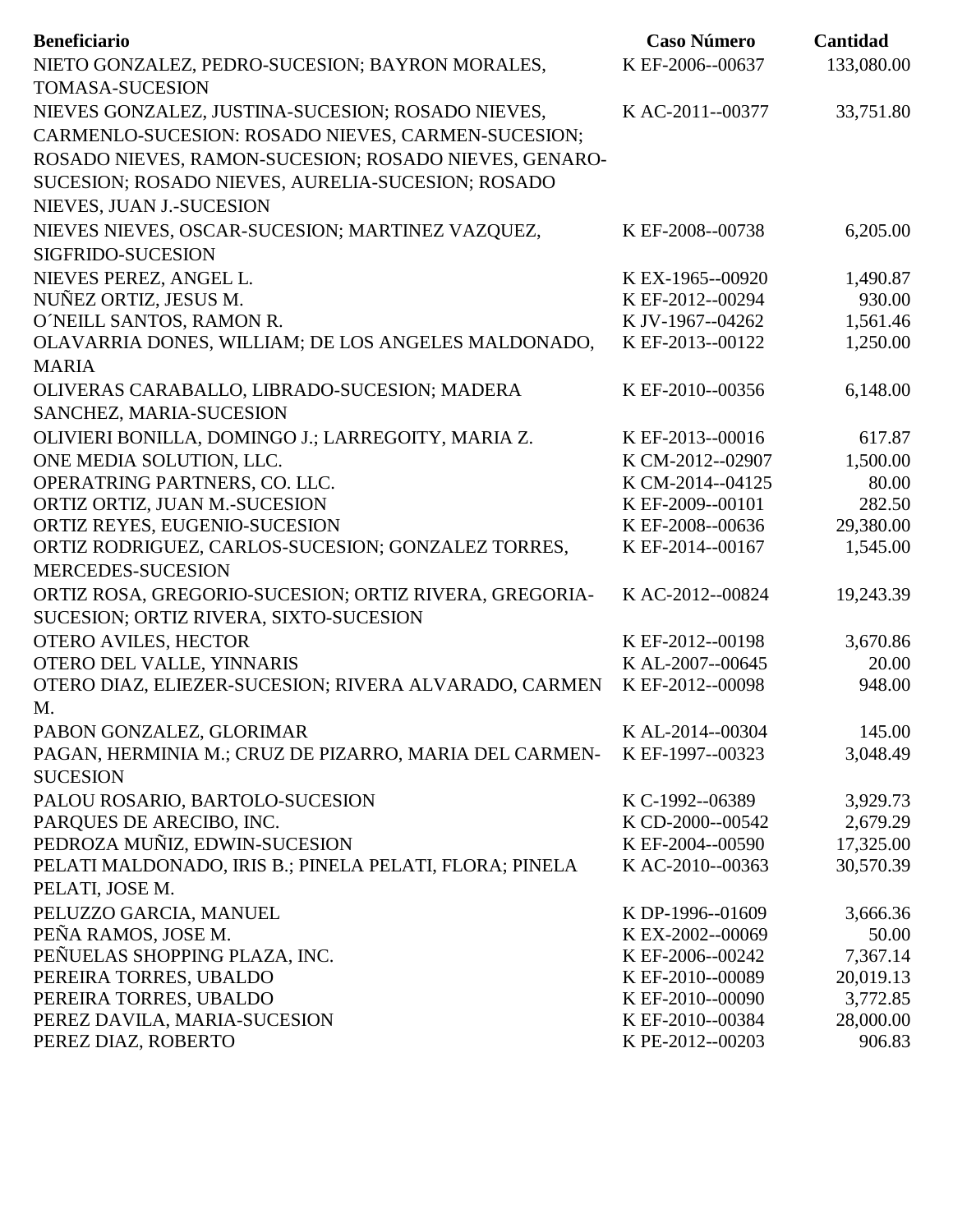| <b>Beneficiario</b>                                      | <b>Caso Número</b> | Cantidad   |
|----------------------------------------------------------|--------------------|------------|
| PEREZ GOMEZ, FRANCISCA-SUCESION; MOJICA GOYTIA,          | K EF-2006--00113   | 1,396.00   |
| DOMINGO-SUCESION; PEREZ GOMEZ, ENRIQUE; PEREZ ALICEA,    |                    |            |
| CARMEN; PEREZ ALICEA, JORGE; PEREZ ALICEA, EVELYN; PEREZ |                    |            |
| ALICEA, MARYLIN; ALICEA MONGE, AIDA; PEREZ GOMEZ,        |                    |            |
| MARIA; PEREZ GOMEZ, MARGARITA; PEREZ GOMEZ, JUAN; DE     |                    |            |
| LEON GARCIA, TOMAS; GONZALEZ PEREZ, IVETTE; APONTE       |                    |            |
|                                                          |                    |            |
| HERNANDEZ, JOSE; PEREZ GOMEZ, BUENAVENTURA-SUCESION      |                    |            |
| PEREZ MARTINEZ, ANGEL E.                                 | KEX-1999--00056    | 50.00      |
| PEREZ RODRIGUEZ, JOSE A.; PEREZ MEDINA, JOAN I.; REAL    | K EF-2006--00633   | 6,573.24   |
| RODRIGUEZ, XHANTA I.                                     |                    |            |
| PEREZ VALDIVIESO TORRUELLA, JORGE L.; VALDIVIESO         | K EF-2006--00227   | 176,505.29 |
| TORRUELLA, LUCAS PEREZ; GALIB FRAU, YESMIN G.-SUCESION   |                    |            |
| PERFECTO VIERA, RAFAEL H.                                | K JV-1994--00084   | 2,605.59   |
| PIÑERO LOPEZ, JULIO-SUCESION; PIÑERO LOPEZ, RENE         | K EF-2003--00011   | 400.00     |
| PINO, RAMONA-SUCESION                                    | K EF-2003--00590   | 3,990.47   |
| PLAZA ROSA, AGUSTIN-SIUCESION                            | K EF-2013--00073   | 5,525.00   |
| PLAZA SAN FRANCISCO INVESTMENT, LLC.                     | KAC-2014--00412    | 318.10     |
| POMALES, WENCESLAO-SUCESION                              | K EF-2008--00489   | 22,417.71  |
| POPULAR AUO, LLC.                                        | K CD-2013--01792   | 800.00     |
| PROGRAMA MEDICARE                                        | K DP-2004--00440   | 2,278.06   |
| RAMIREZ ARMSTRONG, MARIA N.                              | K AC-2014--00890   | 13,841.15  |
| RAMIREZ DE ARELLANO, FREDESWINDA-SUCESION; GARCIA        | K EF-2006--00055   | 13,708.20  |
| MENDEZ, MIGEL A.-SUCESION                                |                    |            |
| RAMIREZ REYES, RAFAEL                                    | K EX-1978--06570   | 800.00     |
| RAMIREZ VALENCIA, MODESTO-SUCESION; RAMIREZ VALENCIA,    | K EF-2007--00436   | 3,181.07   |
| ISABEL-SUCESION; RAMIREZ VALENCIA, FRANCISCO-SUCESION    |                    |            |
| RAMOS ROSADO, LIZBETH A.                                 | K EF-2015--00026   | 1,992.00   |
| RAMOS ROSARIO, REYES A.; ESCLAVON RUIZ, LUZ M.           | K EF-2015--00021   | 186.00     |
| REAL OLIVERA, MAYRA E.                                   | K JV-2005--02072   | 100.00     |
| REDMAG, INC.                                             | K EF-2004--00525   | 11,541.00  |
| REVERSE MORTGAGE SOLUTIONS, INC.                         | K CD-2015--00514   | 1,000.00   |
| <b>REYES, RUBEN-SUCESION</b>                             | K EF-2008--00254   | 13,829.00  |
| RIEFKOHL GUZMAN, PRISCILLA                               | K JV-2004--01548   | 303.45     |
| RIO GRANDE INVESTMENT, LLC.                              | K EF-2010--00465   | 10,605.48  |
| RIOS GONZALEZ, EMILIA-SUCESION; BURGOS RIOS; GLORIA-     | K AC-1969--02394   | 38,850.62  |
| SUCESION; RIOS GONZALEZ, ENRIQUE; RIOS DE LEON, NORMA L. |                    |            |
| RIOS RODRIGUEZ, PEDRO-SUCESION                           | K EF-2015--00050   | 24,300.00  |
| RIVERA AROCHO, SARA I.                                   | K EF-2014--00016   | 124.00     |
| RIVERA COLLET, ARAMIS                                    | K DP-2010--00364   | 4,000.00   |
| RIVERA COLLET, ENID MARGARITA                            | K DP-2010--00364   | 4,000.00   |
| RIVERA COLON, JUAN A.-SUCESION                           | K EF-2004--00103   | 97.76      |
| RIVERA CRUZ, MIGUEL-SUCESION; DELGADO, ERNESTA-          | K EF-2007--00070   | 9,895.00   |
| <b>SUCESION</b>                                          |                    |            |
| RIVERA MARTINEZ, VICTORIANO-SUCESION; RIVERA SANCHEZ,    | K EF-2004--00508   | 3,686.61   |
| JULIA-SUCESION; RIVERA SANCHEZ, ZOILA-SUCESION; RIVERA   |                    |            |
| SANCHEZ, FRANCISCO-SUCESION; RIVERA SANCHEZ, ALFONSINA-  |                    |            |
| SUCESION; RIVERA SANCHEZ, AURORA-SUCESION; RIVERA        |                    |            |
| SANCHEZ, CRESENCIA-SUCESION; RIVERA SANCHEZ, MARCIAL-    |                    |            |
| SUCESION; RIVERA SANCHEZ, NIEVES-SUCESION                |                    |            |
| RIVERA RIVERA, CARLOS J.                                 | K EF-2009--00062   | 3,075.49   |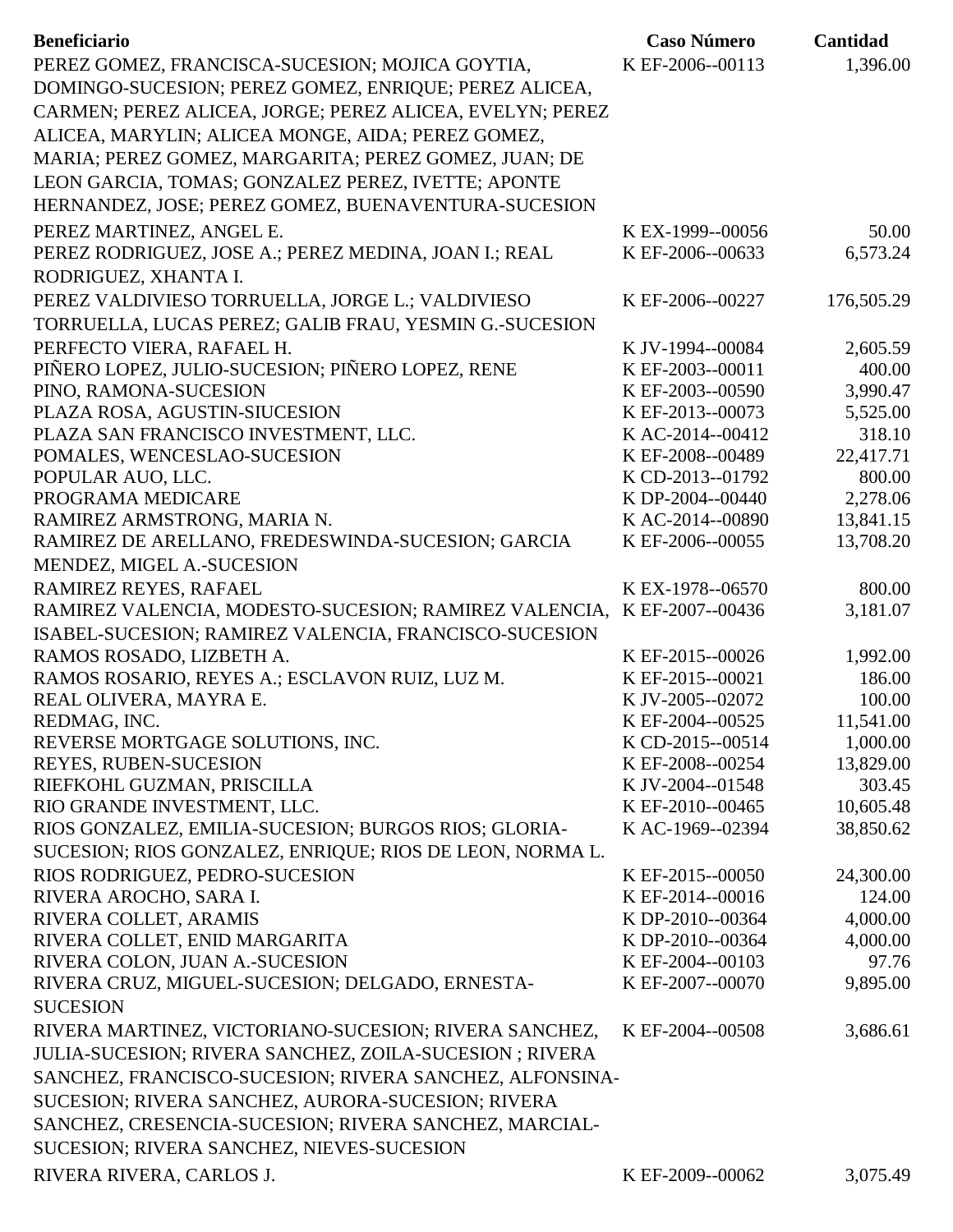| <b>Beneficiario</b>                                                             | <b>Caso Número</b>                   | Cantidad           |
|---------------------------------------------------------------------------------|--------------------------------------|--------------------|
| RODRIGUEZ ALONSO, ANGELA-SUCESION; GARCIA VALDEDIOS,                            | K PE-2014--02905                     | 175.00             |
| <b>JOSE</b>                                                                     |                                      |                    |
| RODRIGUEZ ALVAREZ, FERNANDO-SUCESION                                            | K AC-2001--08634                     | 50,600.12          |
| RODRIGUEZ DUMONT, LOURDES M.                                                    | K DP-2012--00838                     | 1,000.00           |
| RODRIGUEZ FUENTES, MANUEL-SUCESION                                              | K EF-2011--00234                     | 500.00             |
| RODRIGUEZ MARTINEZ, JOSE E.-SUCESION; SALCEDO, HILDA R.-<br><b>SUCESION</b>     | K EF-2014--00017                     | 969.00             |
| RODRIGUEZ MIRANDA, ALEJANDRO-SUCESION; GONZALEZ                                 | K EF-2011--00260                     | 474.00             |
| REYES, FRANCISCA-SUCESION                                                       |                                      |                    |
| RODRIGUEZ MOLINA, ISMAEL                                                        | K EF-2014--00157                     | 1,900.00           |
| RODRIGUEZ NARVAEZ, ENRIQUE; RIVERA ORTIZ, MYRNA I.                              | K EF-2014--00149                     | 3,074.00           |
| RODRIGUEZ NARVAEZ, ENRIQUE; RIVERA ORTIZ, MYRNA I.;                             | K EF-2014--00152                     | 15,501.00          |
| PUERTO RICO SITE DEVELOPMENT, LLC.                                              |                                      |                    |
| RODRIGUEZ PEREZ, CRISTOBALINA-SUCESION                                          | K JV-2003--00707                     | 11,022.37          |
| RODRIGUEZ RODRIGUEZ, RUBEN-SUCESION                                             | KAC-2014--01121                      | 12,065.69          |
| RODRIGUEZ VELEZ, ARIEL A.; VELEZ RODRIGUEZ, RAMON                               | K EF-2007--00064                     | 9,965.57           |
| ROOSEVELT CAYMAN ASSET COMPANY                                                  | K CD-2013--02789                     | 1,000.00           |
| ROOSEVELT REO PR CORP.                                                          | K CD-2014--00831                     | 1,000.00           |
| ROSA ROSA, NILSA M.; RIOS ROSA, JULIO D.; RIOS ROSA, NILSA E.; K EF-2014--00112 |                                      | 350.00             |
| RIOS ROSA, LIVIA D.                                                             |                                      |                    |
| ROSA ROSADO, JACKELINE                                                          | K JV-2014--01682                     | 3,730.01           |
| ROSA SIERRA, RAFAEL                                                             | K EF-2014--00097                     | 690.00             |
| ROSADO, CARMEN                                                                  | K RF-1980--03746                     | 200.00             |
| ROSARIO MIRANDA, CONCEPCION; ROSARIO MIRANDA,                                   | K AC-2015--00479                     | 85,000.00          |
| ROVIRA RIZEK, LOURDES M.                                                        | KEX-2012--00184                      | 100.00             |
| RUIZ LABIOSA, JORGE-SUCESION; LUGO ROSA, FRANCISCA-                             | K EF-2002--00782                     | 15,600.00          |
| <b>SUCESION</b>                                                                 |                                      |                    |
| RUIZ MARTINEZ, FERNANDO; ORTIZ REYES, AIDA V.                                   | K EF-2016--00013                     | 1,500.00           |
| S.I.P.F. CORP.                                                                  | K EF-2012--00255                     | 2,200.00           |
| SALABARRIA MELENDEZ, FERNANDO-SUCESION                                          | K JV-2013--01724                     | 1,456.20           |
| SALGADO RODRIGUEZ, LUISA B.-SUCESION                                            | K EF-2006--00100                     | 73,600.00          |
| SALICRUP MORALES, LUZ M.-SUCESION                                               | K EF-2012--00074                     | 18,234.80          |
| SAN MIGUEL FIGUEROA, ANGEL-DOCTOR                                               | KEX-2012--00154                      | 150.00             |
| SANCHEZ COLON, EDUVIGIS-SUCESION; BERMUDEZ LUYANDO,                             | K EF-2004--00694                     | 2,286.84           |
| BRAULIO-SUCESION; LEBRON MONTES, OLIVA-SUCESION                                 |                                      |                    |
| SANFELIZ SANFELIZ, ADOLFO; SANFELIZ SANFELIZ, CANDIDA R.; K EF-2009--00029      |                                      | 750.00             |
| RIVERA SANFELIZ, MERIDA DE LOURDES; RIVERA SANFELIZ, LUZ                        |                                      |                    |
| DE LOURDES; RIVERA SANFELIZ, GERANT M.; RIVERA SANFELIZ,                        |                                      |                    |
| RANDOLFO; RIVERA SANFELIZ, LUZ C.; RIVERA SANFELIZ, MARIA                       |                                      |                    |
| L.; RIVERA SANFELIZ, ANAMIRTA M.                                                |                                      |                    |
| SANTANA, PILAR-SUCESION                                                         | K EF-2012--00149                     | 578.13             |
| SANTIAGO LA TORRE, VICTOR-SUCESION                                              | K EF-2012--00253                     | 84,120.00          |
| SANTIAGO PAGAN, MARIA P.-SUCESION                                               | K EF-2006--00160                     | 4,444.57           |
| SANTIAGO RIVERA, HECTOR-LICENCIADO<br>SANTIAGO RIVERA, WILMA                    | K DP-1992--00574<br>K EX-1979--06651 | 7,776.76<br>100.00 |
| SANTIAGO VALDESPINO, SANDRA I.                                                  | K EX-2002--00018                     | 100.00             |
| SANTOS, GUILLERMO-SUCESION; RODRIGUEZ AVILES,                                   | K EF-2010--00484                     | 264.00             |
| <b>CANDELARIA-SUCESION</b>                                                      |                                      |                    |
| SECRETARIO DE HACIENDA; MELENDEZ GARCIA, SEGUNDO                                | K AC-2002--02721                     | 2,400.00           |
| SECRETARIO DE HACIENDA,; GEORGE DOMENECH. ALFREDO M.                            | K AC-2014--00836                     | 35,106.43          |
| <b>SECRETARIO DE JUSTICIA</b>                                                   | K EX-2001--00163                     | 50.00              |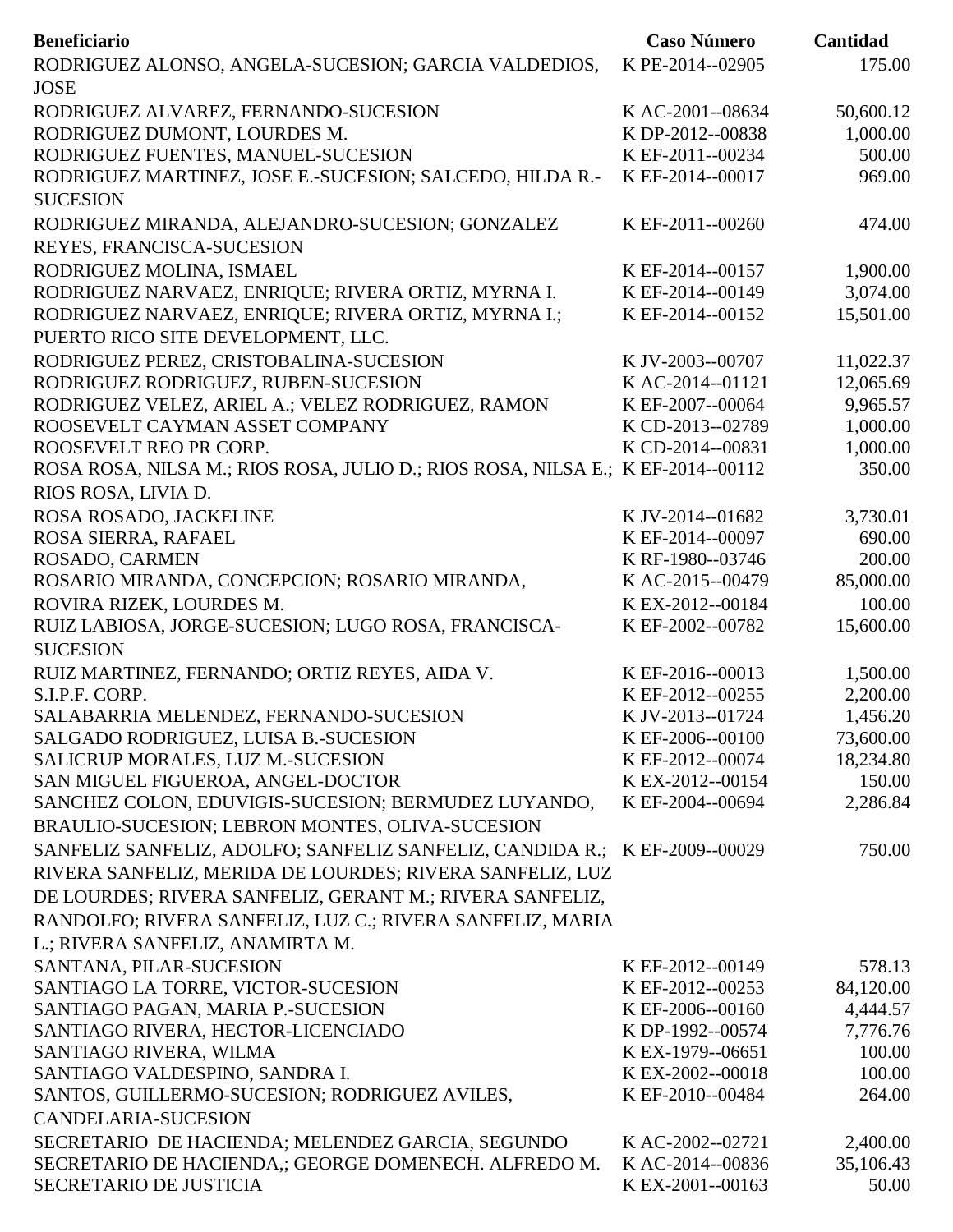| SECRETARIO DE JUSTICIA DE PUERTO RICO<br>KEX-2001--00191<br>100.00<br>SECRETARIO DE JUSTICIA DE PUERTO RICO<br>K EX-2000--00168<br>500.00<br>SECRETARIO DE JUSTICIA DE PUERTO RICO<br>25.00<br>K EX-2001--00053<br>SECRETARIO DE JUSTICIA DE PUERTO RICO<br>K EX-1999--00274<br>500.00<br>SELECT PORTOFOLIO SERVICING, INC.<br>10.00<br>K AC-2015--01074<br>47,250.00<br>SEMIDEY LORENZI, CARMEN M.-SUCESION<br>K EF-2012--00092<br>1,000.00<br>SEMPRA ENERGY TRADING, LLC.<br>K AC-2011--01280<br>58,100.00<br>SEPULVEDA RIVAS, JUAN-SUCESION; RAMOS, VICTORIA-<br>K EF-2015--00001<br><b>SUCESION</b><br>SERRANO DELGADO, PEDRO-SUCESION; VELAZQUEZ<br>K EF-2014--00136<br>21,550.00<br>VELAZQUEZ, JUSTA-SUCESION<br>SERRANO GARCIA, HECTOR L.<br>K JV-2007--02195<br>795.06<br>320,255.61<br>SEVILLA JORGE, FRANCISCA-SUCESION<br>K EF-2002--00492<br>SILVA RAMIREZ, SAMUEL D.-DOCTOR<br>K PE-2011--00846<br>50.00<br>10,000.00<br>K AC-2007--03672<br>SIMPSON GRACIA, JASON<br>SIXTO MANTILLA, JOSE-SUCESION; GREGORIA AVELLANET,<br>5,530.00<br>K EF-2008--00715<br><b>MARIA-SUCESION</b><br>SOLIS FIGUEROA, EVARISTO<br>50.00<br>K EX-1999--00214<br>SOTO ARRIVI, JUAN M.<br>KAC-2015--00239<br>100.00<br>SOTO SANTELL, PEDRO J.<br>K EF-2007--00428<br>6,100.00<br>SOUND INVESTMENT, INC.<br>1,955.37<br>K EF-2013--00009<br>1,000.00<br>STERLITE TECHNOLOGIES LTD<br>K CD-2014--01939<br>62,994.18<br>SUAU HERNANDEZ, CARMEN-SUCESION<br>K AC-2011--00188<br>TORO LUGO, MONSERRATE-SUCESION<br>11,688.00<br>K EF-2006--00408<br>100.00<br>TORRES OXIOS, VICTOR J.<br>K EX-2003--00123<br>9,152.49<br>TORRES ROJAS, JORGE; LOPEZ SUAREZ, GILBERTO; SUAREZ<br>K PE-1992--00495<br>RIVAS, LUIS A.; REYES MARTINEZ, FAUSTO; REYES MERCED,<br>ALEXIS; GUTIERREZ MATOS, EDUARDO; TIRADO BURGOS,<br>EGBERTO-SUCESION; GARCIA ORTIZ, HECTOR-SUCESION<br>TORRES SANTIAGO, MAG XAN<br>K JV-2003--02295<br>1,246.88<br>TORRES TORRES, MARTIN-SUCESION; MERCADO MARTINEZ,<br>K EF-2011--00022<br>22,357.00<br>MONSERRATE-SUCESION<br>TORRES TRINIDAD, EMILIO-SUCESION; CASTELLANO ZAYAS,<br>500.00<br>K EF-2012--00331<br>RAFAELA-SUCESION<br>TORRES, FELIX L.<br>K JV-1968--05214<br>1,477.06<br>TROCHE VILLENEUVE, JUAN J.<br>K AC-2008--00831<br>2,453.49<br>UBIÑAS BURGOS, CARMEN D.-SUCESION<br>K EF-2011--00152<br>1,729.55<br>UNIVERSAL INSURANCE COMPANY<br>89,546.73<br>K EF-2006--00593<br>130,262.73<br>UNIVERSAL INSURANCE COMPANY<br>K EF-2006--00596<br>1,000.00<br>URBAN FINANCIAL GROUP<br>K CD-2013--02220<br>2,000.00<br>URBAN FINANCIAL OF AMERICA, LLC<br>K CD-2015--00264<br>URBAN FINANCIAL OF AMERICA, LLC<br>K CD-2015--01187<br>1,000.00 | <b>Beneficiario</b>             | <b>Caso Número</b> | Cantidad |
|---------------------------------------------------------------------------------------------------------------------------------------------------------------------------------------------------------------------------------------------------------------------------------------------------------------------------------------------------------------------------------------------------------------------------------------------------------------------------------------------------------------------------------------------------------------------------------------------------------------------------------------------------------------------------------------------------------------------------------------------------------------------------------------------------------------------------------------------------------------------------------------------------------------------------------------------------------------------------------------------------------------------------------------------------------------------------------------------------------------------------------------------------------------------------------------------------------------------------------------------------------------------------------------------------------------------------------------------------------------------------------------------------------------------------------------------------------------------------------------------------------------------------------------------------------------------------------------------------------------------------------------------------------------------------------------------------------------------------------------------------------------------------------------------------------------------------------------------------------------------------------------------------------------------------------------------------------------------------------------------------------------------------------------------------------------------------------------------------------------------------------------------------------------------------------------------------------------------------------------------------------------------------------------------------------------------------------------------------------------------------------------------------------------------------------------------------------------------------------------------------------------------------------------------------------------------------------------------------------------------------------------------------------------|---------------------------------|--------------------|----------|
|                                                                                                                                                                                                                                                                                                                                                                                                                                                                                                                                                                                                                                                                                                                                                                                                                                                                                                                                                                                                                                                                                                                                                                                                                                                                                                                                                                                                                                                                                                                                                                                                                                                                                                                                                                                                                                                                                                                                                                                                                                                                                                                                                                                                                                                                                                                                                                                                                                                                                                                                                                                                                                                               |                                 |                    |          |
|                                                                                                                                                                                                                                                                                                                                                                                                                                                                                                                                                                                                                                                                                                                                                                                                                                                                                                                                                                                                                                                                                                                                                                                                                                                                                                                                                                                                                                                                                                                                                                                                                                                                                                                                                                                                                                                                                                                                                                                                                                                                                                                                                                                                                                                                                                                                                                                                                                                                                                                                                                                                                                                               |                                 |                    |          |
|                                                                                                                                                                                                                                                                                                                                                                                                                                                                                                                                                                                                                                                                                                                                                                                                                                                                                                                                                                                                                                                                                                                                                                                                                                                                                                                                                                                                                                                                                                                                                                                                                                                                                                                                                                                                                                                                                                                                                                                                                                                                                                                                                                                                                                                                                                                                                                                                                                                                                                                                                                                                                                                               |                                 |                    |          |
|                                                                                                                                                                                                                                                                                                                                                                                                                                                                                                                                                                                                                                                                                                                                                                                                                                                                                                                                                                                                                                                                                                                                                                                                                                                                                                                                                                                                                                                                                                                                                                                                                                                                                                                                                                                                                                                                                                                                                                                                                                                                                                                                                                                                                                                                                                                                                                                                                                                                                                                                                                                                                                                               |                                 |                    |          |
|                                                                                                                                                                                                                                                                                                                                                                                                                                                                                                                                                                                                                                                                                                                                                                                                                                                                                                                                                                                                                                                                                                                                                                                                                                                                                                                                                                                                                                                                                                                                                                                                                                                                                                                                                                                                                                                                                                                                                                                                                                                                                                                                                                                                                                                                                                                                                                                                                                                                                                                                                                                                                                                               |                                 |                    |          |
|                                                                                                                                                                                                                                                                                                                                                                                                                                                                                                                                                                                                                                                                                                                                                                                                                                                                                                                                                                                                                                                                                                                                                                                                                                                                                                                                                                                                                                                                                                                                                                                                                                                                                                                                                                                                                                                                                                                                                                                                                                                                                                                                                                                                                                                                                                                                                                                                                                                                                                                                                                                                                                                               |                                 |                    |          |
|                                                                                                                                                                                                                                                                                                                                                                                                                                                                                                                                                                                                                                                                                                                                                                                                                                                                                                                                                                                                                                                                                                                                                                                                                                                                                                                                                                                                                                                                                                                                                                                                                                                                                                                                                                                                                                                                                                                                                                                                                                                                                                                                                                                                                                                                                                                                                                                                                                                                                                                                                                                                                                                               |                                 |                    |          |
|                                                                                                                                                                                                                                                                                                                                                                                                                                                                                                                                                                                                                                                                                                                                                                                                                                                                                                                                                                                                                                                                                                                                                                                                                                                                                                                                                                                                                                                                                                                                                                                                                                                                                                                                                                                                                                                                                                                                                                                                                                                                                                                                                                                                                                                                                                                                                                                                                                                                                                                                                                                                                                                               |                                 |                    |          |
|                                                                                                                                                                                                                                                                                                                                                                                                                                                                                                                                                                                                                                                                                                                                                                                                                                                                                                                                                                                                                                                                                                                                                                                                                                                                                                                                                                                                                                                                                                                                                                                                                                                                                                                                                                                                                                                                                                                                                                                                                                                                                                                                                                                                                                                                                                                                                                                                                                                                                                                                                                                                                                                               |                                 |                    |          |
|                                                                                                                                                                                                                                                                                                                                                                                                                                                                                                                                                                                                                                                                                                                                                                                                                                                                                                                                                                                                                                                                                                                                                                                                                                                                                                                                                                                                                                                                                                                                                                                                                                                                                                                                                                                                                                                                                                                                                                                                                                                                                                                                                                                                                                                                                                                                                                                                                                                                                                                                                                                                                                                               |                                 |                    |          |
|                                                                                                                                                                                                                                                                                                                                                                                                                                                                                                                                                                                                                                                                                                                                                                                                                                                                                                                                                                                                                                                                                                                                                                                                                                                                                                                                                                                                                                                                                                                                                                                                                                                                                                                                                                                                                                                                                                                                                                                                                                                                                                                                                                                                                                                                                                                                                                                                                                                                                                                                                                                                                                                               |                                 |                    |          |
|                                                                                                                                                                                                                                                                                                                                                                                                                                                                                                                                                                                                                                                                                                                                                                                                                                                                                                                                                                                                                                                                                                                                                                                                                                                                                                                                                                                                                                                                                                                                                                                                                                                                                                                                                                                                                                                                                                                                                                                                                                                                                                                                                                                                                                                                                                                                                                                                                                                                                                                                                                                                                                                               |                                 |                    |          |
|                                                                                                                                                                                                                                                                                                                                                                                                                                                                                                                                                                                                                                                                                                                                                                                                                                                                                                                                                                                                                                                                                                                                                                                                                                                                                                                                                                                                                                                                                                                                                                                                                                                                                                                                                                                                                                                                                                                                                                                                                                                                                                                                                                                                                                                                                                                                                                                                                                                                                                                                                                                                                                                               |                                 |                    |          |
|                                                                                                                                                                                                                                                                                                                                                                                                                                                                                                                                                                                                                                                                                                                                                                                                                                                                                                                                                                                                                                                                                                                                                                                                                                                                                                                                                                                                                                                                                                                                                                                                                                                                                                                                                                                                                                                                                                                                                                                                                                                                                                                                                                                                                                                                                                                                                                                                                                                                                                                                                                                                                                                               |                                 |                    |          |
|                                                                                                                                                                                                                                                                                                                                                                                                                                                                                                                                                                                                                                                                                                                                                                                                                                                                                                                                                                                                                                                                                                                                                                                                                                                                                                                                                                                                                                                                                                                                                                                                                                                                                                                                                                                                                                                                                                                                                                                                                                                                                                                                                                                                                                                                                                                                                                                                                                                                                                                                                                                                                                                               |                                 |                    |          |
|                                                                                                                                                                                                                                                                                                                                                                                                                                                                                                                                                                                                                                                                                                                                                                                                                                                                                                                                                                                                                                                                                                                                                                                                                                                                                                                                                                                                                                                                                                                                                                                                                                                                                                                                                                                                                                                                                                                                                                                                                                                                                                                                                                                                                                                                                                                                                                                                                                                                                                                                                                                                                                                               |                                 |                    |          |
|                                                                                                                                                                                                                                                                                                                                                                                                                                                                                                                                                                                                                                                                                                                                                                                                                                                                                                                                                                                                                                                                                                                                                                                                                                                                                                                                                                                                                                                                                                                                                                                                                                                                                                                                                                                                                                                                                                                                                                                                                                                                                                                                                                                                                                                                                                                                                                                                                                                                                                                                                                                                                                                               |                                 |                    |          |
|                                                                                                                                                                                                                                                                                                                                                                                                                                                                                                                                                                                                                                                                                                                                                                                                                                                                                                                                                                                                                                                                                                                                                                                                                                                                                                                                                                                                                                                                                                                                                                                                                                                                                                                                                                                                                                                                                                                                                                                                                                                                                                                                                                                                                                                                                                                                                                                                                                                                                                                                                                                                                                                               |                                 |                    |          |
|                                                                                                                                                                                                                                                                                                                                                                                                                                                                                                                                                                                                                                                                                                                                                                                                                                                                                                                                                                                                                                                                                                                                                                                                                                                                                                                                                                                                                                                                                                                                                                                                                                                                                                                                                                                                                                                                                                                                                                                                                                                                                                                                                                                                                                                                                                                                                                                                                                                                                                                                                                                                                                                               |                                 |                    |          |
|                                                                                                                                                                                                                                                                                                                                                                                                                                                                                                                                                                                                                                                                                                                                                                                                                                                                                                                                                                                                                                                                                                                                                                                                                                                                                                                                                                                                                                                                                                                                                                                                                                                                                                                                                                                                                                                                                                                                                                                                                                                                                                                                                                                                                                                                                                                                                                                                                                                                                                                                                                                                                                                               |                                 |                    |          |
|                                                                                                                                                                                                                                                                                                                                                                                                                                                                                                                                                                                                                                                                                                                                                                                                                                                                                                                                                                                                                                                                                                                                                                                                                                                                                                                                                                                                                                                                                                                                                                                                                                                                                                                                                                                                                                                                                                                                                                                                                                                                                                                                                                                                                                                                                                                                                                                                                                                                                                                                                                                                                                                               |                                 |                    |          |
|                                                                                                                                                                                                                                                                                                                                                                                                                                                                                                                                                                                                                                                                                                                                                                                                                                                                                                                                                                                                                                                                                                                                                                                                                                                                                                                                                                                                                                                                                                                                                                                                                                                                                                                                                                                                                                                                                                                                                                                                                                                                                                                                                                                                                                                                                                                                                                                                                                                                                                                                                                                                                                                               |                                 |                    |          |
|                                                                                                                                                                                                                                                                                                                                                                                                                                                                                                                                                                                                                                                                                                                                                                                                                                                                                                                                                                                                                                                                                                                                                                                                                                                                                                                                                                                                                                                                                                                                                                                                                                                                                                                                                                                                                                                                                                                                                                                                                                                                                                                                                                                                                                                                                                                                                                                                                                                                                                                                                                                                                                                               |                                 |                    |          |
|                                                                                                                                                                                                                                                                                                                                                                                                                                                                                                                                                                                                                                                                                                                                                                                                                                                                                                                                                                                                                                                                                                                                                                                                                                                                                                                                                                                                                                                                                                                                                                                                                                                                                                                                                                                                                                                                                                                                                                                                                                                                                                                                                                                                                                                                                                                                                                                                                                                                                                                                                                                                                                                               |                                 |                    |          |
|                                                                                                                                                                                                                                                                                                                                                                                                                                                                                                                                                                                                                                                                                                                                                                                                                                                                                                                                                                                                                                                                                                                                                                                                                                                                                                                                                                                                                                                                                                                                                                                                                                                                                                                                                                                                                                                                                                                                                                                                                                                                                                                                                                                                                                                                                                                                                                                                                                                                                                                                                                                                                                                               |                                 |                    |          |
|                                                                                                                                                                                                                                                                                                                                                                                                                                                                                                                                                                                                                                                                                                                                                                                                                                                                                                                                                                                                                                                                                                                                                                                                                                                                                                                                                                                                                                                                                                                                                                                                                                                                                                                                                                                                                                                                                                                                                                                                                                                                                                                                                                                                                                                                                                                                                                                                                                                                                                                                                                                                                                                               |                                 |                    |          |
|                                                                                                                                                                                                                                                                                                                                                                                                                                                                                                                                                                                                                                                                                                                                                                                                                                                                                                                                                                                                                                                                                                                                                                                                                                                                                                                                                                                                                                                                                                                                                                                                                                                                                                                                                                                                                                                                                                                                                                                                                                                                                                                                                                                                                                                                                                                                                                                                                                                                                                                                                                                                                                                               |                                 |                    |          |
|                                                                                                                                                                                                                                                                                                                                                                                                                                                                                                                                                                                                                                                                                                                                                                                                                                                                                                                                                                                                                                                                                                                                                                                                                                                                                                                                                                                                                                                                                                                                                                                                                                                                                                                                                                                                                                                                                                                                                                                                                                                                                                                                                                                                                                                                                                                                                                                                                                                                                                                                                                                                                                                               |                                 |                    |          |
|                                                                                                                                                                                                                                                                                                                                                                                                                                                                                                                                                                                                                                                                                                                                                                                                                                                                                                                                                                                                                                                                                                                                                                                                                                                                                                                                                                                                                                                                                                                                                                                                                                                                                                                                                                                                                                                                                                                                                                                                                                                                                                                                                                                                                                                                                                                                                                                                                                                                                                                                                                                                                                                               |                                 |                    |          |
|                                                                                                                                                                                                                                                                                                                                                                                                                                                                                                                                                                                                                                                                                                                                                                                                                                                                                                                                                                                                                                                                                                                                                                                                                                                                                                                                                                                                                                                                                                                                                                                                                                                                                                                                                                                                                                                                                                                                                                                                                                                                                                                                                                                                                                                                                                                                                                                                                                                                                                                                                                                                                                                               |                                 |                    |          |
|                                                                                                                                                                                                                                                                                                                                                                                                                                                                                                                                                                                                                                                                                                                                                                                                                                                                                                                                                                                                                                                                                                                                                                                                                                                                                                                                                                                                                                                                                                                                                                                                                                                                                                                                                                                                                                                                                                                                                                                                                                                                                                                                                                                                                                                                                                                                                                                                                                                                                                                                                                                                                                                               |                                 |                    |          |
|                                                                                                                                                                                                                                                                                                                                                                                                                                                                                                                                                                                                                                                                                                                                                                                                                                                                                                                                                                                                                                                                                                                                                                                                                                                                                                                                                                                                                                                                                                                                                                                                                                                                                                                                                                                                                                                                                                                                                                                                                                                                                                                                                                                                                                                                                                                                                                                                                                                                                                                                                                                                                                                               |                                 |                    |          |
|                                                                                                                                                                                                                                                                                                                                                                                                                                                                                                                                                                                                                                                                                                                                                                                                                                                                                                                                                                                                                                                                                                                                                                                                                                                                                                                                                                                                                                                                                                                                                                                                                                                                                                                                                                                                                                                                                                                                                                                                                                                                                                                                                                                                                                                                                                                                                                                                                                                                                                                                                                                                                                                               |                                 |                    |          |
|                                                                                                                                                                                                                                                                                                                                                                                                                                                                                                                                                                                                                                                                                                                                                                                                                                                                                                                                                                                                                                                                                                                                                                                                                                                                                                                                                                                                                                                                                                                                                                                                                                                                                                                                                                                                                                                                                                                                                                                                                                                                                                                                                                                                                                                                                                                                                                                                                                                                                                                                                                                                                                                               |                                 |                    |          |
|                                                                                                                                                                                                                                                                                                                                                                                                                                                                                                                                                                                                                                                                                                                                                                                                                                                                                                                                                                                                                                                                                                                                                                                                                                                                                                                                                                                                                                                                                                                                                                                                                                                                                                                                                                                                                                                                                                                                                                                                                                                                                                                                                                                                                                                                                                                                                                                                                                                                                                                                                                                                                                                               |                                 |                    |          |
|                                                                                                                                                                                                                                                                                                                                                                                                                                                                                                                                                                                                                                                                                                                                                                                                                                                                                                                                                                                                                                                                                                                                                                                                                                                                                                                                                                                                                                                                                                                                                                                                                                                                                                                                                                                                                                                                                                                                                                                                                                                                                                                                                                                                                                                                                                                                                                                                                                                                                                                                                                                                                                                               |                                 |                    |          |
|                                                                                                                                                                                                                                                                                                                                                                                                                                                                                                                                                                                                                                                                                                                                                                                                                                                                                                                                                                                                                                                                                                                                                                                                                                                                                                                                                                                                                                                                                                                                                                                                                                                                                                                                                                                                                                                                                                                                                                                                                                                                                                                                                                                                                                                                                                                                                                                                                                                                                                                                                                                                                                                               |                                 |                    |          |
|                                                                                                                                                                                                                                                                                                                                                                                                                                                                                                                                                                                                                                                                                                                                                                                                                                                                                                                                                                                                                                                                                                                                                                                                                                                                                                                                                                                                                                                                                                                                                                                                                                                                                                                                                                                                                                                                                                                                                                                                                                                                                                                                                                                                                                                                                                                                                                                                                                                                                                                                                                                                                                                               |                                 |                    |          |
|                                                                                                                                                                                                                                                                                                                                                                                                                                                                                                                                                                                                                                                                                                                                                                                                                                                                                                                                                                                                                                                                                                                                                                                                                                                                                                                                                                                                                                                                                                                                                                                                                                                                                                                                                                                                                                                                                                                                                                                                                                                                                                                                                                                                                                                                                                                                                                                                                                                                                                                                                                                                                                                               |                                 |                    |          |
|                                                                                                                                                                                                                                                                                                                                                                                                                                                                                                                                                                                                                                                                                                                                                                                                                                                                                                                                                                                                                                                                                                                                                                                                                                                                                                                                                                                                                                                                                                                                                                                                                                                                                                                                                                                                                                                                                                                                                                                                                                                                                                                                                                                                                                                                                                                                                                                                                                                                                                                                                                                                                                                               |                                 |                    |          |
|                                                                                                                                                                                                                                                                                                                                                                                                                                                                                                                                                                                                                                                                                                                                                                                                                                                                                                                                                                                                                                                                                                                                                                                                                                                                                                                                                                                                                                                                                                                                                                                                                                                                                                                                                                                                                                                                                                                                                                                                                                                                                                                                                                                                                                                                                                                                                                                                                                                                                                                                                                                                                                                               |                                 |                    |          |
|                                                                                                                                                                                                                                                                                                                                                                                                                                                                                                                                                                                                                                                                                                                                                                                                                                                                                                                                                                                                                                                                                                                                                                                                                                                                                                                                                                                                                                                                                                                                                                                                                                                                                                                                                                                                                                                                                                                                                                                                                                                                                                                                                                                                                                                                                                                                                                                                                                                                                                                                                                                                                                                               |                                 |                    |          |
|                                                                                                                                                                                                                                                                                                                                                                                                                                                                                                                                                                                                                                                                                                                                                                                                                                                                                                                                                                                                                                                                                                                                                                                                                                                                                                                                                                                                                                                                                                                                                                                                                                                                                                                                                                                                                                                                                                                                                                                                                                                                                                                                                                                                                                                                                                                                                                                                                                                                                                                                                                                                                                                               |                                 |                    |          |
|                                                                                                                                                                                                                                                                                                                                                                                                                                                                                                                                                                                                                                                                                                                                                                                                                                                                                                                                                                                                                                                                                                                                                                                                                                                                                                                                                                                                                                                                                                                                                                                                                                                                                                                                                                                                                                                                                                                                                                                                                                                                                                                                                                                                                                                                                                                                                                                                                                                                                                                                                                                                                                                               | URBAN FINANCIAL OF AMERICA, LLC | K CD-2015--01188   | 1,000.00 |
| 1,000.00<br>URBAN FINANCIAL OF AMERICA, LLC<br>K CD-2015--00829                                                                                                                                                                                                                                                                                                                                                                                                                                                                                                                                                                                                                                                                                                                                                                                                                                                                                                                                                                                                                                                                                                                                                                                                                                                                                                                                                                                                                                                                                                                                                                                                                                                                                                                                                                                                                                                                                                                                                                                                                                                                                                                                                                                                                                                                                                                                                                                                                                                                                                                                                                                               |                                 |                    |          |
| URBAN FINANCIAL OF AMERICA, LLC<br>2,000.00<br>K CD-2015--00477                                                                                                                                                                                                                                                                                                                                                                                                                                                                                                                                                                                                                                                                                                                                                                                                                                                                                                                                                                                                                                                                                                                                                                                                                                                                                                                                                                                                                                                                                                                                                                                                                                                                                                                                                                                                                                                                                                                                                                                                                                                                                                                                                                                                                                                                                                                                                                                                                                                                                                                                                                                               |                                 |                    |          |
| URBAN FINANCIAL OF AMERICA, LLC FARMERLY KNOWN AS<br>1,000.00<br>K CD-2015--00502                                                                                                                                                                                                                                                                                                                                                                                                                                                                                                                                                                                                                                                                                                                                                                                                                                                                                                                                                                                                                                                                                                                                                                                                                                                                                                                                                                                                                                                                                                                                                                                                                                                                                                                                                                                                                                                                                                                                                                                                                                                                                                                                                                                                                                                                                                                                                                                                                                                                                                                                                                             |                                 |                    |          |
| <b>URBAN FINA</b>                                                                                                                                                                                                                                                                                                                                                                                                                                                                                                                                                                                                                                                                                                                                                                                                                                                                                                                                                                                                                                                                                                                                                                                                                                                                                                                                                                                                                                                                                                                                                                                                                                                                                                                                                                                                                                                                                                                                                                                                                                                                                                                                                                                                                                                                                                                                                                                                                                                                                                                                                                                                                                             |                                 |                    |          |
| URBAN FINANCIAL OF AMERICA, LLC FORMERLY KNOWN AS<br>2,000.00<br>K CD-2014--01940                                                                                                                                                                                                                                                                                                                                                                                                                                                                                                                                                                                                                                                                                                                                                                                                                                                                                                                                                                                                                                                                                                                                                                                                                                                                                                                                                                                                                                                                                                                                                                                                                                                                                                                                                                                                                                                                                                                                                                                                                                                                                                                                                                                                                                                                                                                                                                                                                                                                                                                                                                             |                                 |                    |          |
| <b>URBAN FINA</b>                                                                                                                                                                                                                                                                                                                                                                                                                                                                                                                                                                                                                                                                                                                                                                                                                                                                                                                                                                                                                                                                                                                                                                                                                                                                                                                                                                                                                                                                                                                                                                                                                                                                                                                                                                                                                                                                                                                                                                                                                                                                                                                                                                                                                                                                                                                                                                                                                                                                                                                                                                                                                                             |                                 |                    |          |
| <b>USDA FARM SERVICE AGENCY</b><br>K EF-2010--00006<br>4,554.83                                                                                                                                                                                                                                                                                                                                                                                                                                                                                                                                                                                                                                                                                                                                                                                                                                                                                                                                                                                                                                                                                                                                                                                                                                                                                                                                                                                                                                                                                                                                                                                                                                                                                                                                                                                                                                                                                                                                                                                                                                                                                                                                                                                                                                                                                                                                                                                                                                                                                                                                                                                               |                                 |                    |          |
| 13,454.38<br>K EF-2005--00619<br>VALENTIN VARELA, ANTONIO-SUCESION                                                                                                                                                                                                                                                                                                                                                                                                                                                                                                                                                                                                                                                                                                                                                                                                                                                                                                                                                                                                                                                                                                                                                                                                                                                                                                                                                                                                                                                                                                                                                                                                                                                                                                                                                                                                                                                                                                                                                                                                                                                                                                                                                                                                                                                                                                                                                                                                                                                                                                                                                                                            |                                 |                    |          |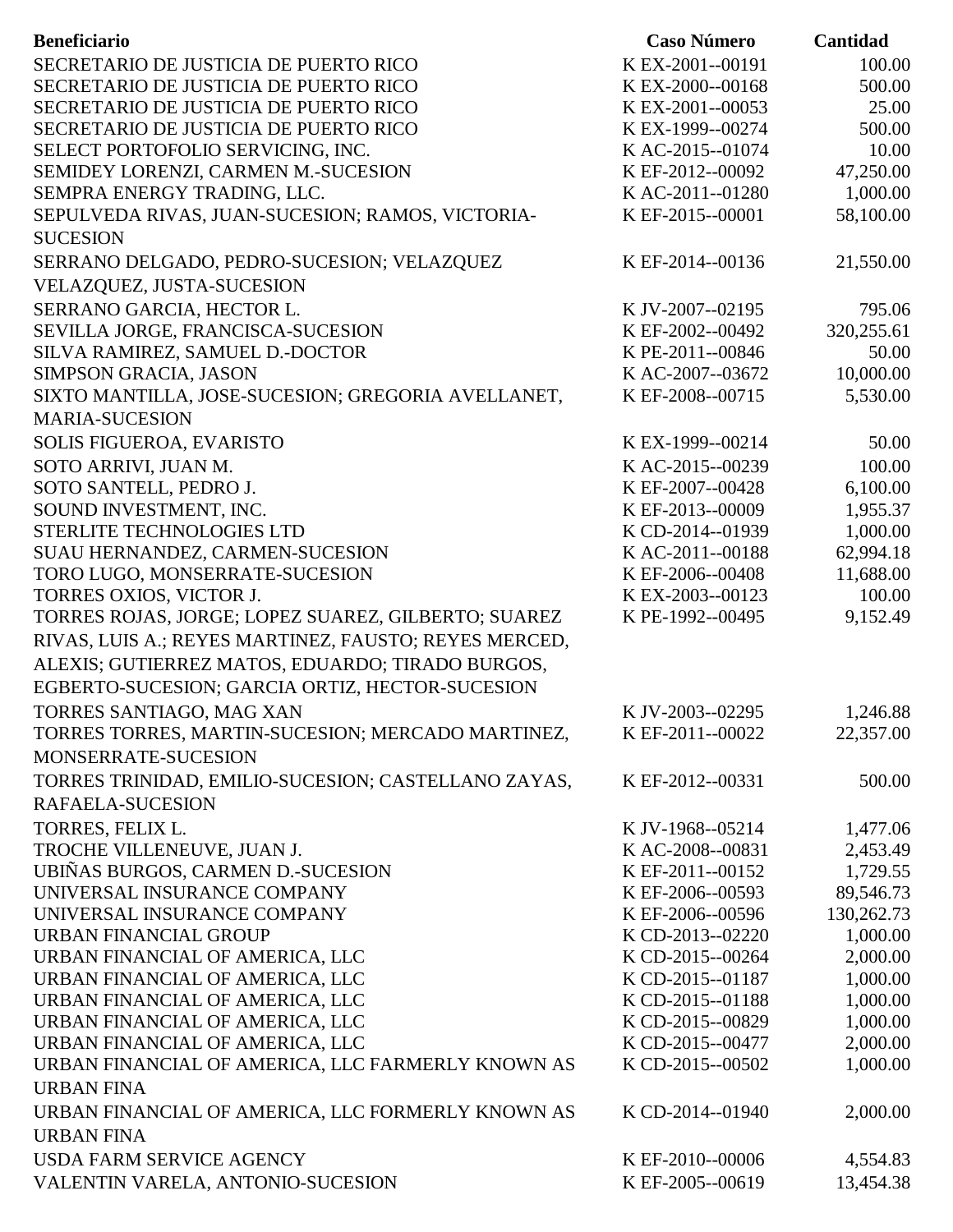| <b>Beneficiario</b>                                                      | <b>Caso Número</b>                   | Cantidad           |
|--------------------------------------------------------------------------|--------------------------------------|--------------------|
| VARGAS RAICES, ANA L.-SUCESION                                           | K EF-2011--00400                     | 55,000.00          |
| VAZQUEZ MORALES, GUILLERMINA-SUCESION                                    | K JV-2000--02193                     | 54,274.92          |
| VAZQUEZ SALDO, EDDIE-SUCESION                                            | K EF-2006--00346                     | 11,986.00          |
| VAZQUEZ, ALEXIS J.                                                       | K C-1994--12430                      | 8,003.64           |
| VEGA ALVAREZ, FELICIANO-SUCESION                                         | K EF-2007--00430                     | 7,200.00           |
| VEGA ALVAREZ, GERARDA-SUCESION                                           | K EF-2006--00251                     | 1,387.50           |
| VEGA ECHEVARRIA, PEDRO L.-SUCESION                                       | K EF-2011--00145                     | 13,700.00          |
| VEGA ORTIZ, RAMON-SUCESION                                               | K EF-2009--00094                     | 3,750.00           |
| VEGA RODRIGUEZ, MANUEL-SUCESION                                          | K EF-2015--00028                     | 164.00             |
| <b>VELAZQUEZ MORALES, LUIS-SUCESION</b>                                  | K EF-2007--00379                     | 4,639.34           |
| VELAZQUEZ SANTIAGO, MARIA                                                | K EF-2014--00135                     | 5,268.00           |
| VELAZQUEZ, VICTOR E.; SANTANA RODRIGUEZ, LUZ DEL C.                      | K EF-2014--00051                     | 4,262.00           |
| VELEZ SANTIAGO, LUIS A.                                                  | K EF-2014--00153                     | 240.00             |
| <b>VERGES, MARIA L.-SUCESION</b>                                         | K EF-2013--00022                     | 450.79             |
| <b>VERGES, MARIA L.-SUCESION</b>                                         | K EF-2013--00023                     | 111.80             |
| VIERA MENDEZ, MARIA A.-SUCESION                                          | KAC-2007--09898                      | 11.89              |
| VILA VIRELLA, CARLOS E.J.                                                | K EF-2007--00362                     | 582.80             |
| VILLARINI, GLORIA M.                                                     | K EF-2015--00070                     | 53,500.00          |
| VILLEGAS SERRANO, JOAQUIN-SUCESION                                       | KAC-1999--00138                      | 40,109.99          |
| VINCULOS AGRICOLAS E.I.R.L.                                              | K CD-2013--01619                     | 1,000.00           |
| VORNADO MONTEHIEDRA ACQUISITION, LP<br>WAI NG.CHIU; DAELIA SANG NG., ANA | K CD-2014--00929<br>K EF-2011--00397 | 467.92<br>9,500.00 |
| WHITTEMORE, JEAN S.-SUCESION                                             | K EX-1965--00541                     | 145,771.34         |
| WN CAPITAL PARTNERS 53 LLC                                               | K CD-2013--02856                     | 2,000.00           |
| XAYAS RODRIGUEZ, SALOMON                                                 | K EF-2012--00308                     | 2,400.00           |
| ZAYAS CORREA, RAMON A.; ZAYAS CORREA, NAZARIO; ZAYAS                     | K EF-2012--00259                     | 67,600.00          |
| CORREA, IGNACIA; ZAYAS ZAYAS, CARLOS M.; ZAYAS ZAYAS,                    |                                      |                    |
| LYDIA; ZAYAS ZAYAS, AMELIA; ZAYAS ZAYAS, PEDRO A.; ZAYAS                 |                                      |                    |
|                                                                          |                                      |                    |
| SOTOMAYOR, HECTOR R.; ZAYAS SOTOMAYOR, ZORAIDA;                          |                                      |                    |
| ZAYAS SOTOMAYOR, JOSE V.; ZAYAS SOTOMAYOR, DAISY;                        |                                      |                    |
| ZAYAS SOTOMAYOR, IRMA A.; ZAYAS SOTOMAYOR, EVELYN;                       |                                      |                    |
| ZAYAS SOTOMAYOR, CARMEN N.; ZAYAS SOTOMAYOR,                             |                                      |                    |
| FERNANDO L.; ZAYAS SOTOMAYOR, NORMA I.; ZAYAS                            |                                      |                    |
| SOTOMAYOR, ALFREDO; ZAYAS SOTOMAYOR, LUIS E.; ZAYAS                      |                                      |                    |
| SOTOMAYOR, NELSON; ZAYAS TORRES, CARMEN I.; GONZALEZ                     |                                      |                    |
| ZAYAS, GUILLERMO; GONZALEZ ZAYAS, JAIME L.; GONZALEZ                     |                                      |                    |
| ZAYAS, OSVALDO; GONZALEZ ZAYAS, IVONNE; GONZALEZ                         |                                      |                    |
| ZAYAS, HAYDEE; GONZALEZ ZAYAS, CARMEN; ZAYAS GELPI,                      |                                      |                    |
| HECTOR R.; ZAYAS GELPI, IVAN                                             |                                      |                    |
| ZAYAS TORRES, INOCENCIA; VILCHES SANTIAGO, JULIO-                        | K EF-2012--00043                     | 4,981.99           |
|                                                                          |                                      |                    |
| <b>SUCESION</b>                                                          |                                      |                    |
| <b>SALA DE SAN JUAN-SECRETARIA CRIMINAL</b>                              |                                      |                    |
| ACOSTA CINTRON, JUAN A.                                                  | K VP-2015--02849                     | 300.00             |
| AQUINO VELAZQUEZ, RUTH M.                                                | K VP-2016--01008                     | 100.00             |
| <b>BAEZ TRINIDAD, ENRIQUE</b>                                            | K BD-2014-G-00501                    | 50.00              |
| BERRIOS GARCIA, ANIBAL                                                   | K SC-2010-G-00315                    | 100.00             |
| CARABALLO MONTALVO, SARA                                                 | K LE-2013-G-00250                    | 20.00              |
| DASTAS LORENZI, NOEL E.                                                  | K CR-2015--00836                     | 100.00             |
| DIAZ SIERRA, LISSETTE-AGENTE                                             | K CR-2016--00148                     | 60.00              |
| ENTERPRISE, CO.                                                          | K BD-2016-G-00031                    | 288.00             |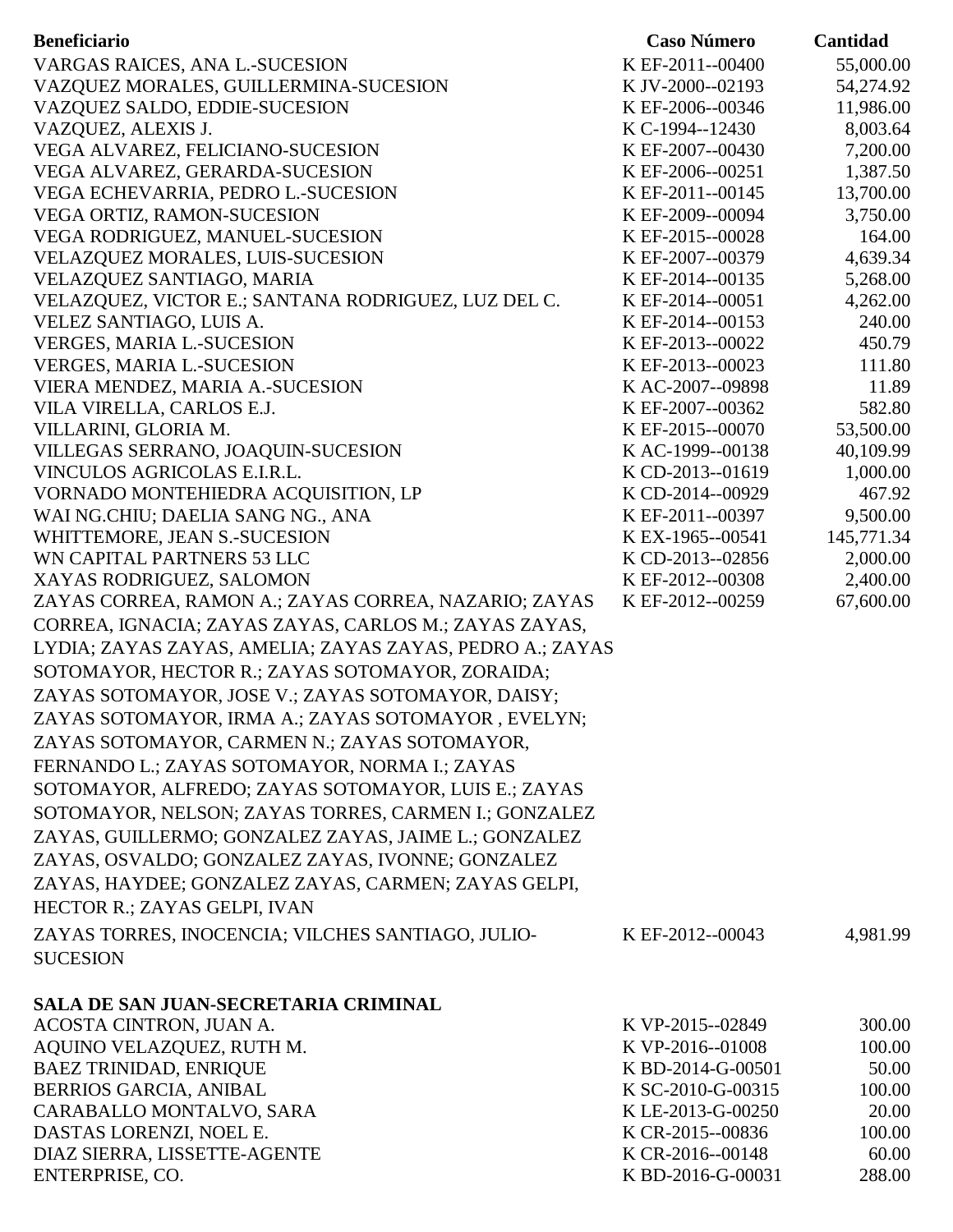| <b>Beneficiario</b>                                                       | <b>Caso Número</b> | Cantidad        |
|---------------------------------------------------------------------------|--------------------|-----------------|
| IRENE ORTIZ, OLGA M.                                                      | K LE-2013-G-00321  | 100.00          |
| <b>JC PENNY</b>                                                           | K BD-2016-G-00108  | 528.26          |
| LEBRON MARCHANY, CARLOS F.                                                | K VP-2015--03236   | 100.00          |
| MARRERO MOJICA, JOSE A.                                                   | K LE-2015-G-00066  | 1,000.00        |
| RIGAU JIMENEZ, MARCOS A.-LICENCIADO                                       | KFJ-2016-M-00027   | 100.00          |
| RIVERA, ANA E.                                                            | K VP-2011--00280   | 27.50           |
| RIVERA GUTIERREZ, MAXIMINO                                                | K VP-2015--02852   | 100.00          |
| RODRIGUEZ ISAAC, MERCEDES                                                 | K CR-2011--00200   | 100.00          |
| ROSARIO RAMOS, JAIME                                                      | K CR-2005--01310   | 200.00          |
| SERRANO CRUZ, CARMEN W.                                                   | K VP-2006--04391   | 100.00          |
| SOTO DIAZ, ANTONIO-SUCESION                                               | K VP-2014--01711   | 600.00          |
| SOTO DIAZ, ANTONIO-SUCESION                                               | K BD-2013-G-00709  | 1,300.00        |
| TAPIA FLORES, ANGEL L.                                                    | K CR-2015--00269   | 200.00          |
| <b>TORRES DIAZ, ALEXIS</b>                                                | K BD-2012-G-01167  | 2,000.00        |
| <b>SAN SEBASTIÁN</b>                                                      |                    |                 |
| SALA DE SAN SEBASTIÁN-ALGUACIL                                            |                    |                 |
| BERRIOS FELICIANO, GLORIA-SUCESION                                        | A2CI-2012--00622   | 0.11            |
| ROSA CABAN, OLGA IRIS-SUCESION                                            | A2CI-2014--00118   | 12,613.81       |
|                                                                           |                    |                 |
| <b>TOA ALTA</b>                                                           |                    |                 |
| <b>SALA DE TOA ALTA-ALGUACIL</b>                                          |                    |                 |
| ACOBES RIVERA, LUIS A.                                                    | D3CD-2010--01543   | 1,816.20        |
| ALFONSO MARQUEZ, HECTOR A.                                                | D3CD-2013--00601   | 10,758.95       |
| AMERICAN PETROLEUM CO., INC.                                              | DGTM-2013--00357   | 209.44<br>56.75 |
| ASOCIACION DE PROPIETARIOS DE PLAZA DE LAS FUENTES, INC. D3TM-2006--00397 |                    |                 |
| LA PRADERA HOMEOWNERS ASSOC. OF TOA ALTA, INC.                            | DGTM-2011--00588   | 216.00          |
| RENTAS CANTRES, RUBEN                                                     | D3CD-2009--02010   | 0.01            |
| RIVERA ROMAN, RAMON; RIVERA PEREZ, ISABEL; RIVERA                         | D3CD-2014--00163   | 4,481.07        |
| RIVERA, JOSE R.; GONZALEZ VEGA, TERESA                                    |                    |                 |
| VAZQUEZ CLAUDIO, JOSE M.                                                  | D3CD-2010--00319   | 3,662.42        |
| SALA DE TOA ALTA-SECRETARIA CIVIL                                         |                    |                 |
| GONZALEZ LOPEZ, MIGDALIA-SUCESION                                         | D3CD-2014--00110   | 4,635.62        |
| <b>GONZALEZ ROSARIO, AWILDA</b>                                           | D3CD-2006--02794   | 126.74          |
| <b>GONZALEZ ROSARIO, EFRAIN</b>                                           | D3CD-2006--02794   | 126.74          |
| GONZALEZ ROSARIO, FRANCISCO                                               | D3CD-2006--02794   | 126.74          |
| GONZALEZ ROSARIO, TERESA                                                  | D3CD-2006--02794   | 126.74          |
| MARTINEZ IRIZARRY, JOSE A.                                                | D3CD-2009--01351   | 3,486.07        |
| MARTINEZ IRIZARRY, LUIS ANGEL-SUCESION                                    | D3CD-2009--01351   | 3,486.05        |
| ORTIZ FELICIANO, GLORIA I.-SUCESION                                       | D3CD-2015--01316   | 529.08          |
| VAZQUEZ MEDINA, CRISTINA-SUCESION                                         | D3CD-2016--00072   | 1,963.14        |
| <b>UTUADO</b>                                                             |                    |                 |
| <b>SALA DE UTUADO-ALGUACIL</b>                                            |                    |                 |
| VELEZ MUÑIZ, MEYSALIZ                                                     | LACI-2014--00263   | 1,253.70        |
| <b>SALA DE UTUADO-SECRETARIA CIVIL</b>                                    |                    |                 |
| PADUA SERRANO, ADRIAN E.                                                  | L AC-2010--00057   | 685.42          |